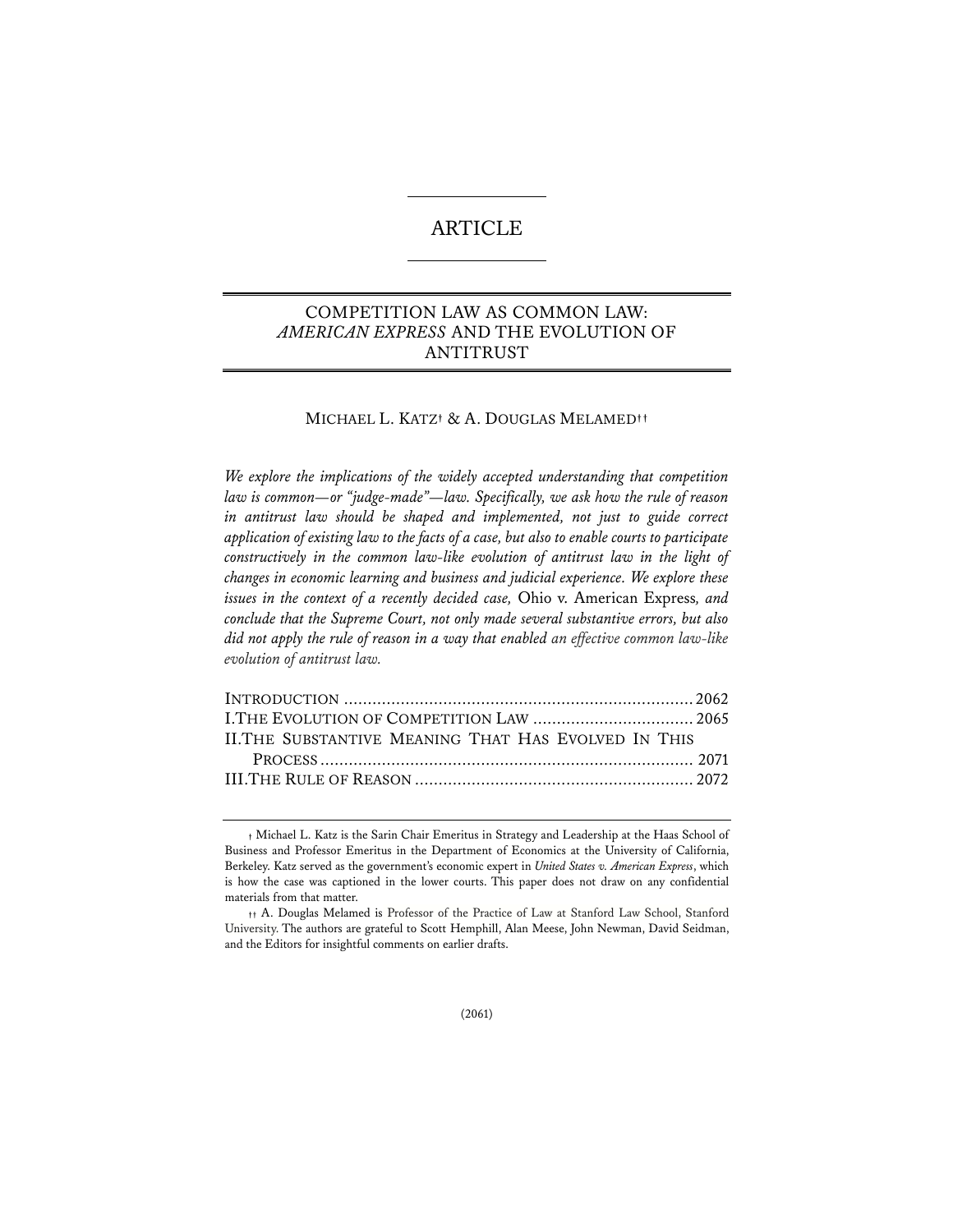| B.The Court's Reformulation of the Rule of Reason2078         |
|---------------------------------------------------------------|
|                                                               |
| 1.Vertical Restraints Must Be Assessed Within a Formally      |
|                                                               |
| 2. The Conduct of a Transaction Platform Must Be Examined     |
| in a Single Market Encompassing Both Sides of the             |
|                                                               |
| 3. In Order to Prove Harm to Competition Directly, Plaintiffs |
| Must Prove That the Challenged Conduct Increased the          |
| Two-sided Price Above the Competitive Level or                |
|                                                               |
|                                                               |
|                                                               |
| 4. The No-Steering Rules Protected Amex Good Will and         |
|                                                               |
| VI.APPLE V. PEPPER AND THE UNCERTAIN LEGACY OF THE            |
|                                                               |
|                                                               |

#### INTRODUCTION

"[N]o statute," Justice Scalia observed, "can be entirely precise, and . . . some judgments, even some judgments involving policy considerations, must be left to the officers executing the law and to the judges applying it."**<sup>1</sup>** This is particularly true of antitrust law because the core antitrust statutes are very brief and imprecise.**<sup>2</sup>** Indeed, as the Supreme Court explained in *National Society of Professional Engineers*, "[t]he legislative history makes it perfectly clear that [Congress] expected the courts to give shape to the statute's broad mandate by drawing on common law tradition."**<sup>3</sup>** Accordingly, "[f]rom the

**<sup>1</sup>** Mistretta v. United States, 488 U.S. 361, 415 (1989) (Scalia, J., dissenting).

**<sup>2</sup>** In pertinent part, the Sherman Act prohibits agreements "in restraint of trade," 15 U.S.C. § 1 (2018), and "monopoliz[ing]" or "attempt[ing] to monopolize any part of trade or commerce," 15 U.S.C. § 2 (2018); the Clayton Act prohibits mergers whose effect "may be substantially to lessen competition," 15 U.S.C. § 18 (2018); and the Federal Trade Commission Act prohibits "unfair methods of competition," 15 U.S.C. § 45 (2018). None of those terms is defined in the statutes. Because it enables flexibility, the imprecision of the statutes is probably a good thing. The antitrust laws apply to almost all commercial conduct that affects interstate commerce. Those laws must, therefore, be suitable for a vast and ever-changing array of conduct and circumstances, the effects of which might be discernable only after extensive, detailed, and case-specific factual inquiry.

**<sup>3</sup>** Nat'l Soc'y of Prof'l Eng'rs v. United States, 435 U.S. 679, 688 (1978).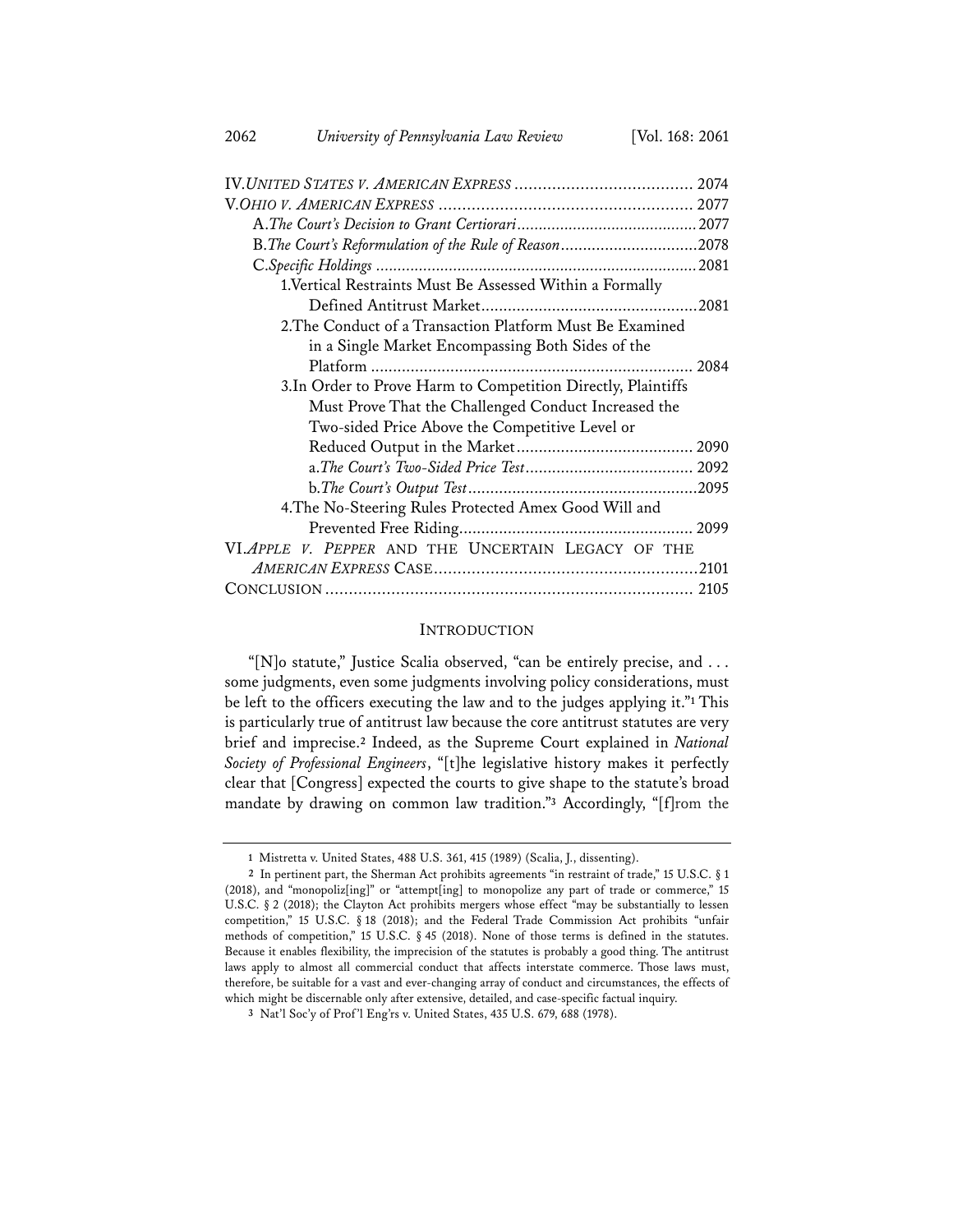beginning the Court has treated the Sherman Act as a common-law statute."**<sup>4</sup>** In effect, Congress has delegated to the courts the fleshing out of both the normative standards to be applied in assessing conduct and the process by which courts determine whether these standards are violated. This delegation "permits the law to adapt to new learning."**<sup>5</sup>**

The courts have two fundamental functions in such an institutional setting. First, the courts must identify applicable normative rules and principles, both substantive and institutional, to guide antitrust decisions. By *substantive*, we mean those that further the fundamental objectives of antitrust law, which are encompassed at present in the "consumer welfare standard."**<sup>6</sup>** By *institutional*, we mean legal rules and principles that: (a) are administrable by generalist courts; (b) base decisions on matters that are in principle provable by the kinds of evidence that are likely to be available as a practical matter; (c) tend to minimize error costs; and (d) offer predictable guidance for the public. The second function is the one commonly ascribed to the courts: to assess the facts in a case in the light of the normative rules and principles and render a decision. Antitrust courts generally rely on various forms of a structured rule of reason in fulfilling both functions.**<sup>7</sup>**

In a common law-like process, neither function can be well served by imagining a static world in which normative legal standards and institutional considerations can be taken as fixed. Both must be understood, and refined as

Daniel A. Crane, *Antitrust Antitextualism*, NOTRE DAME L. REV. (forthcoming 2020) (manuscript at 4), https://papers.ssrn.com/sol3/papers.cfm?abstract\_id=3561870 [https://perma.cc/KEW7-AHHU]. In effect, "the judiciary has treated the antitrust statutes as broad delegations to the courts to create a pragmatic common law of competition . . . ." *Id.* at 36.

**5** William F. Baxter, *Separation of Powers, Prosecutorial Discretion and the "Common Law" Nature of Antitrust Law*, 60 TEX. L. REV. 661, 666 (1982).

**6** *See generally* Herbert Hovenkamp, *On the Meaning of Antitrust's Consumer Welfare Principle*, REVUE CONCURRENTALISTE (Jan. 17, 2020), https://leconcurrentialiste.com/herbert-hovenkampmeaning-consumer-welfare/ [https://perma.cc/AW8Y-9MKV].

**7** We ignore for present purposes the *per se* rule, which applies to only a very narrow range of conduct and was not implicated in the *American Express* case. That rule is, in any event, a short-cut intended to achieve the same ends as the rule of reason in specified circumstances in which more extended factual inquiry is deemed unnecessary.

**<sup>4</sup>** Leegin Creative Leather Prods., Inc. v. PSKS, Inc., 551 U.S. 877, 899 (2007). Daniel Crane recently suggested a somewhat different way of describing the process:

<sup>[</sup>T]he antitrust laws reside in perennial tension between two fundamental impulses of the American political psyche—the romantic and idealistic attachment to smallness over bigness, and the pragmatic and often grudging realization that large scale organization may be necessary to achieve economic efficiency. Congress expresses populist idealism through legislative pronouncements reigning in big business, but then implicitly acquiesces as the courts (often in conjunction with the executive branch) read down the statutes to strike a balance between the aspirational and pragmatic impulses.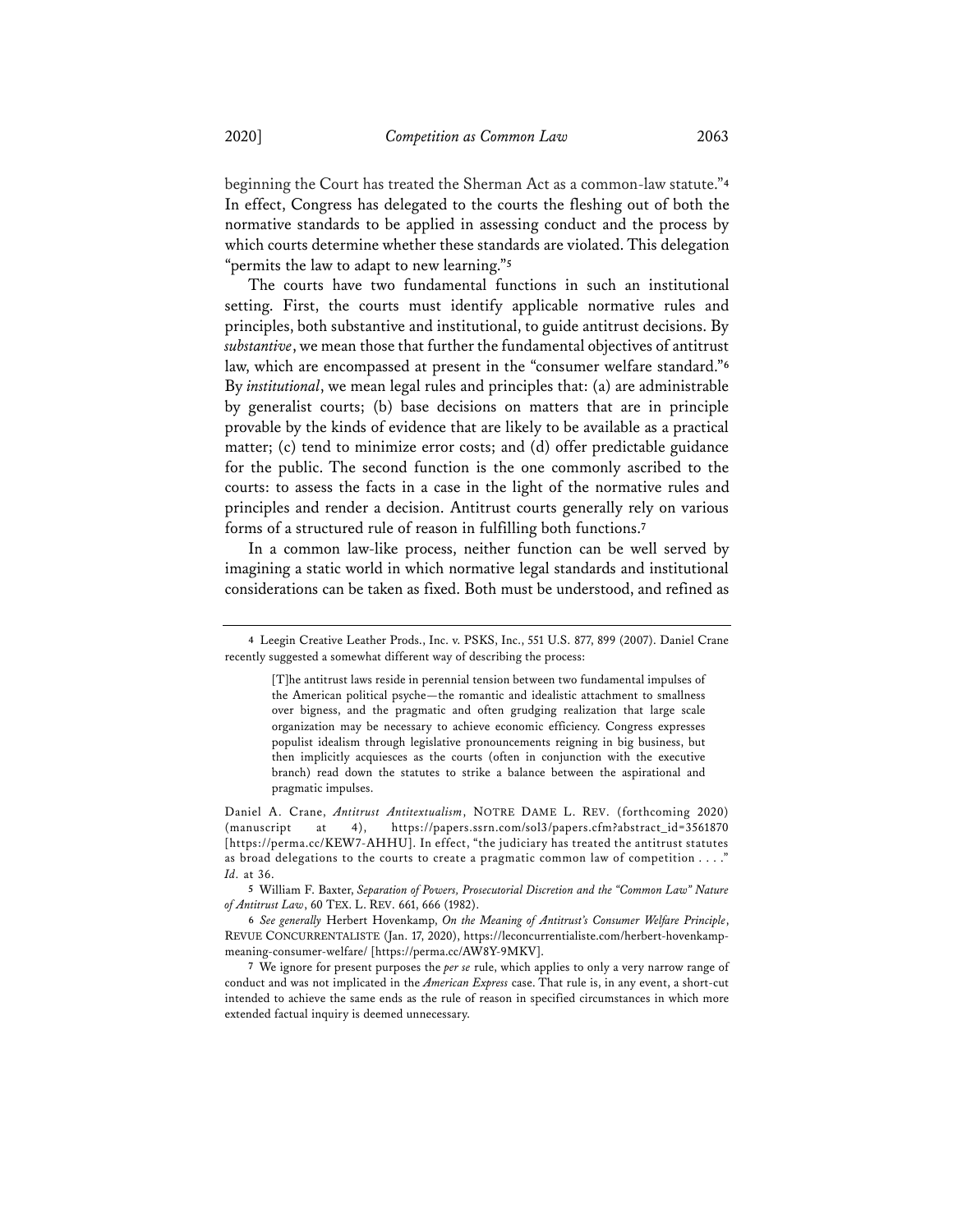appropriate, in the light of advances in economic learning and judicial experience that are relevant to the pending case while at the same time giving appropriate deference to precedent. As the Supreme Court explained in *Leegin*, "[j]ust as the common law adapts to modern understanding and greater experience, so too does the Sherman Act's prohibition on 'restraint[s] of trade' evolve to meet the dynamics of present economic conditions."**<sup>8</sup>**

We examine the implications of the common law nature of antitrust for the development and application of the rule of reason.**<sup>9</sup>** We argue that the antitrust rule of reason should be shaped, not just to guide correct application of existing law to the facts of the case (the second fundamental judicial function), but also to enable the courts to participate constructively in the common law-like evolution of antitrust law in the light of changes in economic learning and business and judicial experience (the first fundamental judicial function).

Recent litigation involving American Express**<sup>10</sup>** offers an excellent setting in which to examine this issue. The case raised central questions regarding the antitrust treatment of a very important business model that had not previously been addressed in antitrust cases. It culminated in the Supreme Court's decision in *Ohio v. American Express Company*.**<sup>11</sup>**

American Express acts as a "platform" that facilitates interactions between card-accepting merchants and card-holding consumers. Many of the world's most prominent firms operate similar platform business models that facilitate interactions among different groups of users. For example, Amazon joins merchants and consumers; Apple joins app sellers with iPhone and iPad users through the App Store; Facebook and Google connect advertisers with consumers engaged in social networking and online search, respectively; and Uber joins drivers and riders. Although neither the platform business model nor antitrust litigation regarding platform conduct is new,**<sup>12</sup>** the platform business

Standard Oil Co. of N.J. v. United States, 221 U.S. 1, 60 (1911).

**<sup>8</sup>** *Leegin*, 551 U.S. at 899 (2007) (quoting 15 U.S.C. § 1 (2006)).

**<sup>9</sup>** The rule of reason is itself a reflection of the common law nature of antitrust:

Thus not specifying but indubitably contemplating and requiring a standard, it follows that it was intended that the standard of reason which had been applied at the common law and in this country in dealing with subjects of the character embraced by the statute, was intended to be the measure used for the purpose of determining whether in a given case a particular act had or had not brought about the wrong against which the statute provided.

**<sup>10</sup>** United States v. Am. Express Co., 88 F. Supp. 3d 143 (E.D.N.Y. 2015), *rev'd*, 838 F.3d 179 (2d Cir. 2016), *aff 'd sub nom.* Ohio v. Am. Express Co., 138 S. Ct. 2274 (2018).

**<sup>11</sup>** 138 S. Ct. 2274 (2018).

**<sup>12</sup>** Newspapers have long acted as platforms that allow advertisers to reach consumers, and credit and debit card networks have long served as intermediaries between merchants and consumers. For examples of major antitrust cases against platforms, see Lorain Journal Co. v. United States, 342 U.S. 143 (1951) (reviewing an injunction against a newspaper publisher selling both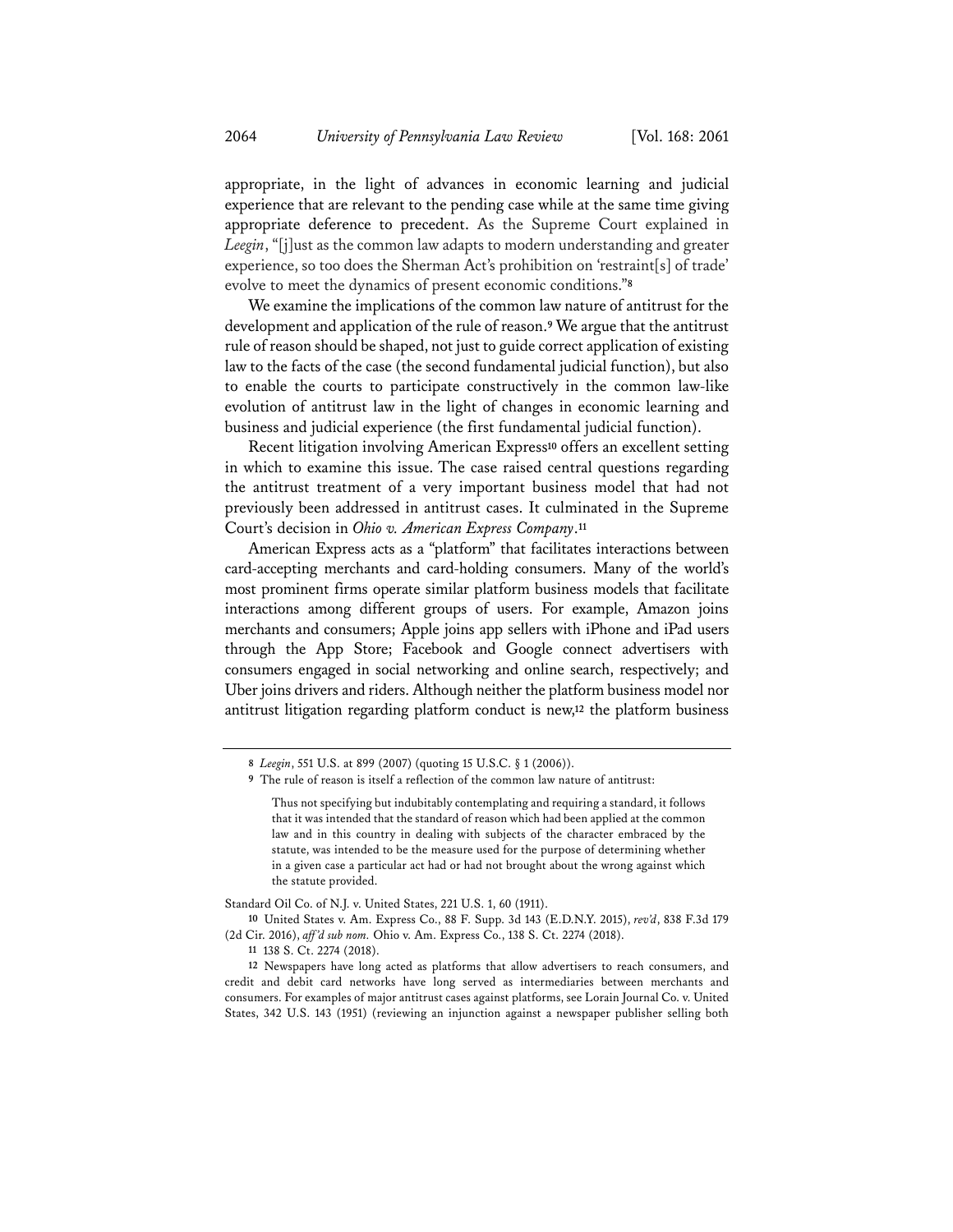model has become increasingly prominent—especially for platforms with digital infrastructures—and there have been very significant developments in recent years in the economic analysis of platform competition.**<sup>13</sup>** Indeed, research on platform competition has been the most active area of competition economics research over the past fifteen years. And, while earlier cases involved platform businesses—including payment networks—the litigation involving American Express is the first to focus specifically on how to account for the possibility that the challenged conduct has opposing effects on user welfare on different sides of the platform, as well as the first to consider how the new economic learning about platforms should inform antitrust doctrine.

It appears likely that platform competition will be one of the most active areas of antitrust litigation over the coming decade. A healthy common law-like process would enable the law to adapt as appropriate in the light of new learning and new experience. Unfortunately, the Supreme Court in the *American Express* case applied the rule of reason in a way that hinders such adaptation.

#### I. THE EVOLUTION OF COMPETITION LAW

The antitrust statutes are broad and general, and antitrust law applies to almost all aspects of commerce.**<sup>14</sup>** Judicial decision making in antitrust thus needs to be able to adapt to: (a) the development of new technologies, business models, and market circumstances; (b) the evolution of economic thinking with respect to both substantive antitrust standards and fact-finding tools that is the result of new theoretical work and empirical findings; and (c) the accumulation of judicial experience with respect to the application of antitrust principles in litigation.

The broad nature of the antitrust statutes makes it relatively straightforward to account for new technologies and business models when they can be adequately assessed by generally accepted economic principles, frameworks, and techniques. And the courts are well suited to engage in the fact-intensive, case-

advertising and newspapers); United States v. Visa U.S.A., Inc., 344 F.3d 229, 239 (2d Cir. 2003) (reviewing an injunction against credit card companies serving both banks and merchants); United States v. Microsoft Corp., 253 F.3d 34, 71-72 (D.C. Cir. 2001) (en banc) (per curiam) (reviewing an injunction against an operating system serving applications developers and PC users); United States v. Florists' Telegraph Delivery Ass'n, 1956 Trade Cas. (CCH) ¶ 68,367, 1956 U.S. Dist. LEXIS 4016 (E.D. Mich. June 1, 1956) (enjoining a florist-by-wire association serving florist shops receiving orders and florist shops fulfilling orders).

**<sup>13</sup>** For an overview, see generally Jean-Charles Rochet & Jean Tirole, *Two-Sided Markets: A Progress Report*, 37 RAND J. ECON. 645 (2006); Marc Rysman, *The Economics of Two-Sided Markets*, J. ECON. PERSP., Summer 2009, at 125.

**<sup>14</sup>** *See supra* note 2.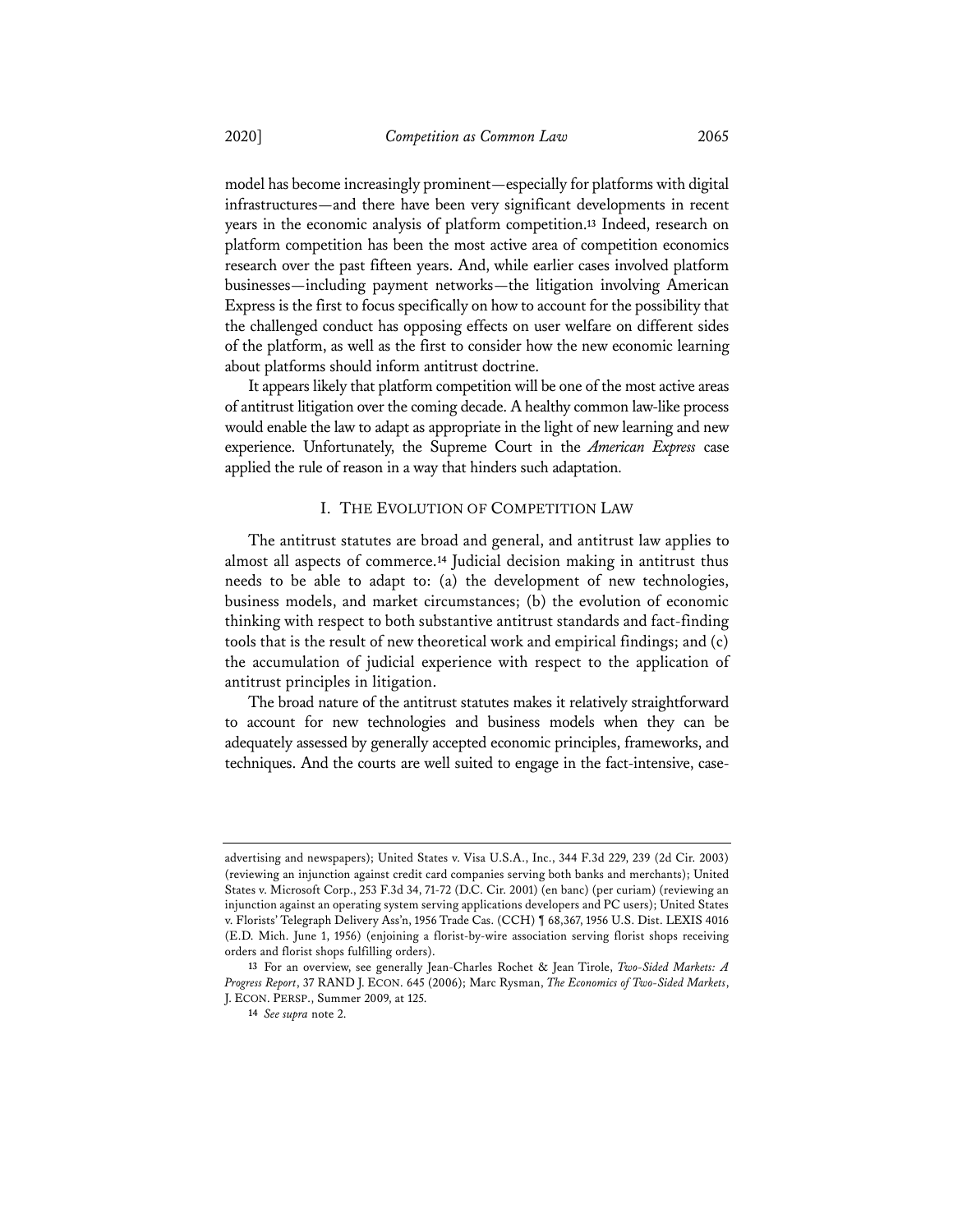specific inquiries required to determine how existing principles can be adapted to new business practices and market circumstances.**<sup>15</sup>**

But what happens when there is disagreement as to whether or how existing economic principles apply to new forms of conduct? And how can the courts incorporate new economic learning when there is no consensus even among economists regarding what constitutes valid new learning? These questions can arise both with respect to new forms of commercial conduct for which there are no applicable legal precedents and for familiar forms of conduct when new learning calls into question existing precedents. The latter raises the question of when fidelity to legal precedent should apply to economic reasoning embedded or assumed in legal propositions.**<sup>16</sup>**

In a common law process, the law arises inductively from decided cases, rather than deductively from statutes or other codes. In effect, courts decide individual cases, and the legal principle on which a decision is based is inferred from the decision and the facts of the case. That principle is then applicable in future cases decided by that or inferior courts. The obligation of courts to apply that principle in future cases is embodied in the notion of stare decisis. Broadly speaking, stare decisis enables courts to decide cases without rethinking legal questions that have already been addressed, helps ensure that like cases are decided in a similar fashion, and thus enhances the predictability and perceived fairness and legitimacy of the law.

But stare decisis is subject to two important limitations, which enable the law to evolve. First, the decision in an earlier case need not control a later case if the later case is different in ways that make application of the earlier decision inappropriate. Lawyers and courts thus need to determine whether the later case is *distinguishable* from the earlier case. Legal principles do not have to be cast aside whenever there are material new facts. But the extension of a legal principle to materially different circumstances is not an application of stare decisis; it is instead the creation of a new legal rule or the modification of an old one.

Second, the earlier case can be overruled—its legal principle rejected—if it no longer seems appropriate or correct.**<sup>17</sup>** This second limitation on stare

**<sup>15</sup>** This is not to deny the value of experience. The examination of multiple cases may generate a better understanding of the effects of a new practice.

**<sup>16</sup>** Such legal propositions include, for example: the rule that predatory pricing requires prices below an appropriate measure of cost, e.g., Brooke Grp. Ltd. v. Brown & Williamson Tobacco Corp., 509 U.S. 209, 222 (1993); the rule that two products exist for tying purpose only when there is sufficient demand for unbundled components that it would be profitable for the defendant to provide an unbundled option, e.g., Jefferson Parish Hosp. Dist. No. 2 v. Hyde, 466 U.S. 2, 21-22 (1984); and the use of market shares to determine whether the defendant has market power, *e.g.*, United States v. Phila. Nat'l Bank, 374 U.S. 321, 342-43 (1963).

<sup>&</sup>lt;sup>17</sup> Lower courts may not overrule decisions of a higher court, but any court may overrule its own earlier decisions or decisions of lower courts.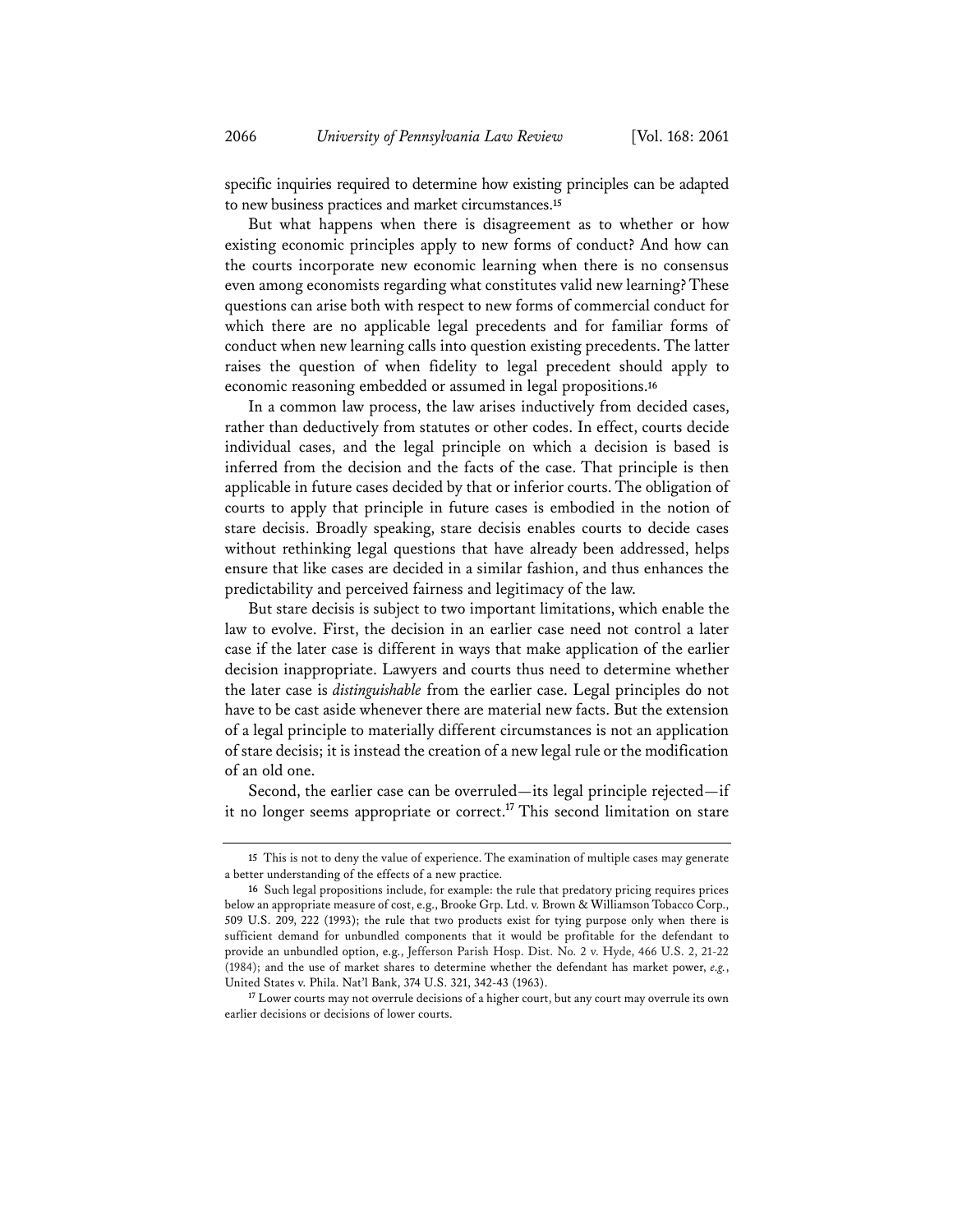decisis does not mean that legal precedents should be overruled whenever they are thought to be incorrect. To the contrary, in a case involving the interpretation of a federal statute, the Supreme Court explained that

*stare decisis* has consequence only to the extent it sustains incorrect decisions; correct judgments have no need for that principle to prop them up. Accordingly, an argument that we got something wrong—even a good argument to that effect—cannot by itself justify scrapping settled precedent. Or otherwise said, it is not alone sufficient that we would decide a case differently now than we did then. To reverse course, we require as well what we have termed a 'special justification'—over and above the belief 'that the precedent was wrongly decided.'**<sup>18</sup>**

Stare decisis in antitrust law is, however, somewhat different. For one thing, the courts are engaged in a common law-like process in which almost all law is judge made. Although antitrust decisions require attention to precedent, they rarely require careful attention to statutory language or legislative history.**<sup>19</sup>** The Court put it this way in *Kimble*:

This Court has viewed *stare decisis* as having less-than-usual force in cases involving the Sherman Act. Congress, we have explained, intended that law's reference to "restraint of trade" to have "changing content," and authorized courts to oversee the term's "dynamic potential." We have therefore felt relatively free to revise our legal analysis as economic understanding evolves and (just as Kimble notes) to reverse antitrust precedents that misperceived a practice's competitive consequences.**<sup>20</sup>**

The role of stare decisis in antitrust law is complicated also because of the role of economic analysis in antitrust law. Economics is commonly used in a wide variety of legal contexts to help resolve *factual* issues, such as quantifying damages. But antitrust law is almost unique in the extent to which *legal doctrine* is based on *economic propositions* about which generalist judges have no particular expertise. Consequently, the common law of antitrust must grapple with a question that does not generally arise in other areas: how should the courts account for new learning about economic propositions when defining

**<sup>18</sup>** Kimble v. Marvel Entertainment, LLC, 135 S. Ct. 2401, 2409 (2015) (citation omitted). **<sup>19</sup>** Stare decisis is sometimes said to have more force in matters of statutory interpretation, where legislative action to correct mistaken judicial rulings might reasonably be expected, than in matter of constitutional interpretation, where correction by amendment is very unlikely. See, e.g., Ramos v. Louisiana, 140 S. Ct. 1390, 1412-13 (2020) (Kavanaugh, J., concurring in part); Agostini v. Felton, 521 U.S., 203, 235 (1997). Because the substantive antitrust statutes have been amended only very rarely and have delegated much of the law making to the courts, it is not clear that those laws are, or should be, regarded as the kinds of statutes for which legislative action to correct mistaken juridical rulings can be expected.

**<sup>20</sup>** *Kimble*, 135 S. Ct. at 2412-13 (citations omitted).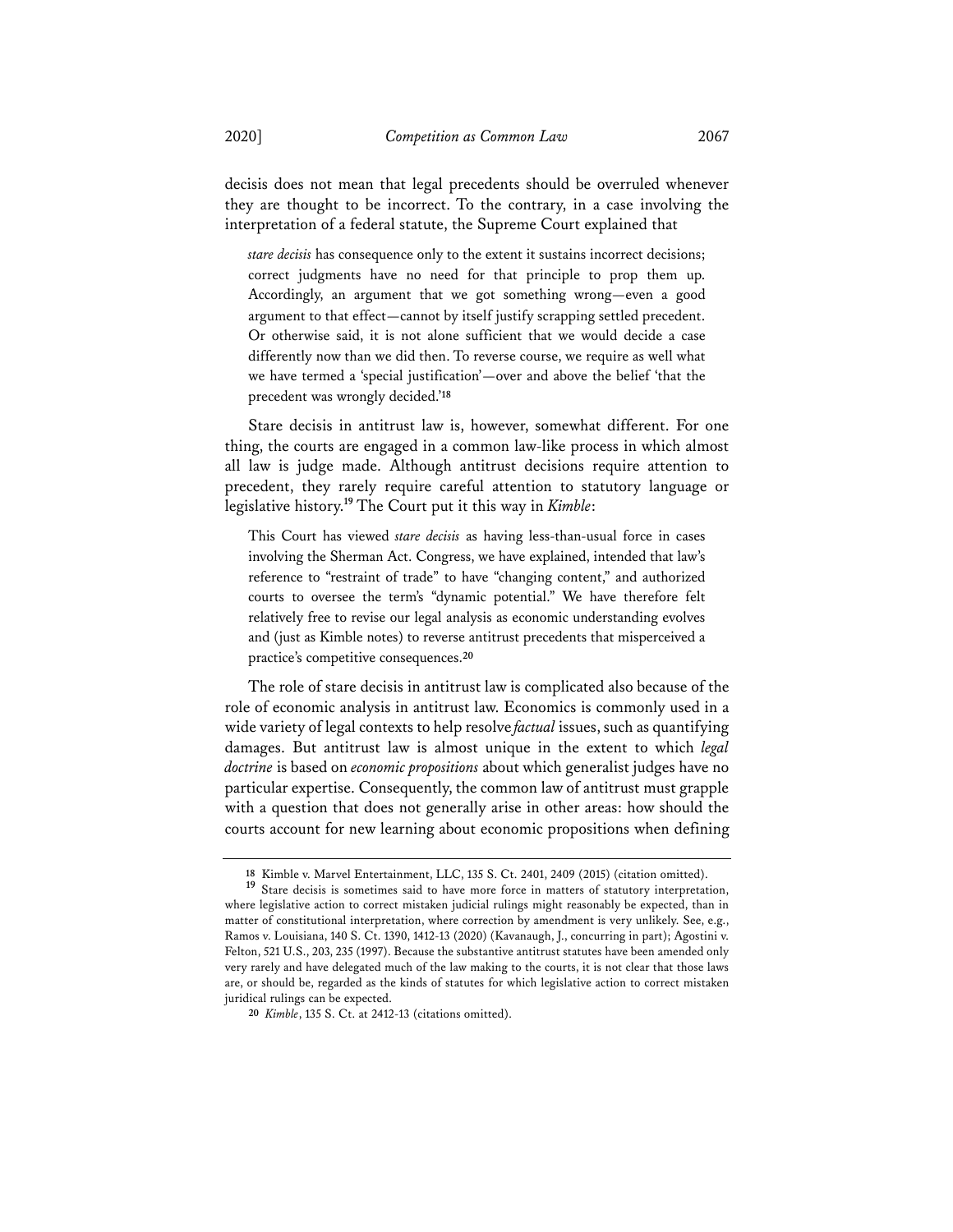or shaping the law (antitrust doctrine) itself? An important part of the answer to that question begins with the recognition that, to the extent antitrust precedents and doctrine are rooted in economics, they generally are based on empirical propositions. Even rudimentary notions, such as that demand curves slope downward, are ultimately empirical propositions.

This reliance of antitrust doctrine on empirical or instrumental economic propositions has two implications for the role of stare decisis. The first is that stare decisis enables antitrust cases to be tried without the parties' having to litigate basic economic principles, such as whether demand curves generally slope downward. The second is that antitrust precedents based on empirical or instrumental economic propositions—propositions that are exogenous to the legal process itself—are entitled to less deference than ordinary precedents if those economic propositions are subsequently understood to be incorrect. This is so for three reasons. First, judges are not experts in economics, and an earlier court's embrace of an empirical or instrumental economic proposition is thus entitled to less deference than its adopting normative or legal propositions. Second, a case that superficially appears to be like another might in substance be very different when the underlying economics are understood.**<sup>21</sup>** Third, economic propositions evolve over time as new theoretical and empirical research is conducted, so prior articulations of legal principles purporting to embrace economic propositions might need to be revised to account for an updated understanding of the underlying economics. A legal principle that might have made eminent sense when first adopted might thus come to be imprudent in the light of subsequent economic learning and marketplace and judicial experience.**<sup>22</sup>**

The reliance of antitrust doctrine on empirical or instrumental economic propositions has a another important implication: antitrust principles ought

**<sup>21</sup>** In the *Microsoft* case, for example, the court held that conduct that was in form like the kinds of conduct that had previously been regarded as unlawful per se should treated differently because of the different industry and economic circumstances. United States v. Microsoft Corp., 253 F.3d 34, 84 (D.C. Cir. 2001) (en banc) (per curiam).

**<sup>22</sup>** Herbert Hovenkamp argues that stare decisis should be applied to modes of analysis rather than categories of practices:

<sup>[</sup>T]he important fact . . . is that the distinction between naked and ancillary restraints enables the court to determine early on whether and how much further inquiry is necessary. The proper role of stare decisis lies in the legal formulation that "significant and naked restraints are unlawful per se"—not in the categorical and overgeneralized conclusions that "price fixing," "tying," or "market division" are per se unlawful.

*IP Ties and* Microsoft*'s Rule of Reason*, 47 ANTITRUST BULL. 369, 381 (2002); *see also* Herbert Hovenkamp *The Rule of Reason,* 70 FLA. L. REV. 81 (2018) (stating that different "modes of analysis" are used to assist courts with the complexity of antitrust cases). Our analysis, however, suggests that the application of stare decisis to modes of analysis can also be problematical when the courts prematurely reach holdings with respect to them.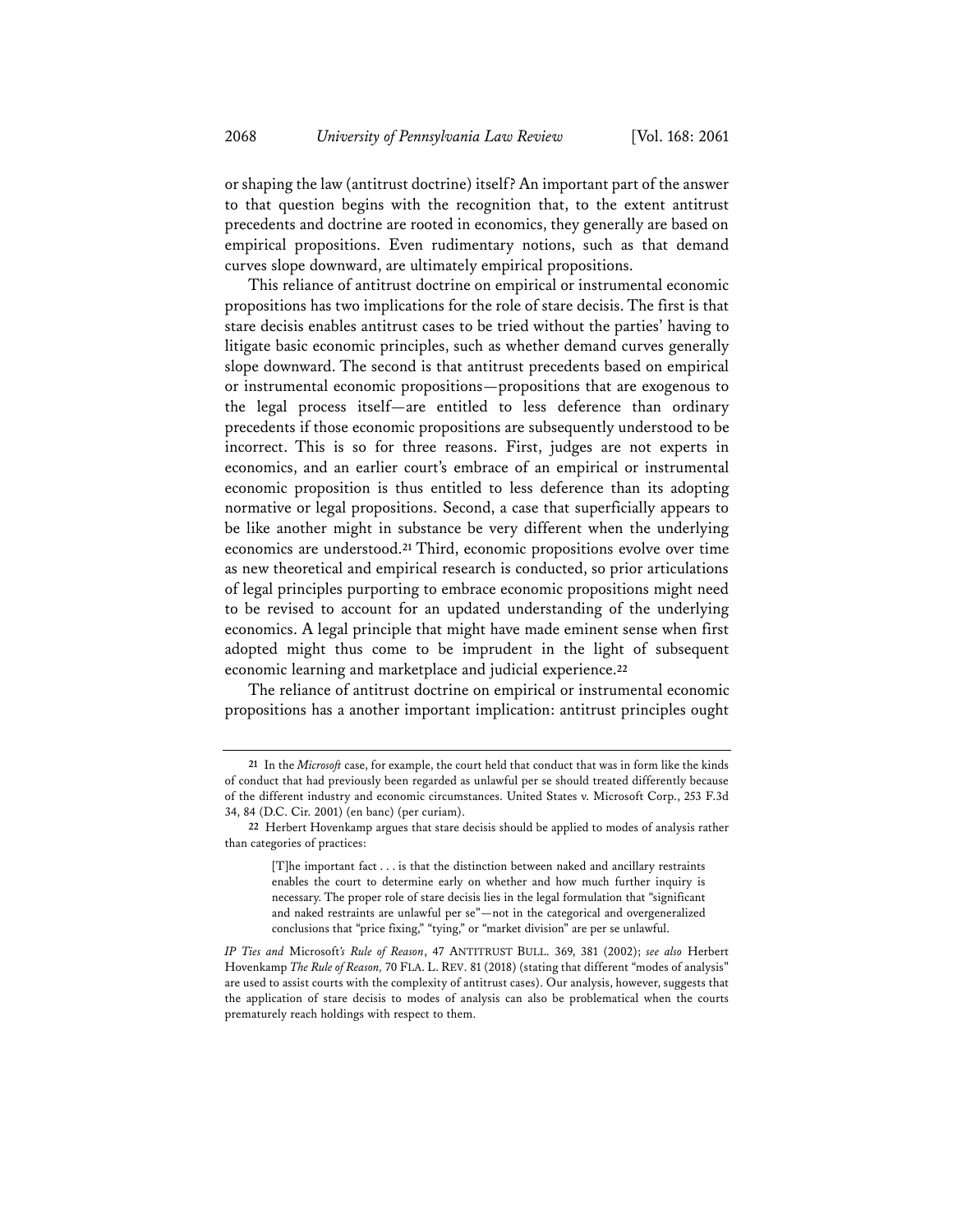to be testable as part of the common law process. Some antitrust principles such as the use of market definition and market share to assess market power—are testable at least in part by judicial experience, which can illuminate whether and how market definition and market share do or do not accurately assess market power. Others, such as a rule that defines predatory pricing as requiring proof of facts that can rarely if ever be proven regardless of the underlying reality, are not testable by judicial experience because there is no way of learning from judicial experience whether the finding of no liability reflects a failure of proof given the facts of the particular case or a substantively flawed rule.**<sup>23</sup>**

To be sure, judicial experience is far from the only source of learning that can inform the evolution of antitrust law. Business experience and academic learning are also essential sources of knowledge needed to inform antitrust law. Sometimes new academic insights about economics can themselves justify new or revised antitrust doctrine. But reliance by courts on academic insights should be cautious and humble for several reasons. First, it is sometimes difficult to determine which insights are widely understood to be sound and which are interesting but not yet established. Second, academic learning about economics usually addresses a range of analytical and empirical issues of interest to economists but rarely addresses questions about how that learning can most effectively be embodied in legal rules suitable for application by legal institutions. And judges often lack deep knowledge about economics and how to translate economic insight into sound legal rules.

The implicit premise of stare decisis must be a presumption that the existing legal rules are generally sensible, just as the implicit premise in overruling or distinguishing an existing rule must be that the later court is well-equipped to decide whether those rules are sensible or inapplicable. Both those premises would seem less applicable when courts are expected to understand economics in order to promulgate or overrule legal principles.

One might imagine replacing the historical delegation to the courts of lawmaking authority with regard to antitrust with a more robust role for Congress. There are several reasons to imagine that Congress might be better suited than the courts to revise antitrust law in the light of new economic learning. First, Congress has the ability to bring much greater resources to bear on an issue.

**<sup>23</sup>** For example, the court in *United States v. AMR Corp.*, 335 F.3d 1109, 1117 (10th Cir. 2003), held that a combination of extrinsic evidence and various accounting proxies was not sufficient to permit an inference that the defendant's prices were below cost, or even to put a burden of production on the defendant, on the ground that none of the evidence directly measured incremental cost. If the court meant that below-cost pricing can be proved only when there is direct evidence of the defendant's incremental cost and cannot be inferred from circumstantial evidence or evidentiary proxies, even where the defendant's records include no such direct evidence, then it would as a practical matter make proof of predatory pricing impossible, regardless of the underlying reality.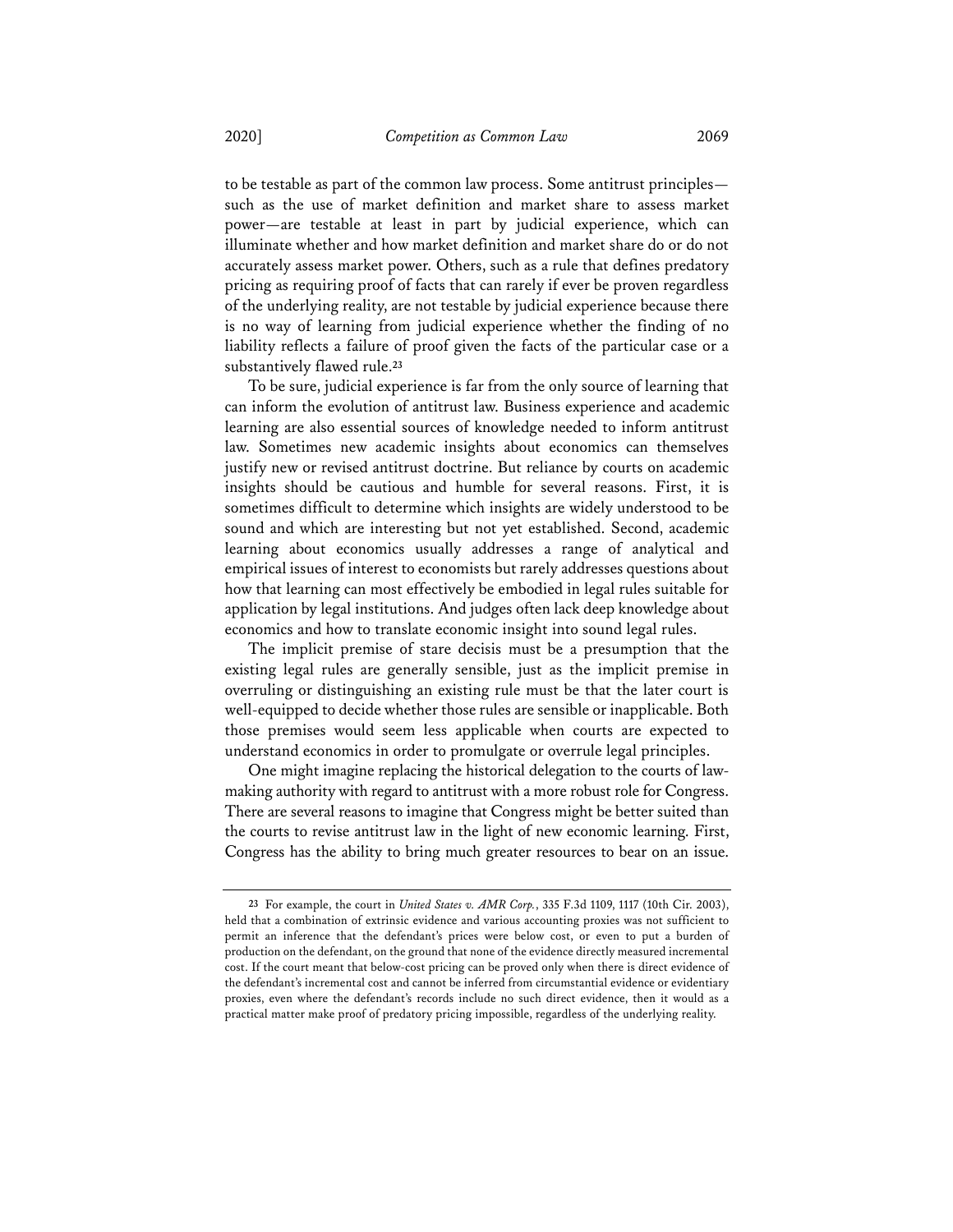Second, because it can make changes that incorporate new learning outside of reaching a decision in a specific case, Congress can give parties advance notice of changes, which reduces the degree of uncertainty that businesses face when making certain investments. Last, to the extent there is a political element in the interpretation of the statutes and the relevant economics, Congress will reflect the current political circumstances, by contrast to the courts, which are more likely to reflect the political circumstances at the time that the deciding judges were appointed.

But there are also reasons to expect Congress not to be very good at legislating detailed antitrust doctrine. Among other things, antitrust issues only rarely attract Congressional attention, so legislated rules are likely to be slow in coming and might endure long after they have ceased being useful; partisan interests often impede Congressional action; and legislators are often more motivated by constituent interests or political strategies than by sound policy analysis. Perhaps most important, Congress does not decide individual cases. It thus lacks the experience and learning that come from actual cases; and the lobbyists that seek to influence Congress, by contrast to lawyers and economists in litigation, can be expected to address issues at a level of generality that might obscure important considerations about how or whether alleged facts might be proven and the tractability of legal principles when applied in litigation.

In any event, by writing brief and imprecise statutes, Congress has established a common law-like process, and that is not likely to change. The concerns about the ability of courts to wisely embed economic propositions in legal rules might suggest some adjustments to the role of stare decisis in antitrust cases. First, when adjudicating antitrust cases, courts might be less deferential to past decisions that reached conclusions regarding economic theories and techniques through a highly imperfect process. Second, holdings that incorporate new learning should be narrowly tailored to the specific facts of the case at hand until more experience has been accumulated. In *Microsoft*, the D.C. Circuit held "that the rule of reason, rather than per se analysis, should govern the legality of tying arrangements involving platform software products" because there was not enough experience to apply a per se approach.**<sup>24</sup>** The same logic supports judicial restraint with respect to making sweeping pronouncements about how to apply new economic principles.**<sup>25</sup>**

There is also another, potentially more important means for courts to help optimize the common law evolution of antitrust law: courts should construe and apply the rule of reason, not only to aid correct application of existing legal

**<sup>24</sup>** United States vs. Microsoft Corp. 253 F.3d 34, 84 (D.C. Cir. 2001) (en banc) (per curiam).

**<sup>25</sup>** As we discuss below, the *American Express* Court violated this principle when it prescribed a rigid approach to market definition for a broad class of markets and appeared to make other broad rulings as well. *See infra* Parts V-VI.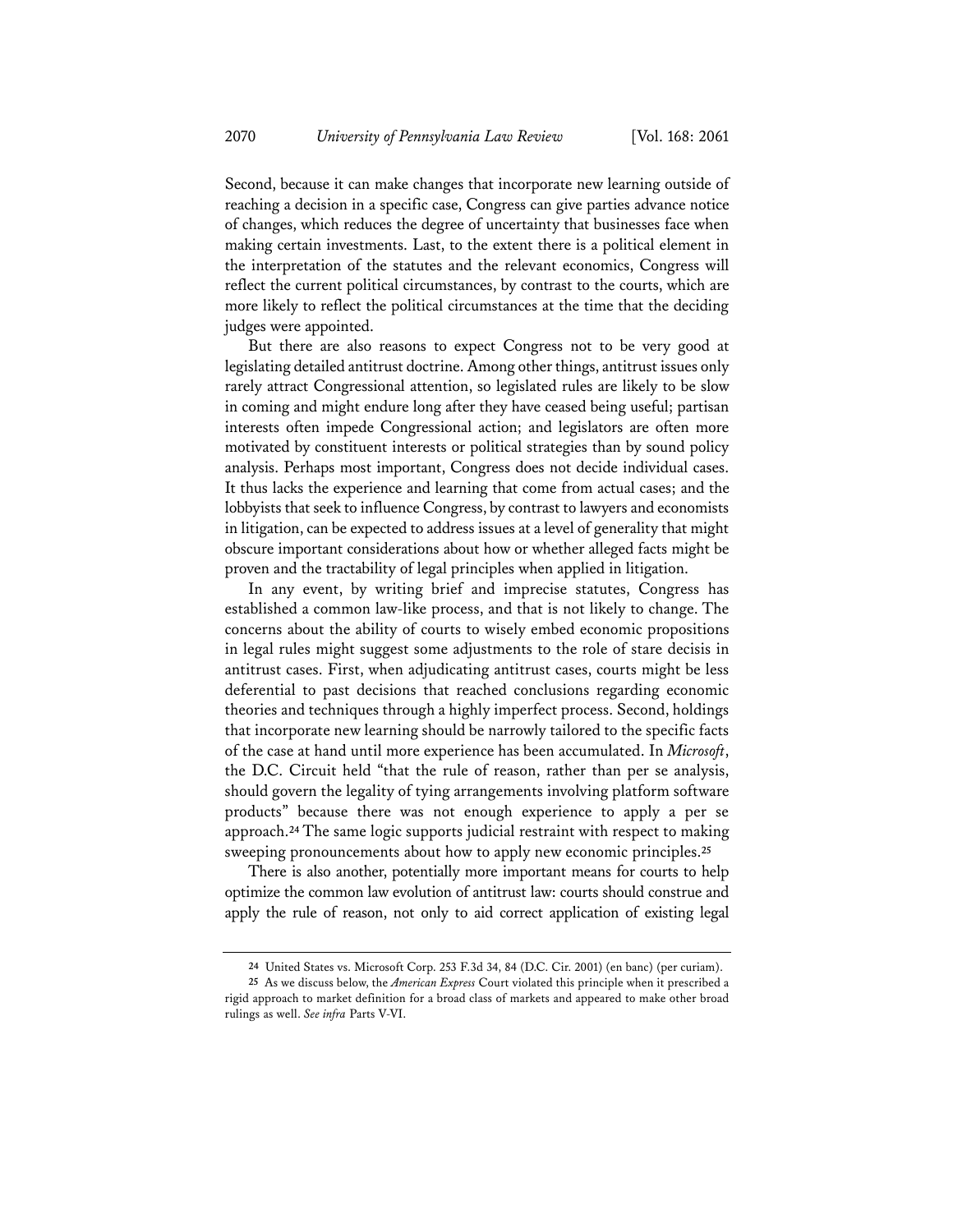principles to the facts of the case, but also to facilitate the selection and evolution of optimal legal principles.

## II. THE SUBSTANTIVE MEANING THAT HAS EVOLVED IN THIS PROCESS

To provide context for our discussion of the rule of reason, we summarize the key substantive principles on which contemporary antitrust law is based. The broad objective of antitrust policy is to protect competition in order to promote economic welfare. There are two basic elements to any antitrust violation.

The first is *anticompetitive conduct*, i.e., conduct that is not "competition on the merits" and tends to diminish the competitive constraints imposed by rivals.**<sup>26</sup>** Loosely speaking, competition on the merits is conduct that increases the benefits that the defendant's product offers to customers,**<sup>27</sup>** reduces the defendant's cost of supplying its product, or reduces above-cost prices. For various reasons having to do with administrability, uncertainty, and the like, some conduct that might seem anticompetitive under this definition is not deemed to be anticompetitive for antitrust purposes.**<sup>28</sup>** We discuss the implications of such legal process concerns for the rule of reason in Section V.C below.

The second element is an increase in *market power* compared to that in the but-for world caused by the anticompetitive conduct. To oversimplify, market power is the ability of a firm to profitably increase its prices above competitive levels (or, where the firm is a buyer, to drive prices below competitive levels).

The costs of false positives counsels against an undue expansion of  $\S 2$  liability.... Even if the problem of false positives did not exist, conduct consisting of anticompetitive violations of § 251 may be, as we have concluded with respect to above-cost predatory pricing schemes, 'beyond the practical ability of a judicial tribunal to control.' Effective remediation of violations of regulatory sharing requirements will ordinarily require continuing supervision of a highly detailed decree. We think that Professor Areeda got it exactly right: 'No court should impose a duty to deal that it cannot explain or adequately and reasonably supervise. . . .'

540 U.S. 398, 414-15 (2004) (citations omitted).

**<sup>26</sup>** *See, e.g.*, *Microsoft Corp.*, 253 F.3d at 58 ("[T]o be condemned as exclusionary, a monopolist's act must have an 'anticompetitive effect.' That is, it must harm the competitive *process* . . . ."); *id.* at 59 (defining a "procompetitive justification" for a defendant's conduct as "a nonpretextual claim that its conduct is indeed a form of competition on the merits").

**<sup>27</sup>** This refers to improvement in an absolute sense. Degrading a rival's product in order to make one's own product relatively more attractive is not competition on the merits and could be anticompetitive.

**<sup>28</sup>** For example, a firm that controls access to an input needed by competitors might be thought to engage in anticompetitive conduct when it refuses to make that input available to a competitor in situations where the refusal entails a profit sacrifice. But courts rarely find refusals to deal with rivals to be anticompetitive, in part, because of concerns about false positives and the difficulty of determining and enforcing appropriate terms of trade. The Court in *Verizon Commc'ns Inc. v. Law Offices of Curtis V. Trinko, LLP* explained those concerns as follows: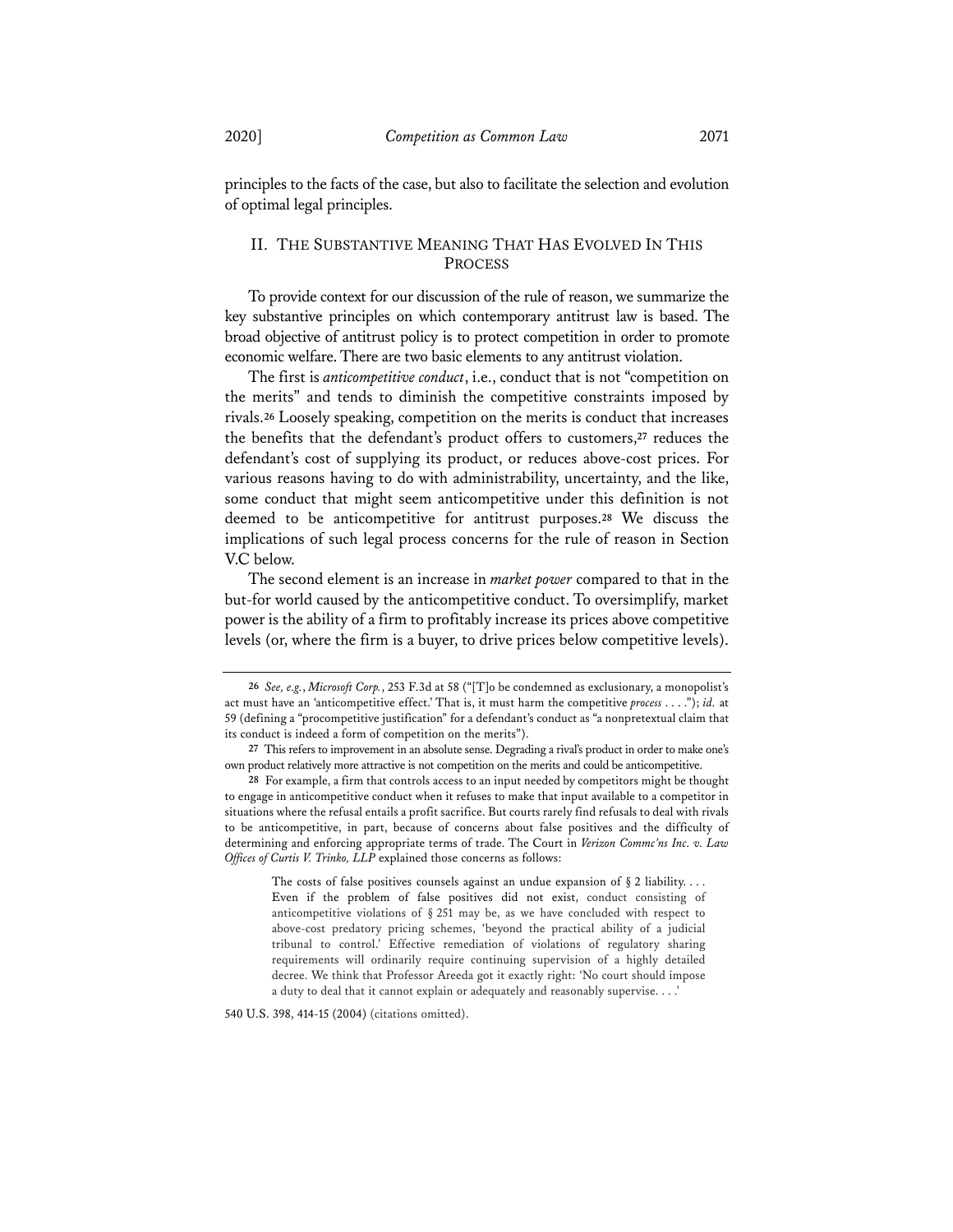The exercise of market power can diminish economic welfare. An increase in market power reflects a reduction in the effectiveness of actual or potential competitors as constraints on a firm's conduct.

In summary, for several decades there has been a consensus that the normative objective of antitrust law is to prevent anticompetitive conduct that increases market power and thereby reduces economic welfare.**<sup>29</sup>** Meeting this objective requires addressing two types of factual issues. One, finding the facts in individual cases, is not in principle unique to antitrust law. The second and more challenging entails identifying the appropriate instrumental economic propositions that link the facts of the case to the normative objectives. Thus, for example, a court needs to be able to do more than identify whether tying has occurred; it needs to be able to determine whether conditions in the case under examination are such that the tying is likely to injure competition.

#### III. THE RULE OF REASON

Today, most antitrust decisions are reached through application of the rule of reason, which has itself evolved over time.**<sup>30</sup>**

Based on his comprehensive review of cases over the last decade of the twentieth century and the first decade of the twenty-first, Carrier summarized a four-step rule of reason as follows:

- 1. First, the plaintiff must show either an actual adverse effect on competition (direct proof) or a potential adverse effect (proof of market power).
- 2. Second, if the plaintiff meets its initial burden, then the burden shifts to the defendant to demonstrate that it has a legitimate procompetitive justification for the challenged conduct.
- 3. Third, if the defendant satisfies the second step, then the burden shifts back to the plaintiff to show that the defendant's procompetitive objectives could have been achieved by conduct that was less harmful to competition.

**<sup>29</sup>** This consensus is being increasingly questioned by academics, policy advocates, and some legislators. *See, e.g.*, Tim Wu, *After Consumer Welfare, Now What? The "Protection of Competition" in Practice*, COMPETITION POL'Y INT'L (April 2018), https://scholarship.law.columbia.edu/cgi/viewcontent.cgi?article=3294&context=faculty\_scholarship [https://perma.cc/N4VV-ERYW] (describing how multiple groups have attacked this consensus on different grounds). For purposes of this paper, however, we take the existing consensus as a given.

**<sup>30</sup>** For a history of the rule of reason, see Andrew I. Gavil, *Burden of Proof in U.S. Antitrust Law*, *in* 1 ISSUES IN COMPETITION LAW AND POLICY 137-38 (2008).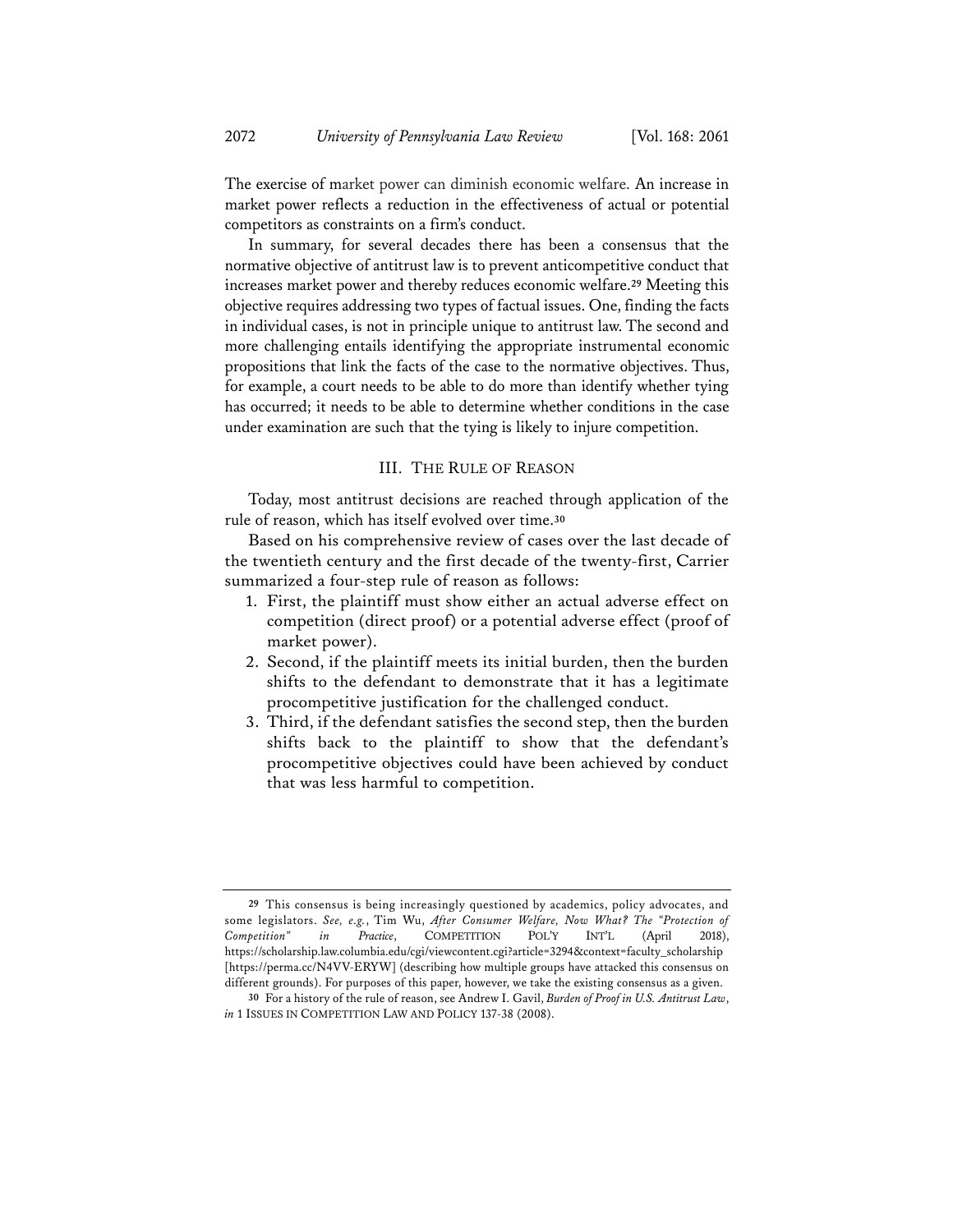4. Fourth, if the plaintiff fails to establish that the conduct was not reasonably necessary to obtain the benefits, then the court balances the anticompetitive and procompetitive effects of the conduct.**<sup>31</sup>**

The basic structure makes sense. It is appropriate in our legal system to require a plaintiff to explain the basis for its request for judicial intervention, and the plaintiff ought to have a factual basis for its concerns regarding the impact of the defendant's conduct on competition and market power. It is appropriate for the defendant to have the burden of demonstrating a procompetitive justification, both because it should know what, if any, legitimate purpose the allegedly unlawful conduct was intended to serve and because the defendant is likely to have better access to evidence about any such justification than the plaintiff. And it is appropriate to require the plaintiff to have the burden of identifying less restrictive alternatives so that the defendant is not in the position of proving a negative, i.e., that there are no such alternatives. In fact, if the burden were reversed on any of these three steps, the party with the burden would be required to prove a negative—no harm to competition, no justification, or no less restrictive alternative. **32**

The fourth step is less clear, not because of the allocation of the burden of proof, but because it is not clear what balancing or weighing means. It could mean determining whether the anticompetitive harms are larger or smaller than the procompetitive benefits in the case.**<sup>33</sup>** Alternatively, it could require application of a substantive decision rule such as the disproportionality rule

**<sup>31</sup>** Michael A. Carrier, *The Four-Step Rule of Reason,* 33 ANTITRUST 50, 50-51 (2019). Perhaps the most widely quoted judicial articulation of the current rule of reason was set forth by the D.C. Circuit in *Microsoft Corp.*, 253 F.3d at 58-59. Although there are minor differences, the two formulations appear to be substantively equivalent. The court in *Microsoft* said that the defendant must "proffer," rather than "demonstrate," a procompetitive justification; but it later rejected a proffered justification on the ground that Microsoft did not meet its "burden of showing that its conduct serves" a procompetitive purpose. *Id.* at 67. Also, although *Microsoft* said that the burden shifts back to the defendant to rebut a sufficiently asserted justification, it made no explicit mention of rebutting the justification by showing a less restrictive alternative. There is, however, no reason to think that the *Microsoft* court would have found harm to competition that was not necessary to achieve an asserted benefit to be justified by the benefit. **<sup>32</sup>** The term "rule of reason" is more often used in cases involving Section 1 of the Sherman Act

than in those involving Section 2 of the Sherman Act or Section 7 of the Clayton Act. The semantic issue regarding the use of that term is immaterial for purposes of this article, in which we use the term to describe the general approach of cases when applying the antitrust laws.

**<sup>33</sup>** Making such a determination can be very difficult in practice. For example, there may be no obvious way to compare the long-run harm from increased entry barriers due to the challenged conduct with short-run benefits from increased product quality due to that conduct. *See* U.S. DEP'T OF JUSTICE, COMPETITION AND MONOPOLY: SINGLE-FIRM CONDUCT UNDER SECTION 2 OF THE SHERMAN ACT 36 (2008), http://www.usdoj.gov/atr/public/reports/236681.pdf [https://perma.cc/4VW2-TB5A], and references therein for a discussion of the strengths and weaknesses of this approach.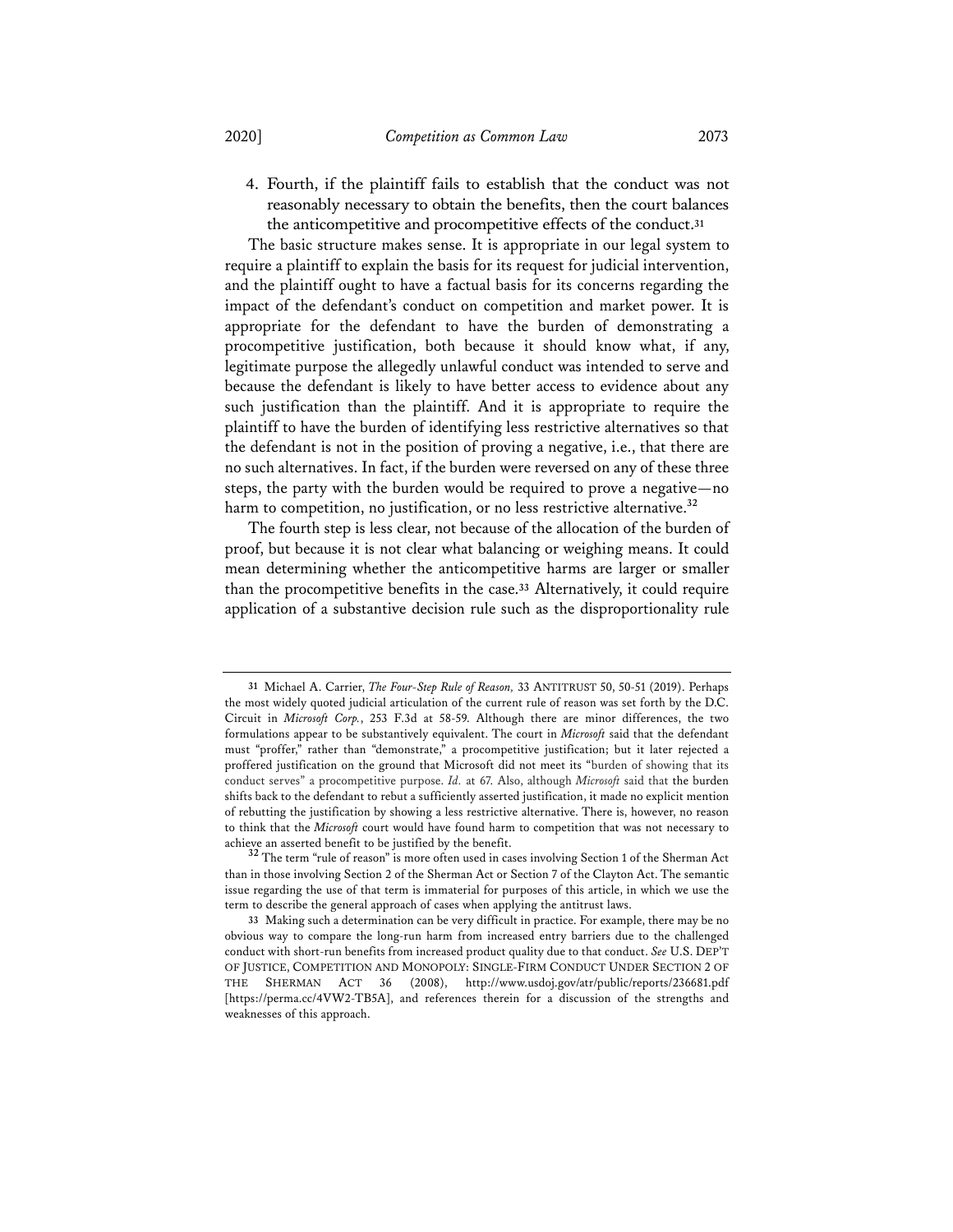(which finds a violation only if the harms substantially outweigh the benefits).**<sup>34</sup>**

In practice, courts almost never actually engage in the kind of explicit balancing contemplated by the fourth step in the rule of reason.**<sup>35</sup>** In his review of 222 instances in which a federal court reached a final judgment that was at least in part decided under the rule of reason between February 2, 1999, and May 5, 2009, Carrier found that 215 were decided on the ground that the plaintiff failed to show anticompetitive effect and only 5 reached the balancing stage.**<sup>36</sup>** Other commentators have suggested, however, that balancing might occur in more subtle and informal ways.**<sup>37</sup>**

## IV. *UNITED STATES V. AMERICAN EXPRESS*

When a consumer makes a purchase from a merchant and uses an Amex card as payment, American Express charges the merchant a fee equal to a percentage of the transaction value.**<sup>38</sup>** In many cases, American Express also provides financial rewards and other benefits to the cardholder.**<sup>39</sup>** American Express often charges merchants higher fees than do other credit and charge card networks.**<sup>40</sup>**

*Supra* note 30, at 147.

**<sup>34</sup>** *See id.* at 45 and references therein for a discussion of the strengths and weaknesses of this approach. A different substantive decision rule, the no-economic-sense test (which requires that the conduct would not be profitable—and would thus make no economic sense for the defendant—but for the anticompetitive benefits it generates for the defendant), could also be characterized as a kind of balancing rule, but it is more often thought of as an alternative to balancing. *See id.* at 39 and references therein for a discussion of the strengths and weaknesses of this approach.

**<sup>35</sup>** *See* Carrier, *supra* note 31, at 51 (finding that balancing happens in only four percent of cases). Andrew Gavil describes this balancing as a myth:

Such "rule of reason balancing" is perhaps the greatest myth in all of U.S. antitrust law. It is almost always described as the final step in the rule of reason analysis, yet few, if any, decisions turned on a true balancing of pro- and anticompetitive effects. Instead, most cases turn on the strength and weight of the evidence of effects or efficiencies.

**<sup>36</sup>** Michael A. Carrier, *The Rule of Reason: An Empirical Update for the 21st Century*, 16 GEO. MASON L. REV. 827, 828-829 (2009). For an examination of earlier data, see generally Michael A. Carrier, *The Real Rule of Reason: Bridging the Disconnect*, 1999 BYU L. REV. 1265, which summarizes outcomes of "rule of reason" cases based on survey results.

**<sup>37</sup>** *See, e.g.,* Louis Kaplow, *Balancing Versus Structured Decision Procedures: Antitrust, Title VII Disparate Impact, and Constitutional Law Strict Scrutiny*, 167 U. PA. L. REV. 1375, 1405-07 (2019).

**<sup>38</sup>** United States v. Am. Express Co., 88 F. Supp. 3d 143, 157 (E.D.N.Y. 2015) ("The merchant discount fee paid by the merchant generally consists of an *ad valorem* element—i.e., a percentage discount rate multiplied by the purchase price—but may include additional flat fees."). *Id.* at 158 ("American Express charges a single discount rate for all Amex credit and charge products, in addition to certain flat fees charged on a per transaction basis.").

**<sup>39</sup>** These reward structures vary from "the high-rewards Platinum Card, the 'bedrock of [Amex's] brand,'" to "its cards with less generous rewards, like the Green Card or EveryDay Credit Card." *Id.*

**<sup>40</sup>** *Id.* at 200.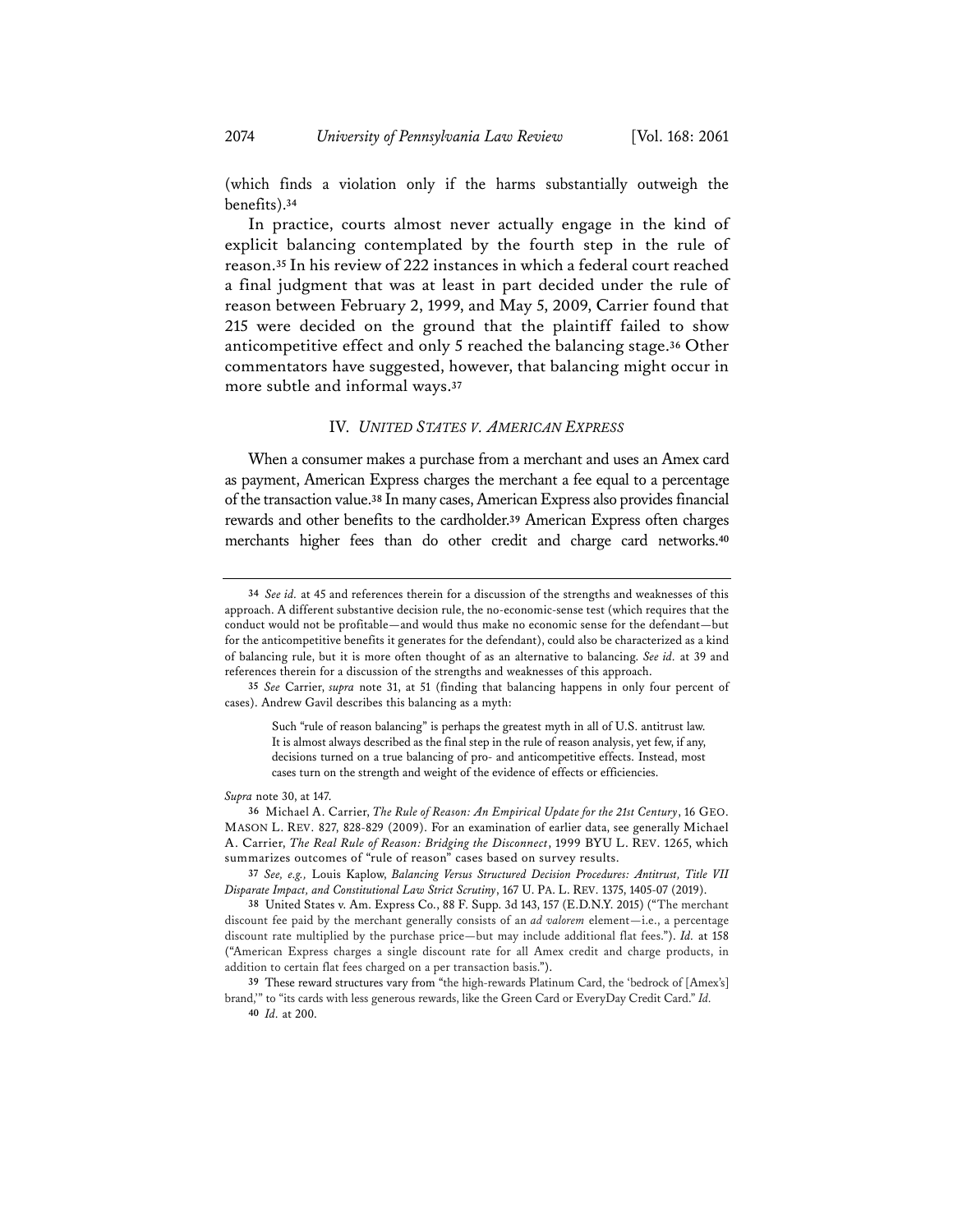Consequently, merchants may want to try to induce Amex cardholders to make purchases using alternative networks.**<sup>41</sup>** Between eighty and ninety percent of Amex cardholders also carry other general purpose credit cards.**<sup>42</sup>**

Subject to limited exceptions, American Express refuses to authorize merchants to accept its cards unless they agree not to try to "steer" their customers to competing general purpose credit and charge cards.**<sup>43</sup>** American Express's no-steering provisions forbid a merchant that accepts American Express cards from, among other things, offering the merchant's customers a discount or some form of reward in return for using a competing credit or charge card operating on the Discover, MasterCard, or Visa networks that charges a lower merchant fee.**<sup>44</sup>** The no-steering provisions also limit merchants' ability to use written or oral communications to influence consumers' choices among competing general purpose credit and charge cards.**<sup>45</sup>** For example, American Express's rules prohibit a merchant from saying to a customer at the point of sale "you are welcome to use your Amex card to pay for your purchase, but we would like you to know that it will cost us more than if you use a credit card issued on another network."**<sup>46</sup>**

The United States and seventeen States sued American Express, alleging that its no-steering rules violate  $\S1$  of the Sherman Act because they have excluded rivals, diminished price competition among card issuers, and directly harmed merchants.**47**The specific mechanism alleged is that the rules reduce the incentives for credit and charge card networks to offer favorable terms to merchants because, absent the no-steering provisions, merchants might respond to better terms by steering their customers to the network offering those improved terms, thus increasing the incentives of networks to offer such terms.**<sup>48</sup>**

American Express argued that its no-steering rules protect its ability to pursue a "differentiated business model" under which it competes by charging high merchant fees to fund cardholder benefits, and that this business model

**<sup>41</sup>** *Id.* at 150 ("[A] given merchant might prefer that a customer carrying both a Visa card and an Amex card in her wallet use the Visa card, since the cost of the transaction is likely to be lower for the merchant.").

**<sup>42</sup>** *Id*. at 191.

**<sup>43</sup>** *Id.* at 162-64.

**<sup>44</sup>** *Id.* at 165 (listing examples of merchant steering behavior prohibited by American Express's rules).

**<sup>45</sup>** *Id.* at 162-63 (summarizing the limitations on merchant steering behavior under American Express's standard terms).

**<sup>46</sup>** Such a statement would be prohibited by the provision that a merchant may not "indicate or imply that [it] prefer[s], directly or indirectly, any Other Payment Products over [Amex's] Card." *Id.* at 162.

**<sup>47</sup>** *Id.* at 149-150.

**<sup>48</sup>** *Id.* at 210 ("In effect, Amex's [anti-steering rules] deny its competitors the ability to recognize a 'competitive reward' for offering merchants lower swipe fees, and thereby suppress an important avenue of horizontal interbrand competition.").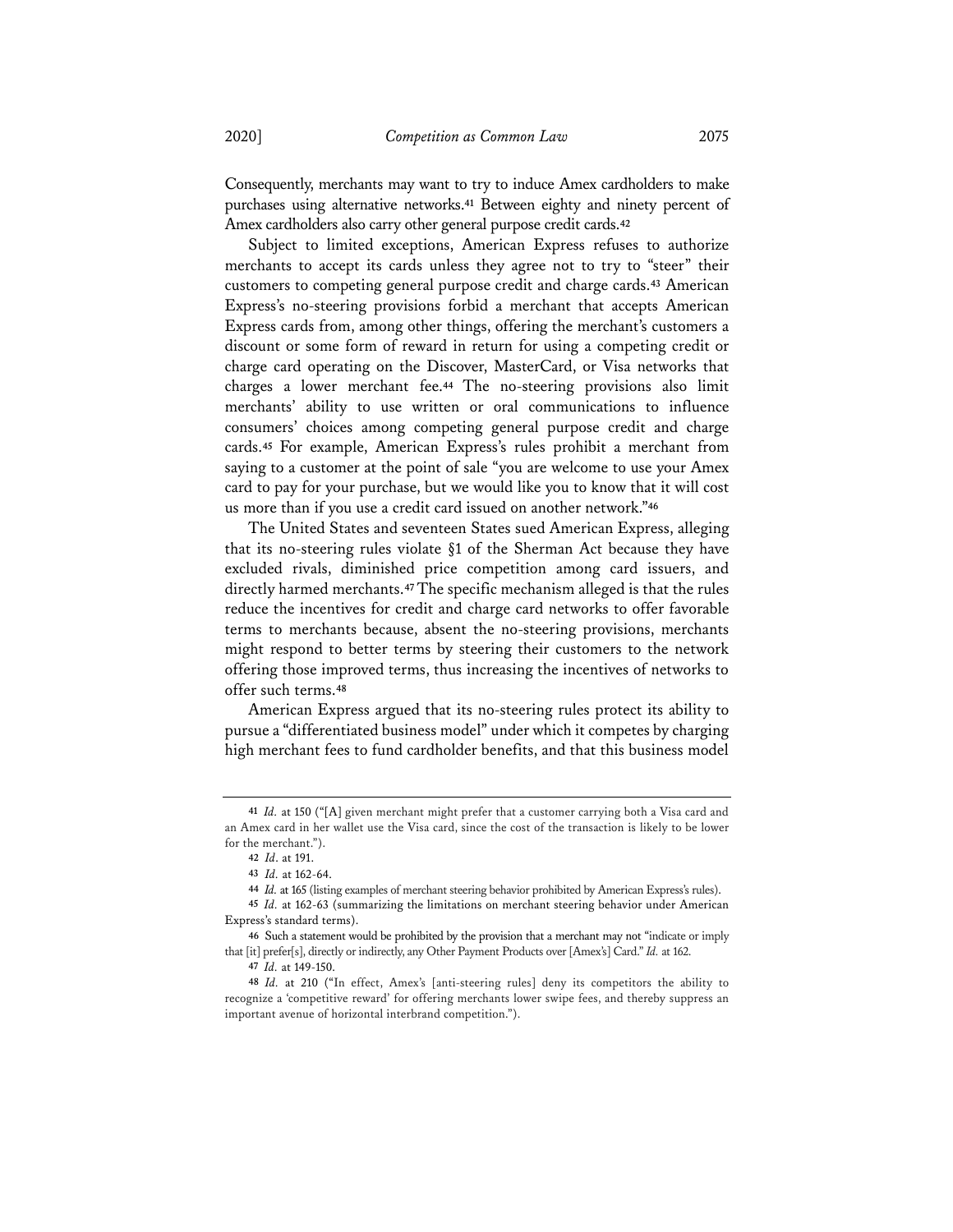drives increased innovation and competition.**<sup>49</sup>** American Express also argued that its no-steering rules prevent competing networks from free riding on American Express's investments in providing certain benefits to cardholders and merchants and, thus, preserve American Express's incentives to make these investments.**<sup>50</sup>**

The district court found for the plaintiffs.**<sup>51</sup>** The court found, among other things, that the rules: (i) reduce incentives for American Express and its rivals to compete with respect to merchant fees because merchants are prohibited from encouraging their customers to use lower-cost networks, which otherwise would have increased the benefits to networks from cutting their prices;**<sup>52</sup>** (ii) for the same reason exclude Discover and other rivals that seek to compete on the basis of low merchant fees;**<sup>53</sup>** (iii) result in higher merchant fees charged by Amex and its credit card rivals;**<sup>54</sup>** (iv) do not lead to offsetting improvement in benefits or services for Amex cardholders;**<sup>55</sup>** and (v) thus result in both higher merchant fees and a higher "net" (or "two-sided") price for American Express's services.**<sup>56</sup>** The district court also found that American Express's nosteering rules harm consumers in general.**<sup>57</sup>**

The Second Circuit reversed.**58**The court held that the district court erred in defining the relevant market**<sup>59</sup>** and asserted that "[p]laintiffs bore the burden in this case to prove net harm to Amex consumers as a whole—that is, both cardholders and merchants—by showing that Amex's nondiscriminatory provisions have reduced the quality or quantity of creditcard purchases."**<sup>60</sup>** The court pointed to "evidence showing that the quality and output of credit cards across the entire industry continues to increase," which it took to be proof that Amex's conduct had harmed neither competition nor consumers.**<sup>61</sup>**

**61** *Id.* at 207. The court also asserted, "[t]his evidence of increased output is . . . also consistent with evidence that Amex's differentiated closed-loop model, supported by its [challenged conduct], has *increased* rather than *decreased* competition overall within the credit-card industry." *Id.* at 206.

**<sup>49</sup>** *Id.* at 225.

**<sup>50</sup>** *Id.* at 234-235.

**<sup>51</sup>** *Id.* at 238.

**<sup>52</sup>** *Id.* at 207-08.

**<sup>53</sup>** *Id.* at 213-14.

**<sup>54</sup>** *Id.* at 213-15.

**<sup>55</sup>** *Id.* at 196, 215-16.

**<sup>56</sup>** *Id.* at 215.

**<sup>57</sup>** *Id.* at 208 ("In this case, Plaintiffs additionally are able to show harm to those same merchants' customers on the other side of the [general purpose credit and charge card] platform, as inflated merchant discount rates are passed on to all customers—Amex cardholders and noncardholders alike—in the form of higher retail prices.").

**<sup>58</sup>** United States v. Am. Express Co., 838 F.3d 179, 184 (2d Cir. 2016).

**<sup>59</sup>** *Id.* at 196-200.

**<sup>60</sup>** *Id.* at 206-207.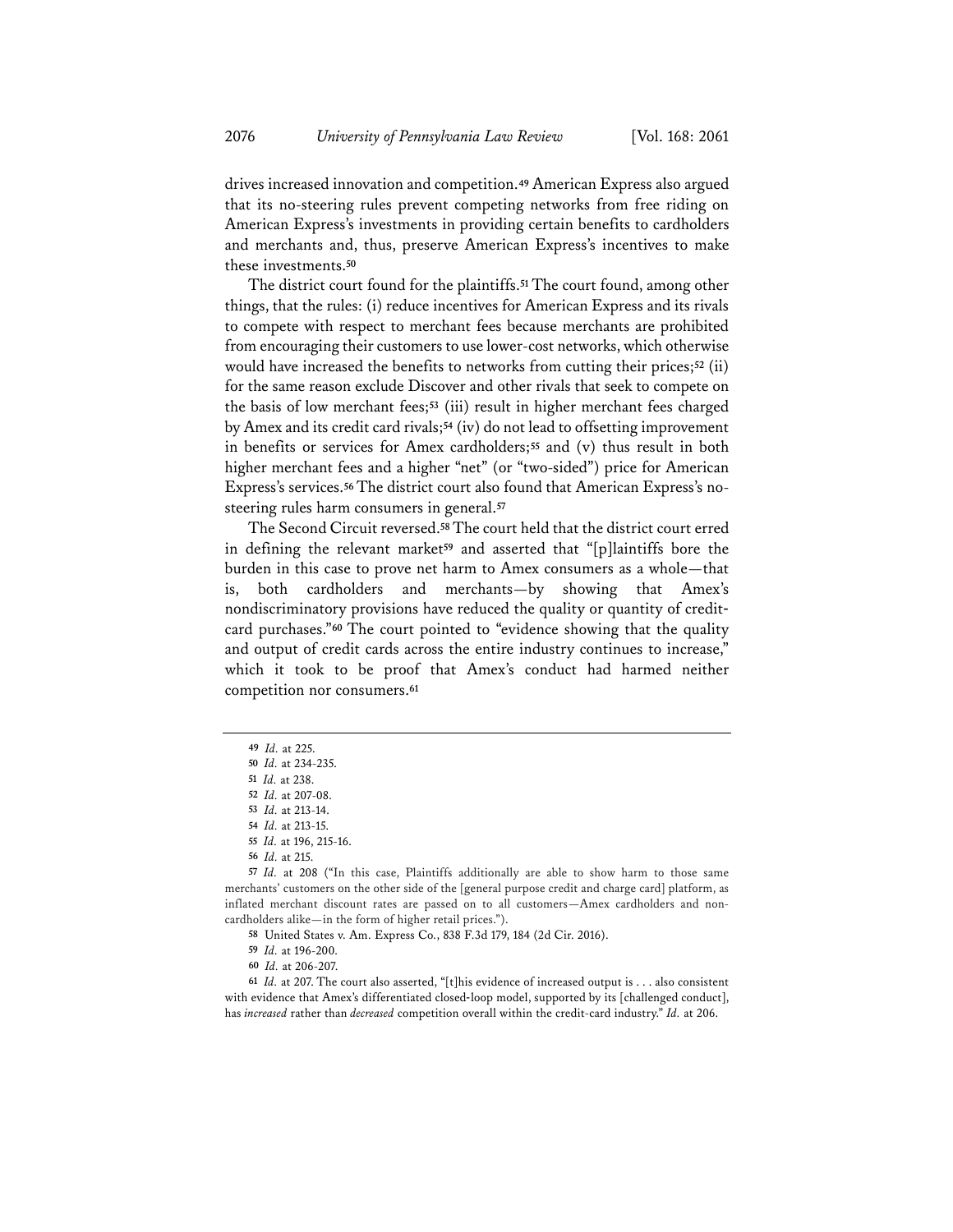#### V. *OHIO V. AMERICAN EXPRESS*

Eleven of the plaintiff states filed a petition for certiorari in the Supreme Court.**<sup>62</sup>** The United States did not join in that effort and, to the contrary, expressed to the Court the view that the case was not a suitable vehicle for certiorari review because the conduct at issue was "idiosyncratic," there was no conflict among the circuits, and the courts had had essentially no experience with the issues raised in the case.**<sup>63</sup>** Also, there remained disagreements among economists regarding the implications of academic learning about platforms for antitrust issues.**<sup>64</sup>** Nevertheless, the Court granted certiorari.**<sup>65</sup>**

The issue in the case was whether the plaintiffs had carried their burden under the first step in the rule of reason of "proving that Amex's antisteering provisions have an anticompetitive effect."**<sup>66</sup>** Because the case involved both sides of the two-sided market, it implicitly, but importantly, raised the question of how a court should decide a case of first impression under the antitrust laws.

## A. *The Court's Decision to Grant Certiorari*

Outsiders can only speculate about why the Court decided to issue the writ of certiorari and review the Second Circuit's decision. As the United States had argued, the case presented none of the ordinary reasons for certiorari review. There was no conflict among the circuits. The issue regarding the lawfulness of the no-steering rules was not one of urgent national importance. And, one might surmise from the Court's affirmance of the Second Circuit, the case did not even involve a mistake that the Court thought needed to be corrected.

Moreover, it was a case of first impression that—as will be seen—involved new, difficult, and incomplete academic learning about both the underlying

The court's reasoning on this point was deeply flawed. The antitrust issue was whether the defendant's conduct had made that growth less than it otherwise would have been or was likely to have that effect in the future.

**<sup>62</sup>** Petition for Writ of Certiorari, Ohio v. Am. Express Co., 138 S. Ct. 2274 (No. 16-1454), 2017 WL 2472075.

**<sup>63</sup>** Brief for the United States in Opposition, Ohio v Am. Express Co., 138 S. Ct. 2274 (No. 16-1454), 2017 WL 3485653. The United States subsequently filed a merits brief in support of petitioners. Brief for the United States as Respondent Supporting Petitioners, Ohio v. Am. Express Co., 138 S. Ct. 227 (No. 16-1454), 2017 WL 6205804.

**<sup>64</sup>** For example, Michael Katz & Jonathan Sallet, *Multisided Platforms and Antitrust Enforcement*, 127 YALE L.J. 2142 (2018), and JENS-UWE FRANCK & MARTIN PEITZ, CTR. ON REGULATION IN EUR., MARKET DEFINITION AND MARKET POWER IN THE PLATFORM ECONOMY 26-27 (2019), conclude that it is more appropriate to define two, interrelated markets rather than a single, two-sided market, while Lapo Filistrucchi et al., *Market Definition in Two-Sided Markets*, 10 J. COMPETITION L. & ECON. 293, 302 (2014), recommend defining a single, two-sided market for transaction platforms.

**<sup>65</sup>** Ohio v. Am. Express Co., 138 S. Ct. 355 (2017).

**<sup>66</sup>** Ohio v. Am. Express Co., 138 S. Ct. at 2284.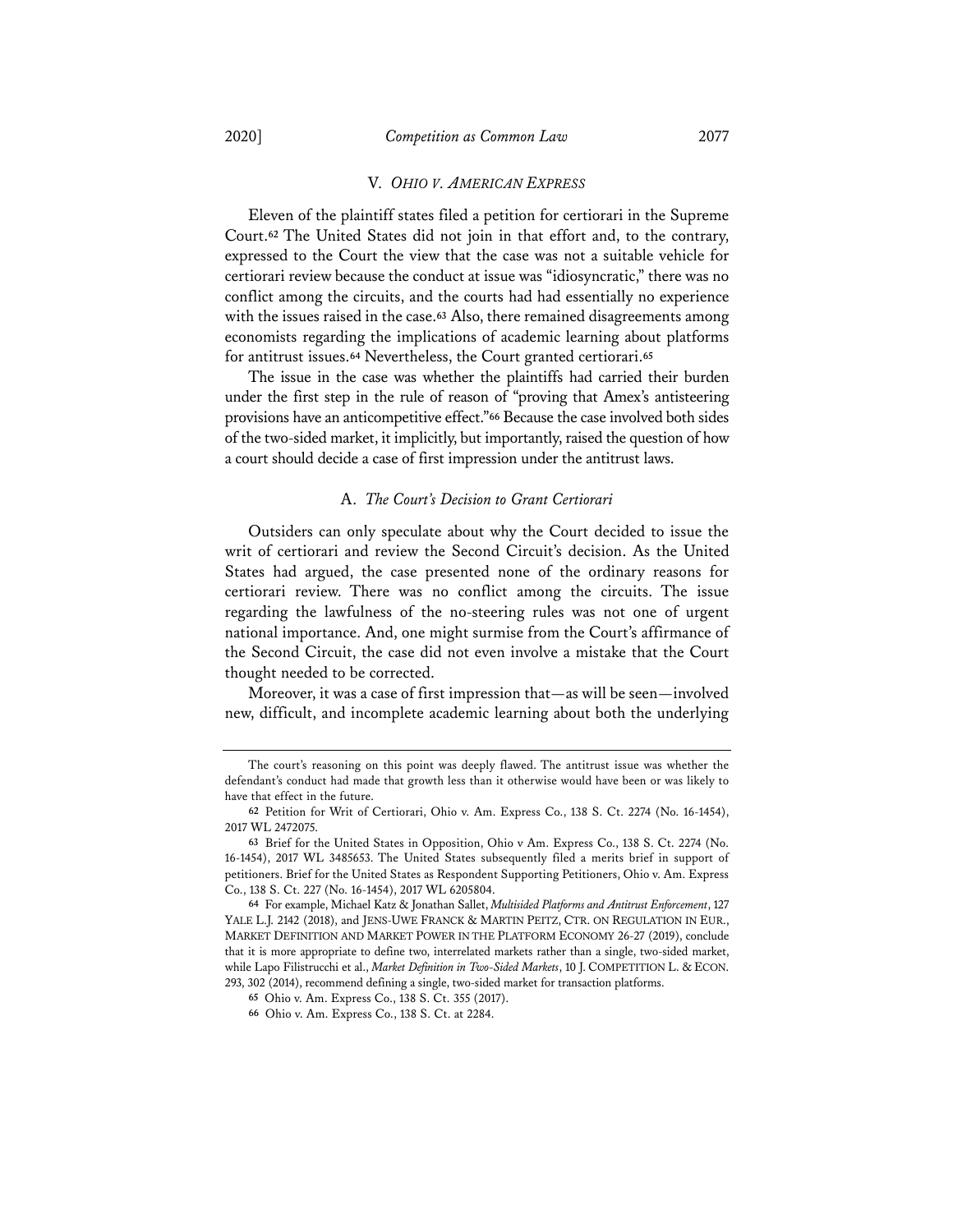economics and, more important, how to reflect the economic learning in legal doctrine.**<sup>67</sup>** Although some earlier antitrust cases had involved credit card systems, none explicitly addressed the issues regarding two-sided platforms and transaction markets that were central to the *American Express* case.**<sup>68</sup>**

On its face, therefore, the decision to review the case seems misguided. It suggests a lack of the kind of caution and humility that the common law of antitrust requires; and it invites speculation that at least some of the Justices saw the case as an opportunity to make new law to their liking, rather than to decide a specific case in furtherance of a healthy common law-like process.

# B. *The Court's Reformulation of the Rule of Reason*

This case was properly not regarded as a per se case, in part because it was one of first impression. The five-Justice majority (hereinafter, the Court) described the rule of reason as follows:

- 1. The plaintiff bears the "initial burden to prove that the challenged restraint has a substantial anticompetitive effect that harms consumers in the relevant market;"**<sup>69</sup>**
- 2. "If the plaintiff carries its burden, then the burden shifts to the defendant to show a procompetitive rationale for the restraint;"**<sup>70</sup>** and
- 3. If the defendant meets its burden, then the "burden shifts back to the plaintiff to demonstrate that the procompetitive efficiencies could be reasonably achieved through less anticompetitive means."**<sup>71</sup>**

**<sup>67</sup>** There has been research on transaction platforms at least since William F. Baxter, *Bank Interchange of Transactional Paper: Legal and Economic Perspectives*, 26 *J.L. & ECON.* 541 (1983). But substantial research on the subject did not begin until the late 1990s, and little was published before the early 2000s. The freshness of the research raises the question of how quickly courts should rely on new academic learning. One would expect the answer to depend at least in large part on the degree of consensus among economists, as well as on whether academic researchers have addressed questions the that courts care about and answered them in a form that courts can use.

**<sup>68</sup>** The closest was United States v. Visa U.S.A., Inc., 344 F.3d 229 (2d Cir. 2003), which involved rules of the Visa and MasterCard systems that permitted member banks of one system to serve as directors of the other but prohibited members from issuing competing American Express or Discover cards. *Id.* at 234. The *Visa* court found a credit card market and a separate network services market. *Id.* at 239 ("Whereas in the market for general purpose *cards*, the issuers are the sellers, and cardholders are the buyers, in the market for general purpose card *network services,* the four networks themselves are the sellers, and the issuers of cards and merchants are the buyers."). The court did not address the concept of a transaction market, which as will be seen was central to the Court's decision in *American Express*, or whether market definition or injury to competition might be affected by whether the business involved a two-sided platform.

**<sup>69</sup>** Ohio v. Am. Express Co., 138 S. Ct. at 2284.

**<sup>70</sup>** *Id.*

**<sup>71</sup>** *Id.* The Court said that "the parties agree that a three-step, burden-shifting framework applies" under the rule of reason, *id.*; but neither party embraced the particular formulation of the rule of reason set forth by the Court. *See* Brief for Petitioner and Respondents Nebraska, Tennessee, and Texas at 26-30, Ohio v. Am. Express Co., 138 S. Ct. 227 (No. 16-1454), 2017 WL 6205796; Brief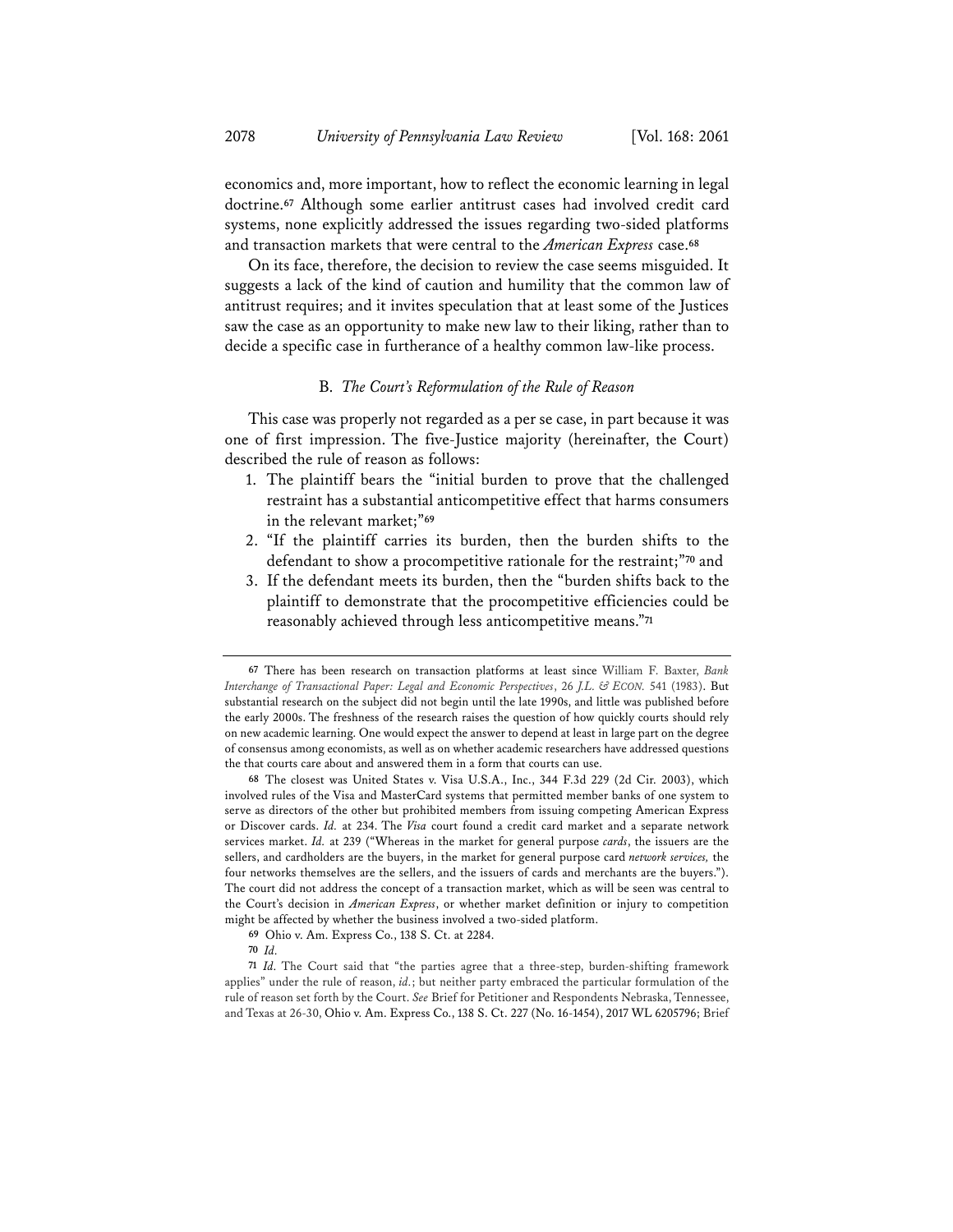On the surface, the first two steps of the majority's formulation are broadly consistent with the standard approach described in Part III above. On a closer look, however, there are important differences.

Consider the first step. The *American Express* formulation requires that harm be shown in a "relevant market." As we discuss below, this requirement reflects the Court's view that formal market delineation is needed to analyze the competitive and consumer-welfare effects of the challenged conduct.**<sup>72</sup>** The standard formulation does not require proof of a relevant market. In fact, the Court acknowledged later in its opinion that direct proof of harm can suffice without market definition in cases involving horizontal restraints.**<sup>73</sup>** It is not clear whether the Court intended to define a rule of reason for vertical restraints different from that used in all other antitrust cases or did not realize that its description of the rule of reason was inconsistent with both prior statements of the rule of reason and its own understanding of the law applicable to horizontal restraints.

Read literally, the first two steps incorporate the standard and prudent practice of putting the burden on the plaintiff to prove harm and the burden on the defendant to prove procompetitive benefit. As will be seen, however, the Court applied the rule of reason in *American Express* by requiring the plaintiffs to prove net harm in a single market defined to include both sides of the platform: cardholders and merchants. It thus, in substance, required the plaintiffs to prove no offsetting benefit, instead of permitting the plaintiff to prove harm on one side and requiring the defendant to prove offsetting benefit on the other side.

As to the second step, in contrast to the *Microsoft* court, the *American Express*  Court did not provide guidance as to what is meant by a "procompetitive rationale."**<sup>74</sup>** As will be seen, its analysis of that issue was imprecise and flawed.

Perhaps the most notable point in the Court's formulation of the rule of reason is that it omits the fourth, balancing, step that is generally included in the formulation of the rule of reason.**<sup>75</sup>** The three-step formulation described

for Respondents American Express Company and American Express Travel Related Services Company, Inc. at 32-33, 41, Ohio v. Am. Express Co., 138 S. Ct. 227 (No. 16-1454), 2018 WL 481636.

**<sup>72</sup>** *See infra* Section V.C.1.

**<sup>73</sup>** *See* Ohio v. Am. Express Co., 138 S. Ct. at 2285 n.7 ("Given that horizontal restraints involve agreements between competitors not to compete in some way, this Court concluded that it did not need to precisely define the relevant market to conclude that these agreements were anticompetitive.").

**<sup>74</sup>** *Cf.* United States vs. Microsoft Corp. 253 F.3d 34, 59 (D.C. Cir. 2001) (en banc) (per curiam) (defining a procompetitive justification as "a nonpretextual claim that its conduct is indeed a form of competition on the merits because it involves, for example, greater efficiency or enhanced consumer appeal").

**<sup>75</sup>** *See, e.g.*, *id.* ("[I]f the monopolist's procompetitive justification stands unrebutted, then the plaintiff must demonstrate that the anticompetitive harm of the conduct outweighs the procompetitive benefit."). Other lower court opinions have omitted the balancing step from their summaries of the rule of reason. *See* C. Scott Hemphill, *Less Restrictive Alternatives in Antitrust Law*,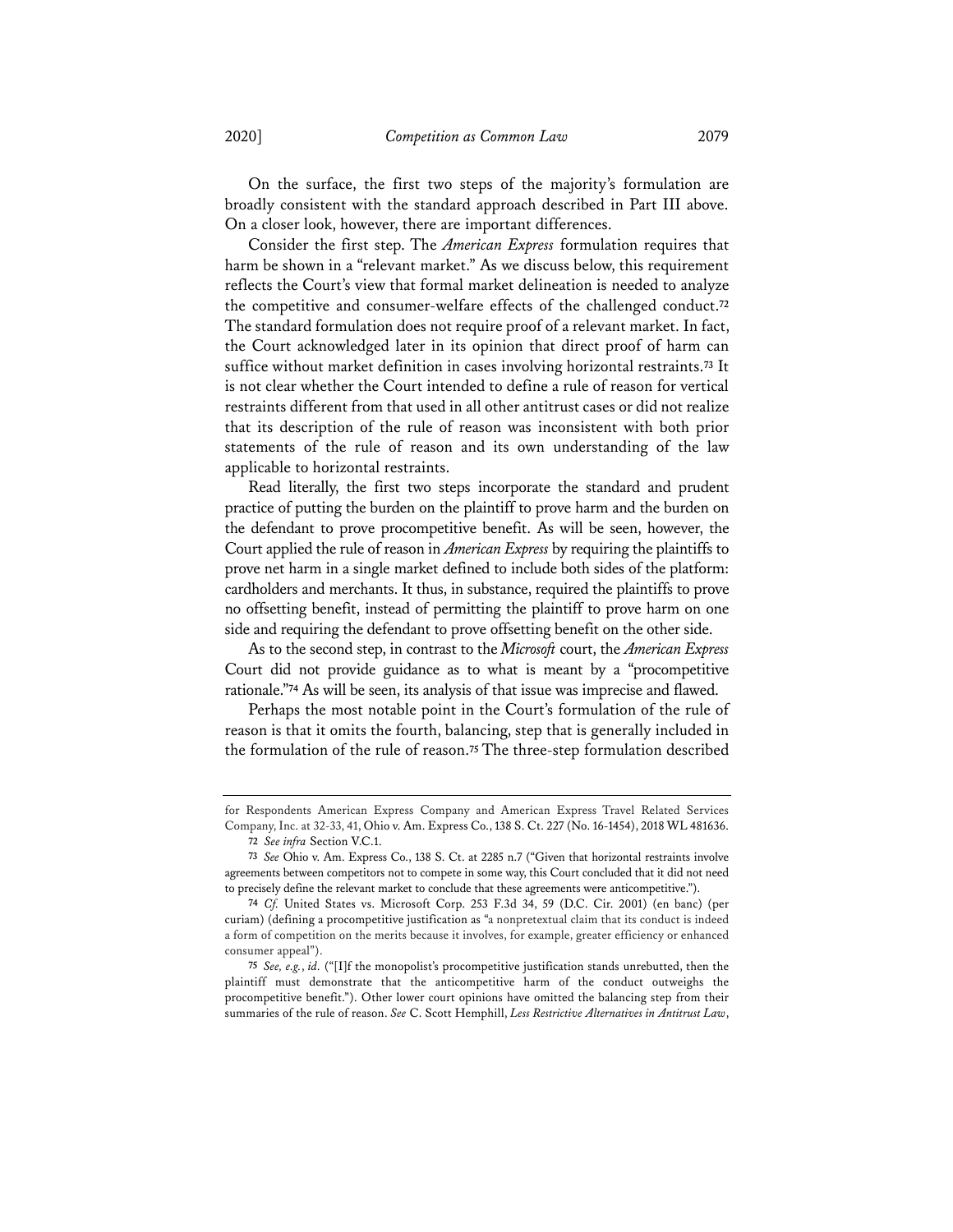by the Court seems to mean that the defendant wins if it can show "a procompetitive rationale" that cannot be achieved by less competitive means regardless of the magnitude of the procompetitive benefit relative to the magnitude of the harm to competition, and regardless whether the rationale motivated the conduct or was substantial enough to make the conduct profitable for the defendant absent its harmful effect on competition.**<sup>76</sup>** If so, the formulation describes, without discussion or analysis, a new substantive rule of decision.**<sup>77</sup>**

It is conceivable that the Court intended to incorporate balancing in the second step of the rule of reason by requiring that the defendant prove benefits sufficient to outweigh the harms proven by the plaintiff in the first step. Nothing in the Court's discussion of the rule of reason or elsewhere in the opinion, however, supports this reading. To the contrary, the Court referred to showing a "procompetitive rationale,"**<sup>78</sup>** a term that does not suggest any balancing of the benefit against the harm.

The Court's application of the rule of reason in this case to require the plaintiffs to prove a net price increase or output decrease might be thought to suggest that the Court did have balancing in mind and might even require the defendant to engage in similar balancing in step two. But the Court's later discussion of American Express's proffered procompetitive justification makes clear that net price and output effects do not exhaust the kinds of justifications that the Court thought might be cognizable and did not include any discussion of balancing the proffered justification against possible harms.**<sup>79</sup>**

The Court purported to address in substance only the first step of the rule of reason.**<sup>80</sup>** To the extent that it described a new rule of reason with respect to matters other than the first step, its opinion is dicta. But in describing new legal rules in dicta, and especially in doing so without reflecting on the ways they differed from past understandings and the reasons for doing so, the Court departed from good common law practice, in which legal rules are

<sup>116</sup> COLUM. L.REV. 927, 976-79 (2016). But the Court did not discuss those cases, purport to resolve a circuit conflict, or set forth any other reason for its omission.

**<sup>76</sup>** *See also* Carrier, *supra* note 31, at 53 (discussing how in *American Express*, "[t]he majority ignored balancing, even though that was an essential element of the rule of reason framework").

**<sup>77</sup>** As noted, courts rarely reach the balancing stage in antitrust litigation. Arguably, therefore, the *American Express* Court's formulation might simply reflect the reality of how courts apply the rule of reason. But nothing in the Court's opinion suggests that that is what it had in mind, and an assessment of the real-world impact of the rule of reason would have to take into account cases that are settled in the shadow of the law, including the traditional balancing step, rather than litigated to judgment.

**<sup>78</sup>** Ohio v. Am. Express Co., 138 S. Ct. at 2284.

**<sup>79</sup>** *See infra* Section V.C.4.

**<sup>80</sup>** Ohio v. Am. Express Co., 138 S. Ct. at 2284 ("Here, the parties ask us to decide whether the plaintiffs have carried their initial burden of proving that Amex's antisteering provisions have an anticompetitive effect.").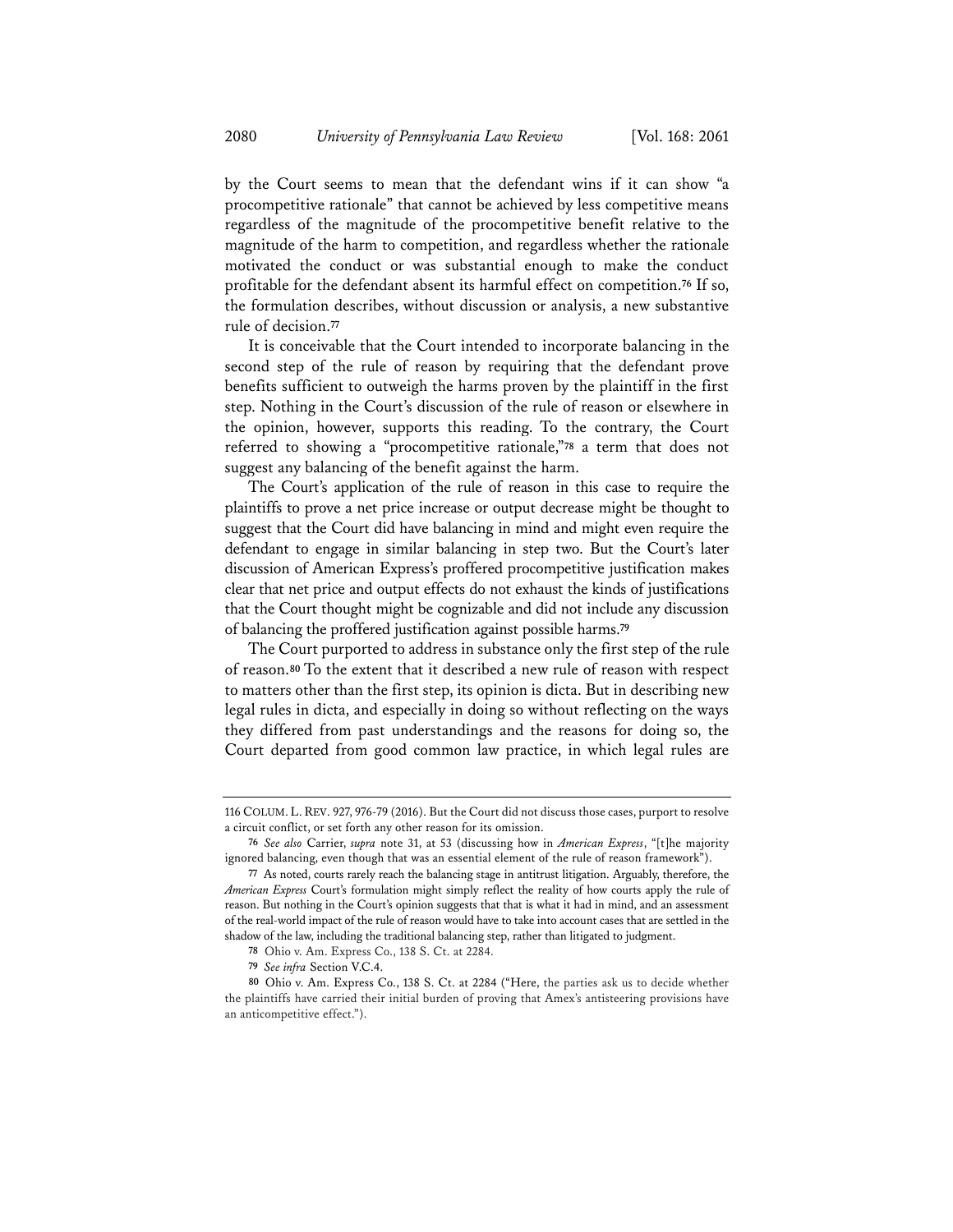induced from the facts and in which courts prescribe broad rules only on the

#### C. *Specific Holdings*

basis of substantial judicial experience and learning.

In this Section, we examine four specific holdings in the case in which the Court applied the rule of reason as described by it. We explain how, even accepting the Court's general formulation, the Court applied the rule of reason in way that undermined the common law process of antitrust law.**<sup>81</sup>** It made important new law but did not address either the *substantive* or the *institutional* considerations that a court should address in resolving normative issues in a common law-like process.

## 1. Vertical Restraints Must Be Assessed Within a Formally Defined Antitrust Market

The Court held that antitrust challenges to vertical restraints must be assessed within the context of a formally defined antitrust market and that the plaintiff had the burden of defining and proving that market.**82**The Court made new law by distinguishing a line of Supreme Court cases holding that harm to competition can be proven by direct evidence without proof of a relevant market.**<sup>83</sup>** The Court reasoned that the earlier cases involved horizontal restraints and that vertical restraints "often pose no risk to competition."**<sup>84</sup>** On

**<sup>81</sup>** Both of us have criticized the *American Express* decision elsewhere, as a matter of substantive antitrust law, on several specific grounds. *See* Michael L. Katz, *Platform Economics and Antitrust Enforcement: A Little Knowledge Is a Dangerous Thing*, 28 J. ECON. & MGMT. STRATEGY 138, 146 (2019) [hereinafter Katz, *Platform Economics*] (criticizing the holdings in *American Express* that competition and consumer welfare can be harmed only if the conduct at issue raises the two-sided price or reduces output); Katz & Sallet, *supra* note 64, at 2150 (concluding that courts should use a multiple-markets approach—in which different groups of users on different sides of a platform belong in different product markets—rather than be required to use the single-market approach as held in *American Express*); A. Douglas Melamed, *The* American Express *Case: Back to the Future*, 18 COLO. TECH. L.J. 1, 19 (2020) ("The most problematic part of the Court's decision was its approach to assessing competitive effects. The Court focused on the *intrabrand* vertical efficiency and gave short shrift to the anticompetitive *interbrand* effects that were the subject of the litigation."); A. Douglas Melamed & Nicolas Petit, *The Misguided Assault on the Consumer Welfare Standard in the Age of Platform Markets*, 54 REV. INDUS. ORG. 741, 759 (2019) (discussing how the *American Express* majority "analyzed the issues too abstractly and formalistically and did not directly address important facts found by the district court or the material factual questions"); Michael L. Katz, Ohio v. American Express*: Assessing the Threat to Antitrust Enforcement*, CPI ANTITRUST CHRON., June 2019 (finding that, because *American Express* offers a vague definition of transaction platform but makes the legal treatment of a defendant strongly dependent on whether it is a transaction platform, the opinion threatens to have adverse consequences, both intended and unintended, in a wide range of cases).

**<sup>82</sup>** *See* Ohio v. Am. Express Co., 138 S. Ct. at 2285 n.7.

**<sup>83</sup>** *Id.*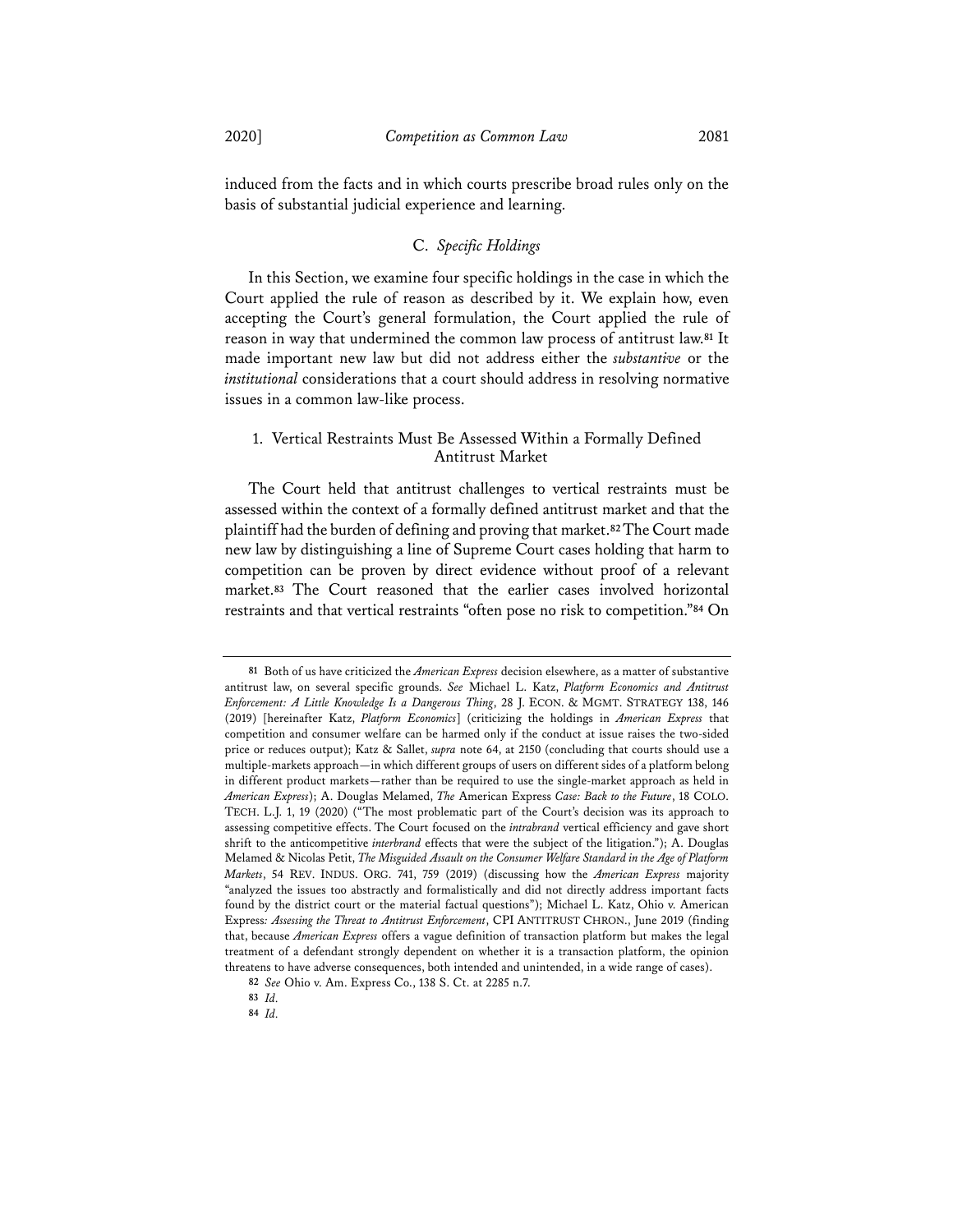its face, that distinction is unsound because horizontal restraints, too, "often pose no risk to competition."**<sup>85</sup>** Moreover, the Court ignored economic learning that demonstrates that, like horizontal restraints, vertical restraints can harm competition when the firms involved possess significant market power.**<sup>86</sup>**

In making new law in this way, the Court also departed from optimal common law process. In the first place, the Court should have focused on, but did not address, the substantive and institutional purposes of the earlier cases holding that a market need not be defined in all cases. Those cases rested on the notions that market definition is only an aid to assessing market power by indirect evidence, that proving relevant markets adds additional issues and complexity to antitrust litigation, and that direct evidence of harm to competition can in some cases be both more reliable than indirect inferences from market shares and far more economical for courts and litigants.**<sup>87</sup>**

By approaching the issue in a formalistic way unconnected to the purpose of defining markets, the Court removed from the case an opportunity to assess the role of market definition in antitrust cases in a way that might enhance the evolution of sound antitrust doctrine.**<sup>88</sup>** In particular, although the Court elsewhere emphasized that the two-sided nature of the platform is fundamental to the case and requires unusual analytical steps, it made no

**<sup>85</sup>** *See, e.g.*, Broad. Music, Inc. v. Columbia Broad. Sys., Inc., 441 U.S. 1, 23 (1979)(noting that "[n]ot all arrangements among actual or potential competitors that have an impact on price are . . . unreasonable restraints" and that horizontal mergers, joint ventures and other cooperative arrangements are "not usually unlawful").

**<sup>86</sup>** Two recent papers are examples of such learning. *See* John Asker & Heski Bar-Isaac, *Raising Retailers' Profits: On Vertical Practices and the Exclusion of Rivals*, 104 AM. ECON. REV. 672, 673 (2014) (exploring how a manufacturer can use vertical practices such as retail price maintenance and slotting allowances to deter entry even without entering into exclusive contracts with retailers); Giacomo Calzolari & Vincenzo Denicolò, *Exclusive Contracts and Market Dominance*, 105 AM. ECON. REV. 3321, 3322 (2015) (showing that exclusive dealing contracts can be both profitable and anticompetitive). For a survey of modern economic theories of vertical restraints, see Patrick Rey & Thibaud Vergé, *Economics of Vertical Restraints in* HANDBOOK OF ANTITRUST ECONOMICS 353 (Paolo Buccirossi, ed., 2008).

**<sup>87</sup>** *E.g.*, FTC v. Indiana Fed'n of Dentists, 476 U.S. 447, 460-61 (1986) ("Since the purpose of the inquiries into market definition and market power is to determine whether an arrangement has the potential for genuine adverse effects on competition, 'proof of actual detrimental effects . . .' can obviate the need for an inquiry into market power, which is but a 'surrogate for detrimental effects.'") (citation omitted); NCAA v. Bd. of Regents of Univ. of Okla., 468 U.S. 85, 109 (1984) ("As a matter of law, the absence of proof of market power does not justify a naked restriction on price or output."); Polygram Holding, Inc. v. FTC, 416 F.3d 29, 35 (D.C. Cir. 2005) ("[A] court must make 'an enquiry meet for the case, looking to the circumstances, details and logic of a restraint,' which in some cases may not require a full-blown market analysis.") (citation omitted).

**<sup>88</sup>** The Court emphasized the alleged importance of market definition, in part by citing Eastman Kodak Co. v. Image Tech. Servs., Inc., 504 U.S. 451, 466-67 (1992), for the proposition that "[l]egal presumptions that rest on formalistic distinctions rather than actual market realities are generally disfavored in antitrust law." Ohio v. Am. Express Co., 138 S. Ct. at 2285. Ironically, the Court's insistence on a specific, bright-line market definition was, in fact, exactly what the quotation describes as disfavored.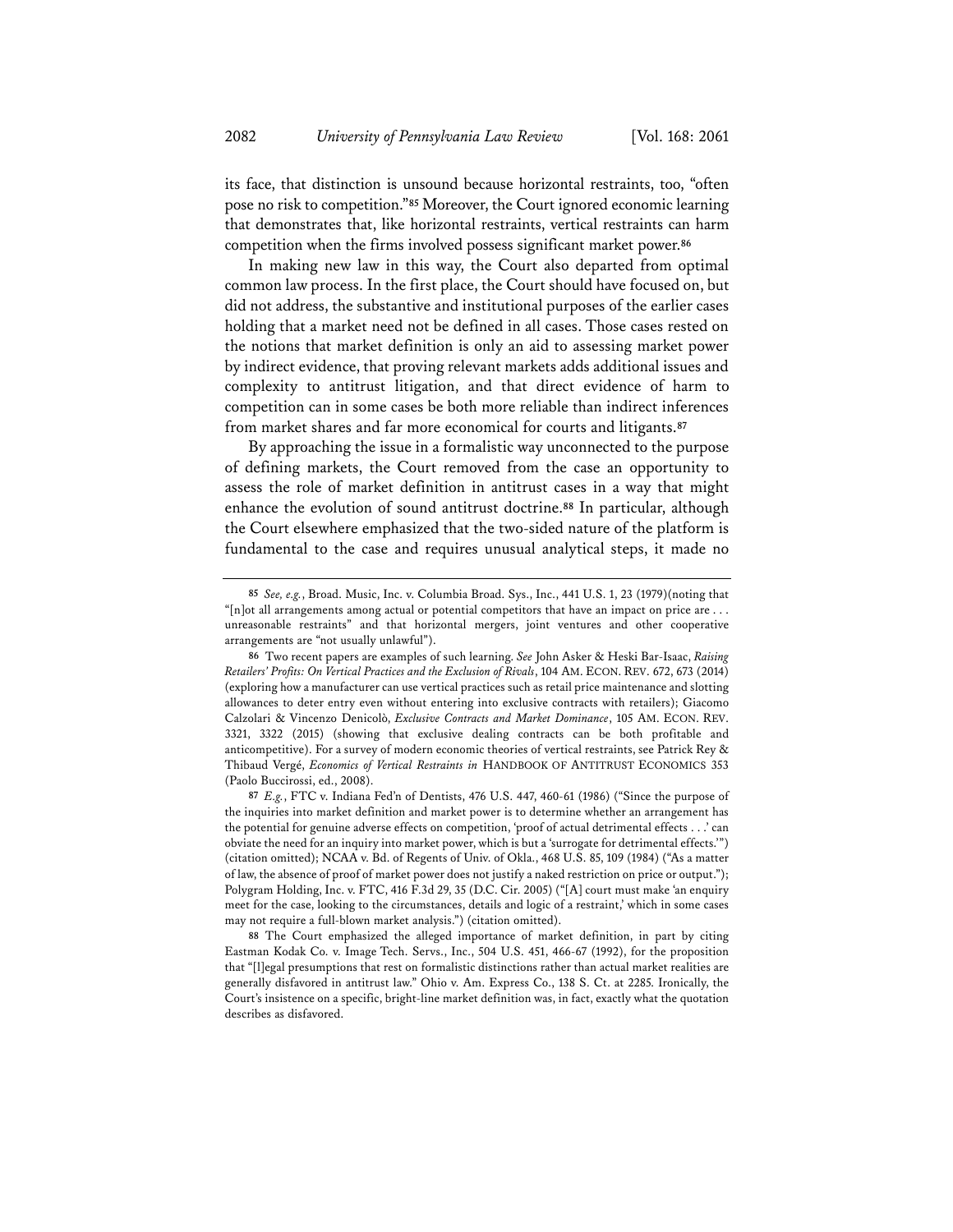effort to connect its requirement of proving a market to the fact that this case was about a two-sided platform.

The Court failed to address the *substantive* issues in an appropriate common law-like way in other respects as well. For example, the Court did not address the question whether direct evidence might be a more reliable way to prove harm to competition than indirect proof obtained by defining a relevant market. The Court should have asked how defining a market would affect the accuracy of decisions whether the conduct at issue did or was likely to injure competition.

The Court appeared to think that a market needs to be defined in order to determine whether the defendant has market power.**<sup>89</sup>** But the two sources cited for that proposition state only that market power might be needed in order for competition to be injured; they make no mention of the need to *define a market*.**<sup>90</sup>** The Court ignored long-standing economic learning that both market power and harm to competition often can be assessed without formally defining markets.**<sup>91</sup>** As Justice Breyer explained in his dissent, proof of harm to competition makes separate proof of market power unnecessary.**<sup>92</sup>**

American Express argued that its market share was so low that it could not have market power.**<sup>93</sup>** This argument ignores both the fundamental nature of two-sided markets (e.g., that a user on one side of a platform industry may

**92** *See* Ohio v. Am. Express Co., 138 S. Ct. at 2296-97 (Breyer, J., dissenting) ("Doubts about the District Court's market definition analysis are beside the point in the face of the District Court's findings of actual anticompetitive harm."). This is, of course, not a novel observation. For example, see *FTC v. Indiana Fed'n of Dentists,* 476 U.S. at 460-61 (1986).

This point has been recognized specifically for credit card networks. *See* United States v. Visa U.S.A., Inc., 344 F.3d 229, 240 (2d Cir. 2003) ("In short, Visa U.S.A. and MasterCard have demonstrated their power in the network services market by effectively precluding their largest competitor from successfully soliciting any bank as a customer for its network services and brand."); *see also* Herbert J. Hovenkamp, *Platforms and the Rule of Reason: The* American Express *Case*, 2019 COLUM. BUS. L. REV. 35, 47 (stating that anticompetitive effects could be shown directly by "proof of actual detrimental effects on competition") (quoting Ohio v. Am. Express Co., 138 S. Ct. at 2284).

**93** United States v. Am. Express Co., 88 F. Supp. 3d 143, 189 n.23 (E.D.N.Y. 2015).

**<sup>89</sup>** *See* Ohio v. Am. Express Co., 138 S. Ct. at 2285 n.7 ("Vertical restraints often pose no risk to competition unless the entity imposing them has market power, which cannot be evaluated unless the Court first defines the relevant market.").

**<sup>90</sup>** *See id.* (quoting statements by Leegin Creative Leather Prods., Inc. v. PSKS, Inc. 551 U.S. 877, 898, that resale price maintenance "may not be a serious concern unless the relevant entity has market power" and Frank H. Easterbrook, *Vertical Arrangements and the Rule of Reason*, 53 ANTITRUST L.J. 135, 160 (1984), that a vertical restraint can be anticompetitive "only if there is market power.").

**<sup>91</sup>** *See, e.g.*, Timothy F. Breshnahan, *Empirical Studies of Industries with Market Power*, *in* HANDBOOK OF INDUSTRIAL ORGANIZATION 1011, 1049 n. 44 (Richard Schmalensee & Robert D. Willig, eds., 1989) (surveying econometric techniques for estimating market power, none of which relies on market definition); Jonathan Baker, *Market Definition: An Analytical Overview*, 74 ANTITRUST L.J. 129, 131 (2007) ("But market definition may not be required when market power or anticompetitive effect can be demonstrated directly through means other than inference from the number, size distribution, and other characteristics of firms.").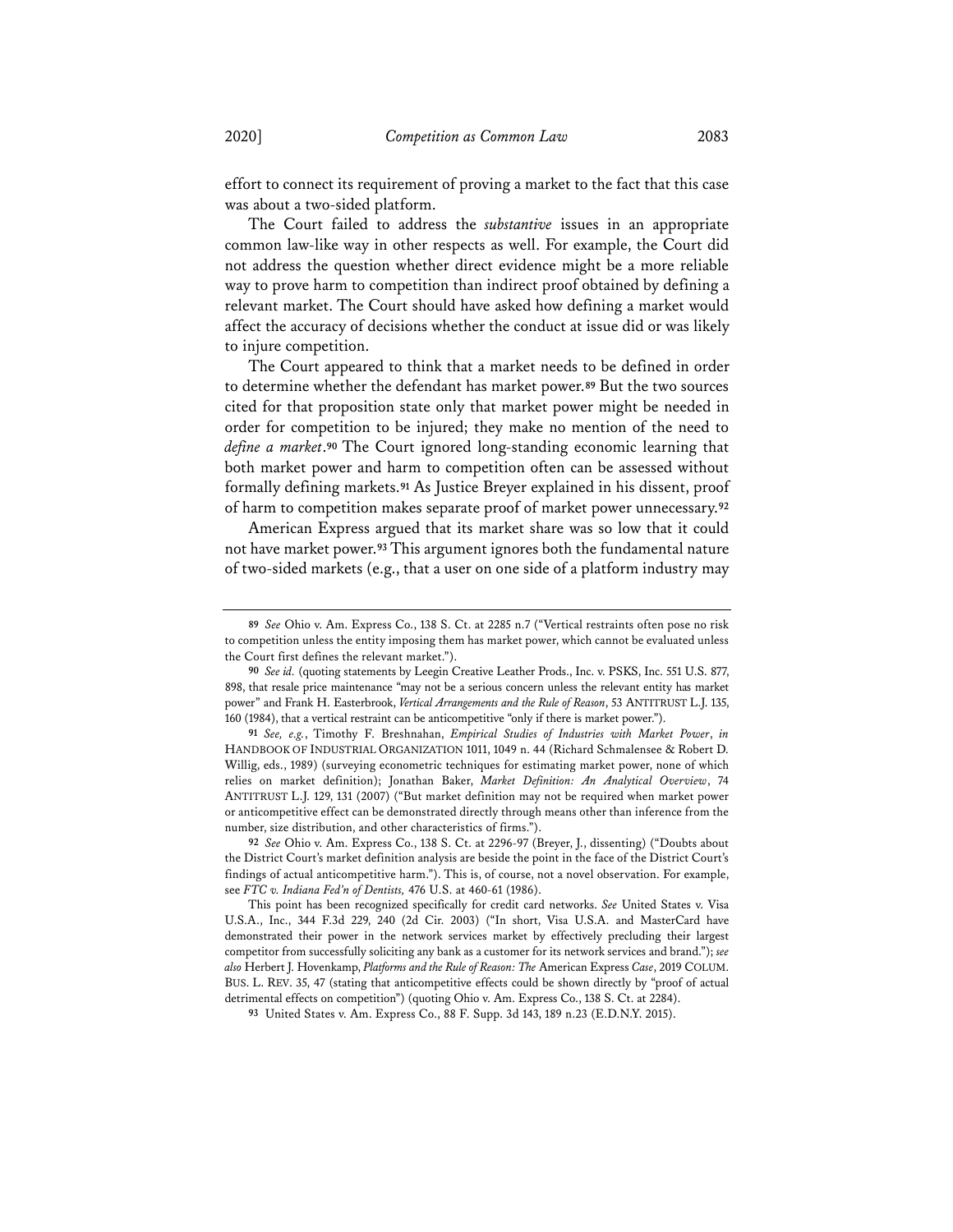be entirely dependent on a specific platform to reach certain users on the other side) and the effects of product differentiation, both of which can enable the exercise of market power even by platforms with modest market shares. More important, even if market shares might be relevant to American Express's *defense,* there was no reason to *require the plaintiff* to define and prove a market in *all* cases involving vertical restraints without considering how such a requirement would further the purposes of the rule of reason or enable its evolution in the light of new learning and commercial practices, such as those at issue in *American Express*.

Finally, the Court completely ignored the *institutional* issues. It did not ask how requiring proof of a relevant market would affect complexity in antitrust cases, litigation burdens for the parties and the courts, or the predictability of antitrust law. Where there is sufficient direct evidence of harm to competition, requiring proof of a relevant market in addition to the direct evidence necessarily increases complexity and litigation burdens. And by creating an additional element that the plaintiff must prove, the requirement also tends to bias outcomes in favor of defendants. Specifically, a plaintiff might lose a case because it fails to satisfy its burden with respect to relevant markets even in circumstance in which direct evidence alone is sufficient to establish harm to competition and market definition is superfluous.

# 2. The Conduct of a Transaction Platform Must Be Examined in a Single Market Encompassing Both Sides of the Platform

The Court held that the competitive effects of conduct by a "transaction platform"—which the Court found American Express to be—must be assessed within the context of a single, two-sided antitrust market.**<sup>94</sup>** In the Court's view, the defining feature of a transaction platform is that it facilitates direct transactions between users on its different sides and "cannot make a sale to one side of the platform without simultaneously making a sale to the other."**<sup>95</sup>** Thus, the Court asserted, transaction platforms are better understood as "'suppl[ying] only one product'—transactions."**<sup>96</sup>**

The idea that the distinctive feature of transaction platforms is that they provide a single product—transactions—seems to be at the core of Court's analysis of market definition and, as will be seen, injury to competition and

**<sup>94</sup>** Ohio v. Am. Express Co., 138 S. Ct. at 2287.

**<sup>95</sup>** *Id.* at 2280.

**<sup>96</sup>** *Id.* at 2286 (citation omitted). Elsewhere, the Court described a transaction platform as "a special type of two-sided platform" and said that, "[a]s the name implies, a two-sided platform offers *different* products or services to two different groups who both depend on the platform to intermediate between them." *Id.* at 2280 (emphasis added).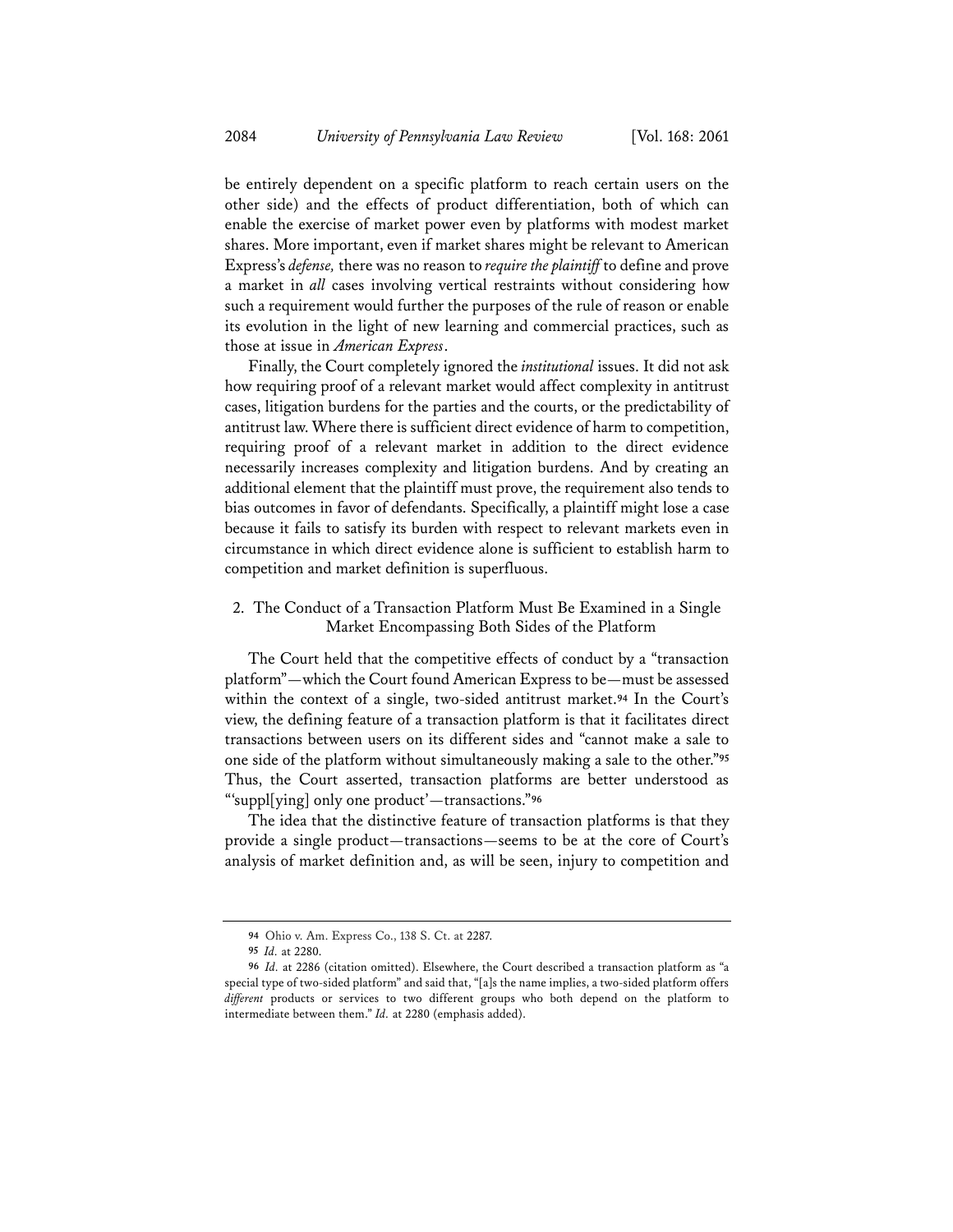procompetitive justifications. It might also be a source of what, as will be explained, appear to be serious mistakes in the Court's analysis.

As discussed above, there were no controlling precedents regarding market definition in cases involving two-sided transaction platforms. Although there had been earlier two-sided market cases that involved crossplatform feedback effects and transaction platforms, those cases predated the development of modern platform economics and did not focus on how to account for the possibility that the challenged conduct has opposing effects on the welfare of users on different sides of the platform.**<sup>97</sup>**

In such circumstances, sound, common law-like adjudication requires proceeding cautiously, with careful attention to the facts of the case and the lack of judicial experience and learning. The Court might, for example, have made a very fact- and case-specific ruling, and it might even have suggested that whether the market should include one or both sides of the platform should be decided on a case-by-case basis. A ruling of that type would have enabled the law to evolve in the light of judicial experience and would have respected the new and unsettled nature of economic learning about platforms.**<sup>98</sup>** Alternatively, the Court might have established a rebuttable presumption that the market should include both sides and thus left open the possibility that subsequent experience would teach whether a more unequivocal rule would be prudent.

Instead, the Court adopted a sweeping legal rule and based that rule on its highly imperfect understanding of the economic literature. The reliance on academic learning should have provided an even greater reason for humility and caution, both because the Justices are not economic experts and because economists were—and are—divided on the question of whether a single market should be defined for both sides of a transaction platform.**<sup>99</sup>**

**<sup>97</sup>** For example, cross-platform network effects were central issues in both *Microsoft* and *Visa U.S.A.:* "[I]n the market for general purpose card *network service*, the four networks themselves are the sellers and the issuers of cards and merchants are the buyers." *Visa U.S.A., Inc.*, 344 F.3d at 239.

**<sup>98</sup>** In a case addressing very different issues, Justice Gorsuch dissented from a passage in the Court's majority opinion on the ground that, while the passage was correct, it could be read to suggest that only specific factual circumstances "are governed by the legal rules recounted in and faithfully applied by the Court's opinion. Such a reading would be unreasonable for our cases are 'governed by general principles, rather than ad hoc improvisations.'" Trinity Lutheran Church v. Comer, 137 S. Ct. 2012, 2026 (2017) (Gorsuch, J., concurring) (citing Elk Grove Unified Sch. Dist. v. Newdow, 542 U.S. 1, 25 (2004)). Whatever the wisdom of that observation in the matters of First Amendment law at issue in that case, sound antitrust adjudication requires more attention to facts and more caution before embedding in legal rules economically-based—and therefore contingent and often impermanent—"general principles."

**<sup>99</sup>** The Court cited Filistrucchi et al., *supra* note 64, which argued that a single, two-sided market should be defined. Ohio v. Am. Express Co., 138 S. Ct. at 2287. The Court also cited Evans and Noel, who argued for the need to consider effects on both sides of a platform. *Id.* (quoting David S. Evans & Michael Noel, *Defining Antitrust Markets When Firms Operate Two-Sided Platforms*, 2005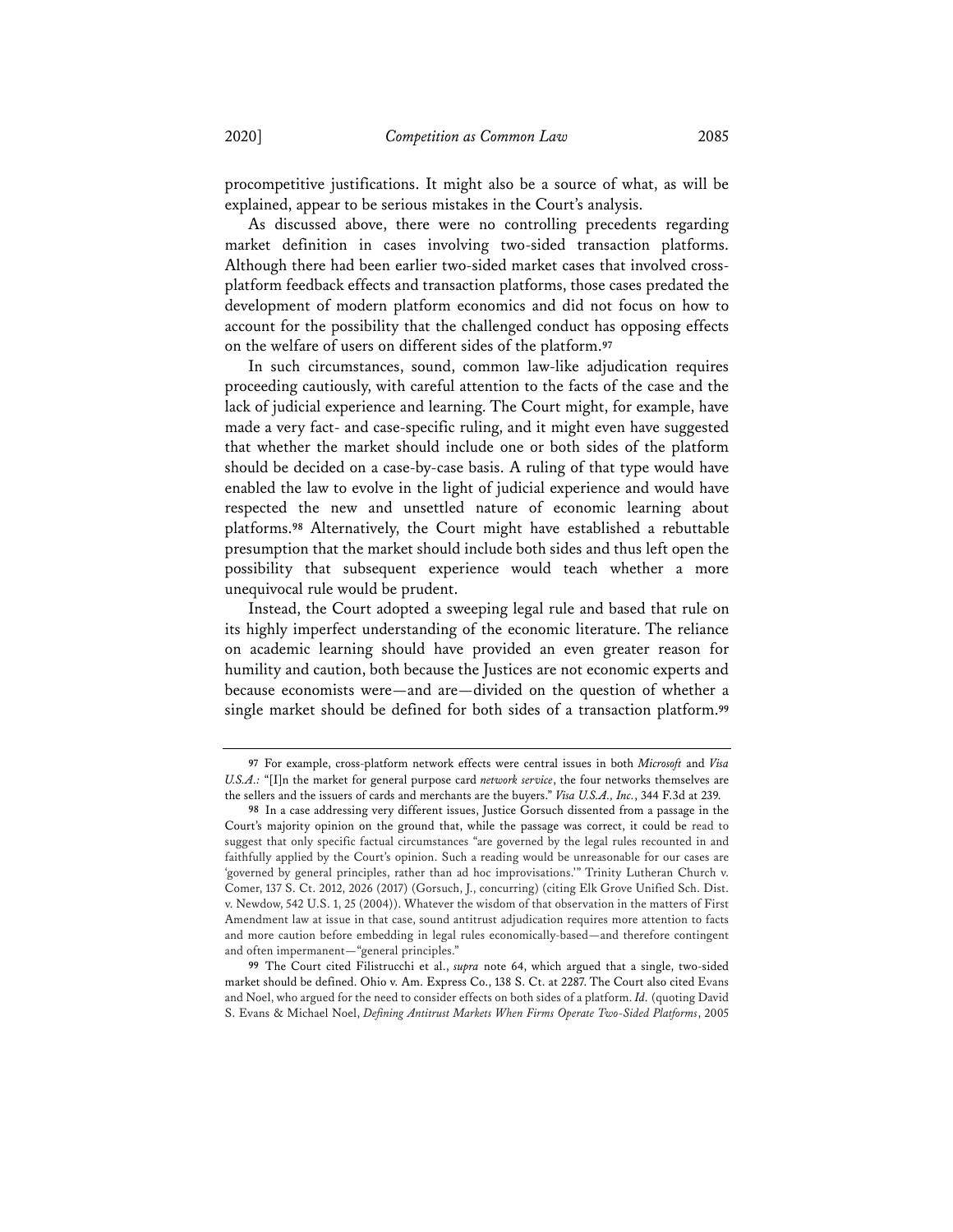Although it was appropriate to rely in part on academic learning, especially given the lack of other relevant learning, a common law approach to the issues would have counseled conducting a broad review of the relevant literature, noting any areas of disagreement, and deciding the case narrowly while deferring—until the accumulation of more judicial experience and learning the prescribing of broad legal rules to govern future cases.

Had the Court applied the rule of reason in a way well-suited for the common law evolution of antitrust law, it would have proceeded differently in other ways as well. It would have asked whether including both sides in a single market would make sense as a *legal* rule, addressing both institutional and substantive considerations.

With respect to the *institutional* considerations that should have informed its decision, the Court should have asked whether its new legal rule would reduce or increase the administrative burden on parties and courts, and

Based in part on Armstrong's analysis, Wismer et al. concluded that defining a transaction platform as operating in a single, two-sided market is "feasible only if . . . substitutability of the service from the perspective of each customer group does not differ substantially." Sebastian Wismer et al., *Multi-Sided Market Economics in Competition Law Enforcement*, 8 J. EUR. COMPETITION L. & PRAC. 257, 260, 260 n. 15 (2017).

COLUM. BUS. L. REV. 667, 671 (2005), which noted that "[f]ocusing on . . . one dimension of competition tends to distort the competition that actually exists among [two-sided platforms]" (alterations and omissions in original)). But, as the cited passage itself makes clear, Evans and Noel did not say that the courts should always define a single, two-sided market. To the contrary, they stated the opposite elsewhere in the cited article. *See* Evans & Noel, *supra*, at 697 (stating that courts should implement "a looser form of market definition: one that is less insistent on defining sharp boundaries and that considers the degree of constraints" and cautioning that "industries with [twosided platforms] are sufficiently complex that mechanical market definition exercises are particularly likely to obscure market realities").

The Court ignored one of the foundational articles in the two-sided platform literature, which stated that, for transaction-platform industries in which users multi-home on one side and singlehome on the other, "it does not make sense to speak of the competitiveness of 'the market.' There are two markets: the market for single-homing agents which is, to a greater or lesser extent, competitive, and a market for multi-homing agents where each platform holds a local monopoly." Mark Armstrong, *Competition in Two-Sided Markets*, 37 RAND J. ECON. 668, 680 (2006). Although users on both sides of credit card platforms multi-home, there is a much a greater degree of multi-homing by merchants. Moreover, as discussed *infra* note 110, card users make choices transaction-by-transaction, while merchants either accept all of a network's transactions or none. Both of these sources of asymmetry support Armstrong's point that the degree of competition for users can be very different on the two sides of a platform, and these differences are obscured by defining a single, two-sided market.

For recent discussions of reasons why even a transaction platform is better viewed as operating in multiple separate, yet deeply interrelated, markets, see FRANCK & PEITZ, *supra* note 64, at 26, which stated that "adopting the single-market approach may lead to neglecting close substitute offers on one side of the market, which merely shows that there is not a single market since substitutable product offerings are very different for the two sides" (emphasis omitted) and Katz & Sallet, *supra* note 64, at 2158, which stated that "the single-market approach fails to accurately account for product substitution and competitive conditions in multisided platform industries. Such a reality lends strong weight to the conclusion that a more fine-grained analytical framework, namely the multiple-markets approach, is necessary."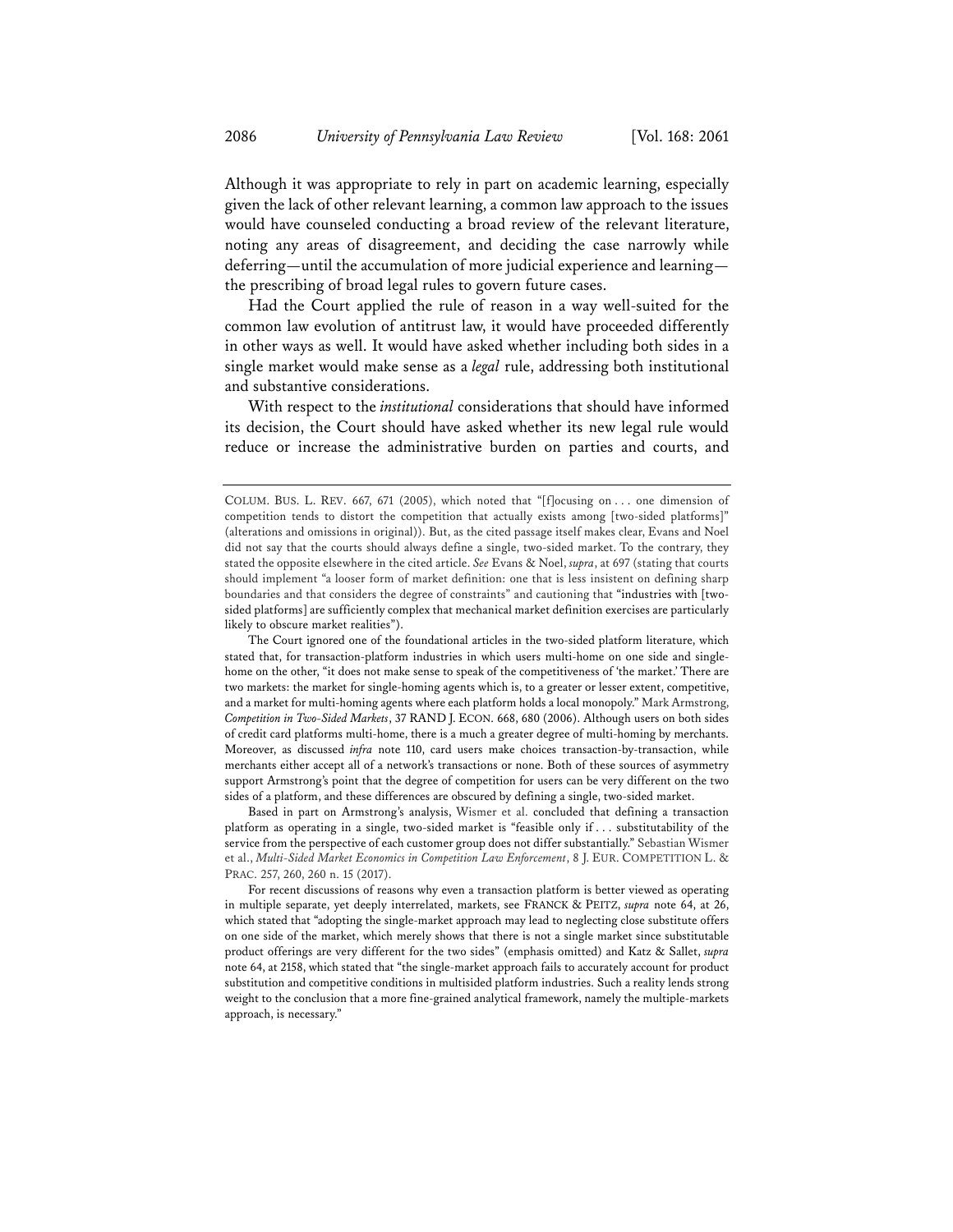whether it would make antitrust decisions more predictable. As to the former, including both sides of a transaction platform in a single market greatly complicates defining and proving the relevant market and thus increases the litigation burdens for both the parties and the courts.

Market definition focuses on demand substitution—on identifying the alternative sellers that constrain the defendant's behavior.**<sup>100</sup>** For many multisided platforms, however, the competitive alternatives are not the same on the different sides.**<sup>101</sup>** That is true, with less frequency, even for transaction platforms.**<sup>102</sup>** For example, Uber would seem to fit the Court's definition of a "transaction platform" because Uber is in the business of matching drivers and riders.**<sup>103</sup>** The alternatives on the two sides are, however, not the same.**<sup>104</sup>** Riders' alternatives are different forms of transportation, such as Lyft, taxis, car sharing services such as Zipcar, public transportation, bikes, scooters, and walking. Drivers' alternatives are other occupations, including driving for Lyft or other ride-hailing platforms, working for food-delivery services, or possibly unskilled jobs that do not involve driving.**<sup>105</sup>** Whether all of the alternatives should be included in the same antitrust market is an empirical question that cannot be answered by determining whether the alternatives are

**<sup>100</sup>** *See, e.g.*, U.S. DEP'T OF JUSTICE & FED. TRADE COMM'N, HORIZONTAL MERGER GUIDELINES § 4 (2010), https://www.ftc.gov/sites/default/files/attachments/mergerreview/100819hmg.pdf [https://perma.cc/RQ3T-3X4A] [hereinafter 2010 HMG] ("Market definition focuses solely on demand substitution factors . . . .").

**<sup>101</sup>** Obvious examples include newspapers and advertiser-supported television and radio news broadcasters. The alternatives to an advertiser are other forms of advertising, including advertising on entertainment media, billboards, and direct mail. None of those is a suitable alternative to consumers looking for news content.

**<sup>102</sup>** In addition to the example of Uber considered here, see the discussion of competition between Sabre and Farelogix *infra* Part VI.

**<sup>103</sup>** *See* Joshua D. Wright & John M. Yun, Ohio v. American Express*: Implications for Non-Transaction Multisided Platforms*, CPI ANTITRUST CHRON., June 2019, at 6 ("Uber is a transaction platform that competes with non-platforms, to one degree or another, including taxis, subways, and buses—as well as other platforms such as Lyft.").

**<sup>104</sup>** Because the alternatives are different, defining a single, two-sided market risks overlooking some of the alternatives—especially those that are not themselves transaction platforms or do not constrain the platform on both sides—and thus defining the market too narrowly.

**<sup>105</sup>** Evans and Schmalensee argue that a single market encompassing both sides should be defined for any platform that sells a single service that is "jointly consumed." DAVID S. EVANS & RICHARD SCHMALENSEE, ANTITRUST ANALYSIS OF PLATFORM MARKETS: WHY THE SUPREME COURT GOT IT RIGHT IN *AMERICAN EXPRESS* 63 (2019). Understanding that the transportation and occupation alternatives on the two sides of the Uber platform differ illustrates a major flaw in their argument. Even when a platform's service is jointly consumed—when provided by that platform—it does not follow that all of the competitive alternatives available to users on the two sides of the platform themselves involve joint consumption by the same two sets of users.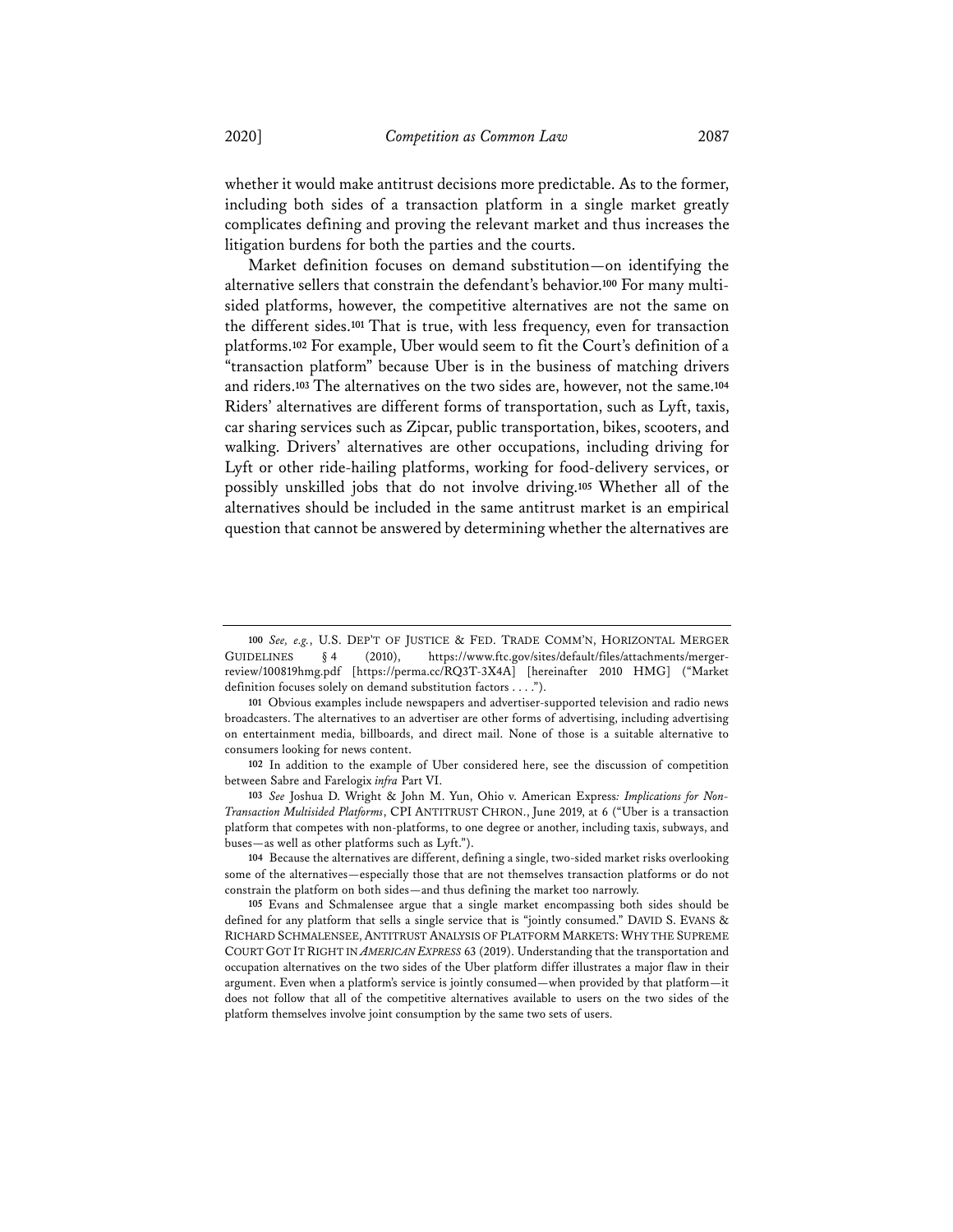properly characterized as "platforms" or even "transaction platforms." The Court appears not to have focused on these commercial realities.**<sup>106</sup>**

Including both sides of the platform in a single market would thus require determining which combinations of possibly very different competitive alternatives on the two sides, including alternatives on one side that are not meaningful alternatives to buyers on the other side, would constitute a market.**<sup>107</sup>** That complicated exercise would often be unnecessary. Consider, for example, a case alleging the exclusion of a rival on one side of the platform. A court might be able to assess the impact of that exclusion by considering the market on only that side of the platform and assessing feedback effects to and from the other side, without the complex task of identifying the sellers on the other side that should be included in the market.

In addition to increasing administrative costs, requiring proof of a single, two-sided market for transaction platforms almost surely reduces the predictability of antitrust decisions because of the added complexity and, as discussed below, the diminished accuracy in a wide range of cases.

With respect to the *substantive* considerations, the Court should have asked whether its new legal rule will, as a practical matter, increase the accuracy of antitrust decisions. The Court did not ask that, and it is entirely possible that the new rule will decrease decision accuracy.

First, it is difficult to see how defining a single market could enhance judicial accuracy. To be sure, economists agree that feedback effects between the two sides should be taken into account when they are significant.**<sup>108</sup>** But it is not necessary to define a single market to assess those effects. Feedback effects can be examined directly by determining, for example, how increased cardholder benefits might affect cardholder purchasing behavior and thus

**<sup>106</sup>** The Court asserted that "[o]nly other two-sided platforms can compete with a two-sided platform for transactions." Ohio v. Am. Express Co., 138 S. Ct. 2274, 2287 (2018). It is not clear what the Court meant by that statement. If the term "transactions" is intended to refer only to transactions on two-sided platforms, the statement would be tautological and irrelevant to antitrust analysis. It is conceivable that the statement is intended to limit, as a matter of law, the definition of a transaction platform to those platforms that compete only with other platforms; but the Court neither said that nor set forth any explanation of why that would make sense as a legal rule. If—as seems likely from the context of the statement within the opinion—the statement is intended to mean that two-sided platforms do not, in fact, compete with suppliers that are not platforms, then as explained above the statement is incorrect, even with respect to transactions offered on the platforms. As will be seen, the ambiguity in this statement has already led at least one district court astray. *See infra* Part VI.

**<sup>107</sup>** Alternatively, the court could make a threshold determination as to whether the platform was suitable for defining a single market. But that would require the court to determine whether the alternatives and products are the same on both sides—in effect to define a market on each side—in order to determine whether it could sensibly define a single market that encompasses both sides.

**<sup>108</sup>** Although economists agree that feedback effects should be taken into account where they are significant, economists do not agree on whether both sides should be included in a single market. *See, e.g.*, EVANS & SCHMALENSEE, *supra* note 105; FRANCK & PEITZ, *supra* note 64; Filistruchi et al., *supra* note 64; Katz & Sallet, *supra* note 64.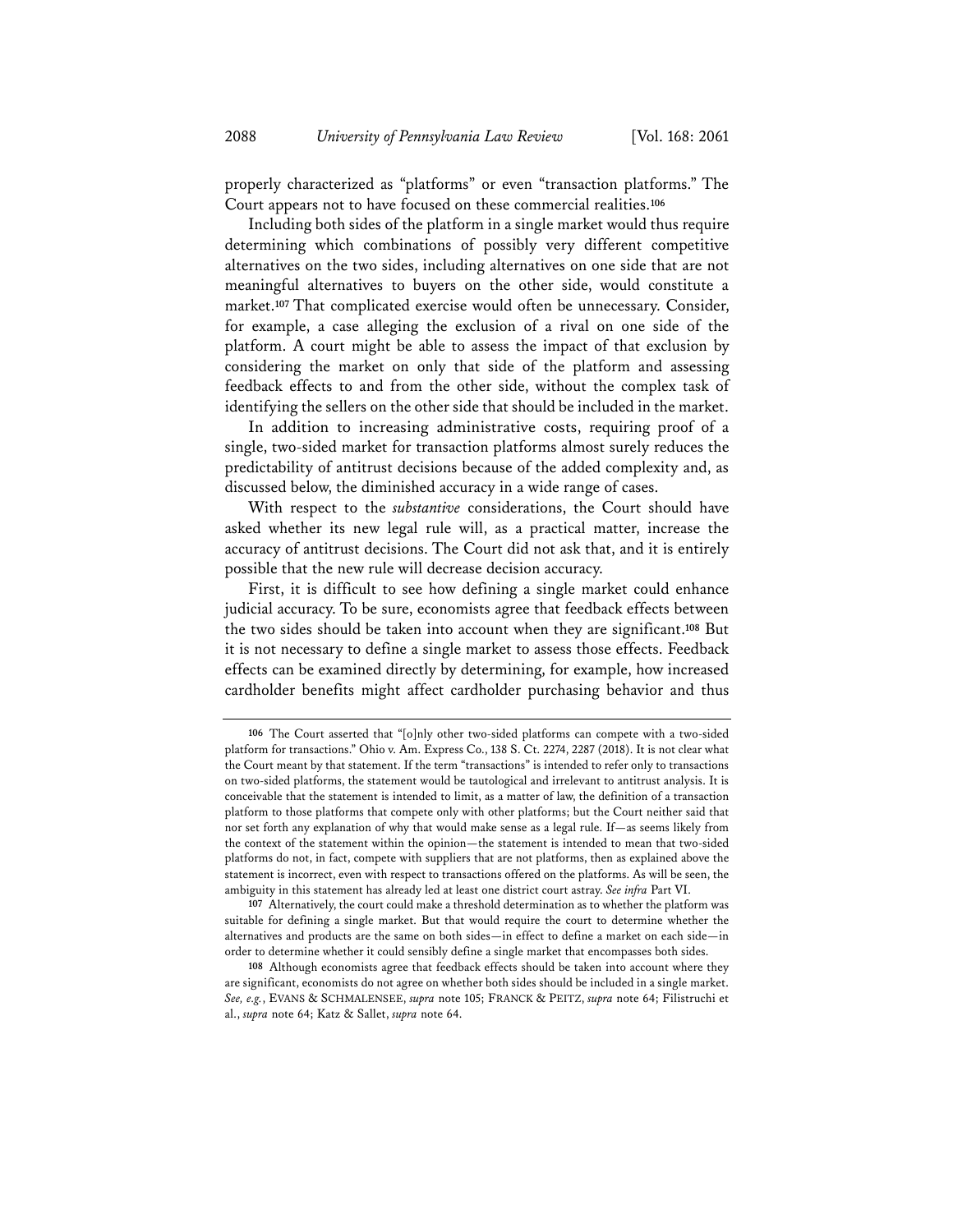merchants, or how increased merchant fees might reduce the number of merchants accepting Amex cards and thus harm cardholders. Antitrust law often takes into account effects that are outside the relevant market.**<sup>109</sup>**

Not only is including both sides in a single market unnecessary to assessing feedback effects, but there are reasons to think that requiring definition of a single two-sided market for transaction platforms will reduce judicial accuracy. For one thing, the added complexity of defining the market could increase the likelihood of error. So, too, could the additional issue created by the Court's decision—whether the business at issue is properly regarded as a "transaction platform." The Court did not offer a precise definition of what constitutes a transaction platform. In fact, it is not even clear that American Express meets the definition of a transaction market, both because it derives substantial revenues from both annual card fees and the issuance of credit rather than direct transaction fees, and because it sells merchants "acceptance services" rather than individual transactions.**<sup>110</sup>** Given the importance the Court attaches to being labeled a transaction platform, it is no surprise that whether a defendant is a transaction platform has already become a matter of contention in several litigations.**<sup>111</sup>**

The Horizontal Merger Guidelines make clear that the federal antitrust agencies will take efficiency benefits into account, even if they do not affect the defined relevant market, so long as they are "inextricably linked" to the harms in the affected market. *See* 2010 HMG, *supra* note 97, at § 10 n.14 ("Inextricably linked efficiencies are most likely to make a difference when they are great and the likely anticompetitive effect in the relevant market(s) is small so the merger is likely to benefit customers overall."). If the benefits are not inextricably linked, they can by definition be achieved without the harm to the relevant market and therefore ought not be used to justify those harms.

In any event, Evans and Schmalensee's argument begs the question of whether the best way to take account of effects on the other side of the platform is to define a two-sided market or to ensure that those effects are taken into account even if they do not occur in the relevant market. Evans and Schmalensee do not address that question.

**110** That is, instead of purchasing individual card transactions from American Express, merchants purchase the right (and the obligation) to hold themselves out to the public as accepting any valid American Express card presented to them. Similarly, cardholders buy a bundle of rights, including the right to select American Express transactions at Amex-accepting merchants, as well as benefits such as airline lounge access. United States v. Am. Express Co., 88 F. Supp. 3d 143, 160-64 (E.D.N.Y. 2015).

**111** *See infra* Part VI.

**<sup>109</sup>** *See* Herbert Hovenkamp, *The Looming Crisis in Antitrust Economics* 21 (Univ. Pa. Law Sch. Inst. Law & Econ. Research Paper No. 20-15, 2020) ("In sum, antitrust has been dealing with effects that occur outside the boundaries of a defined relevant market for a long time and addressing such questions is hardly exceptionsl [sic].").

Evans and Schmalensee have recently defended the *American Express* decision based on their understanding of the rule of reason. EVANS & SCHMALENSEE, *supra* note 105, at 27. They argue that defining a market on one side "means, as a practical matter, the court [is] ignoring pro-competitive benefits" on the other side. This argument overlooks the fact that feedback effects generated by changes in benefits and costs for users on one side of a platform certainly can and should be taken into account if they affect competition in a relevant market defined on the other side. Their argument also overlooks the fact that the district court in *American Express* did look at the claimed benefits on the cardholder side and rejected them as a matter of fact. *See infra* Section V.C.4.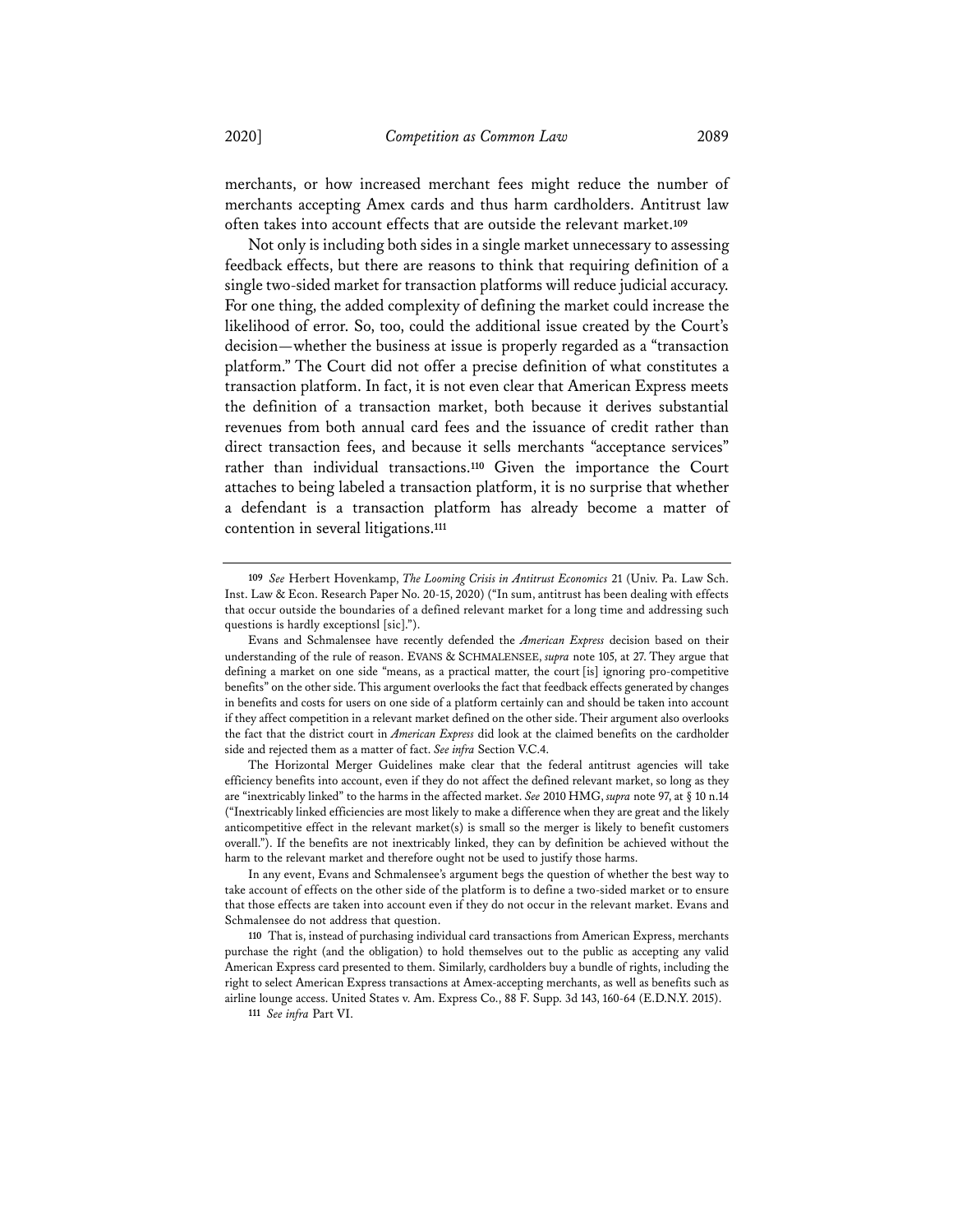In addition, defining a single, two-sided market might reduce the accuracy of judicial decisions by making market definition less useful as an aid to the ultimate decision. Markets are often defined in antitrust cases because doing so allows the calculation of the market shares of the competing sellers, which are then used as proxies for the degree of market power. There are, however, often significant differences between the competitive conditions on the two sides of a transaction platform attributable to differences in the availability of substitutes, product differentiation, vertical integration, user sophistication, and user multihoming. Because a single share based on a market that encompasses both sides of a platform cannot possibly capture these differences in competitive conditions on the two sides, defining a single market encompassing both sides reduces the usefulness of market-share information and thus of market definition.

# 3. In Order to Prove Harm to Competition Directly, Plaintiffs Must Prove That the Challenged Conduct Increased the Two-sided Price Above the Competitive Level or Reduced Output in the Market

The district court found that the no-steering provisions injured competition on the basis of direct evidence showing that the provisions: reduced competition among card systems; thwarted rivals—particularly, Discover—from competing against American Express's high-price/highbenefits business model with a low-price, high-benefits model; and resulted in increased merchant fees that were not offset by increased cardholder benefits.**<sup>112</sup>** These findings were sufficient to establish harm to competition as an economic and factual matter.

The Supreme Court concluded, however, that the facts found by the district court were insufficient to show harm to competition.**<sup>113</sup>** This was a substantive mistake. Indeed, the Court seemed to have a fundamental misunderstanding about the meaning of harm to competition. The Court emphasized that the "antisteering provisions do not prevent Visa, MasterCard, or Discover from competing against Amex by offering lower merchant fees or promoting their broader merchant acceptance."**<sup>114</sup>** But the issue is not whether the rules "prevent" competitors from reducing price or even whether the rules directly restrain competitors. It is enough that the rules cause materially less price competition by reducing the incentives of competitors to reduce price. The district court found that the rules not only reduced that incentive but specifically deterred Discover from pursuing a

**<sup>112</sup>** *See* United States v. Am. Express Co., 88 F. Supp. 3d at 195-96, 212-17.

**<sup>113</sup>** *See* Ohio v. Am. Express Co., 138 S. Ct. 2274, 2287-90 (2018) ("The plaintiffs have not carried their burden to prove anticompetitive effects in the relevant market.").

**<sup>114</sup>** *Id.* at 2290.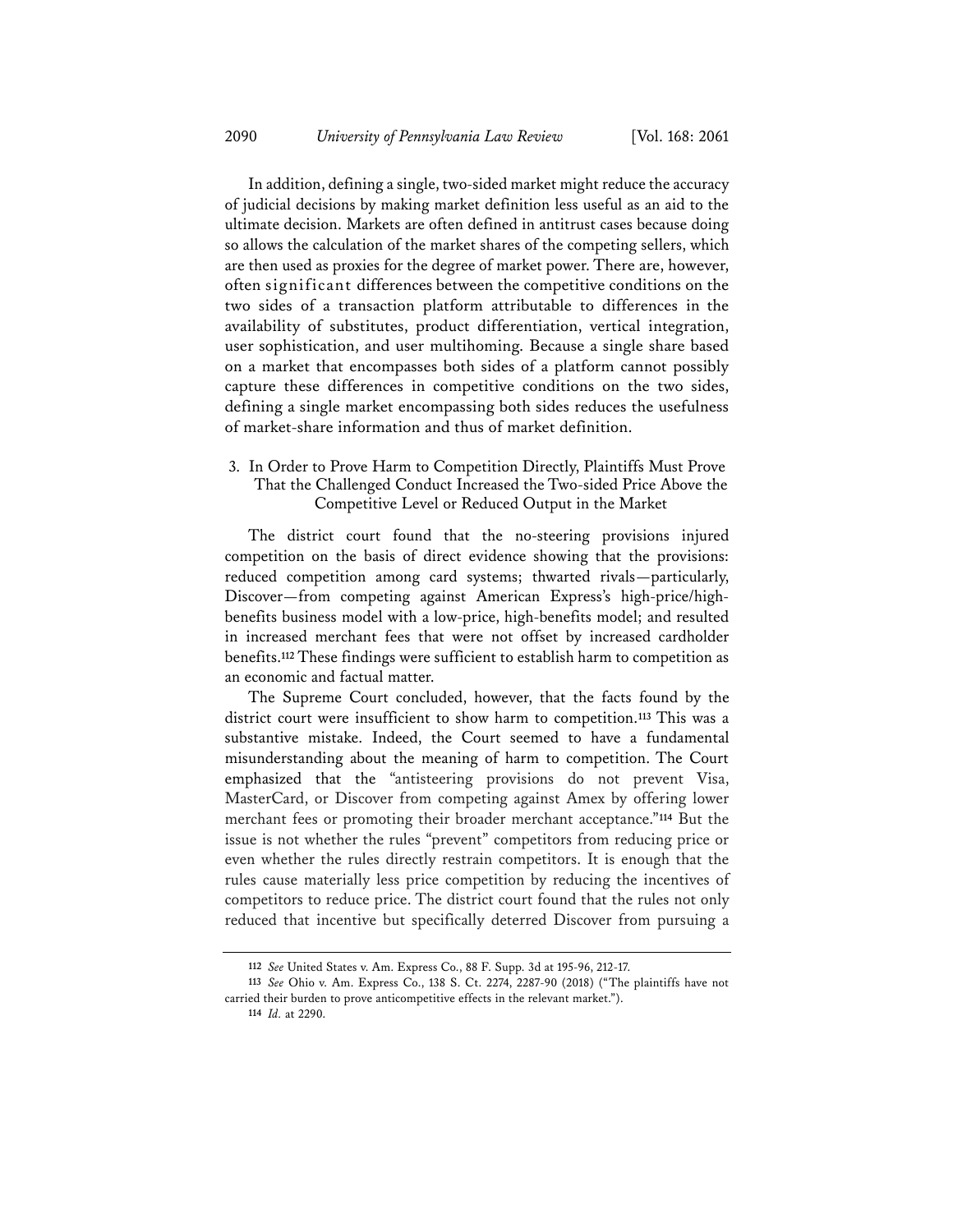low-merchant-price, high-cardholder-benefits strategy because the rules prohibited merchants from passing on the lower fees to cardholders and thereby prevented Discover and other card networks from using reduced merchant fees to generate increased card usage.**<sup>115</sup>** The Supreme Court identified no evidence to contradict this finding.

The Court compounded that mistake by departing from what a good common law antitrust court would have done if it had concluded that the facts were insufficient to show harm to competition. That court would have proceeded humbly and with caution, being mindful of the novelty and difficulty of the issues and of the lack of judicial experience in dealing with them. It might have affirmed on the ground that the plaintiff had failed to prove harm to competition. It might have remanded to give the lower courts the opportunity to explore issues addressed in the record but not in the district court findings. It might have acknowledged that it had little basis to prescribe the kinds of rules that are appropriate for a common law court only after substantial judicial experience. In support of this disposition, it could have cited its many prior decisions that have made clear that per se rules which generally aid plaintiffs—are appropriate only after the court can confidently determine that such a rule is appropriate on the basis of wellfounded knowledge.**<sup>116</sup>**

Instead, the Court went further and, in effect, set forth a requirement for proof of injury to competition among two-sided transaction platforms. Specifically, the Court held that "plaintiffs must" prove that prices of credit card transactions were elevated above the competitive level, that the number of such transactions was reduced, or that the no-steering rules "otherwise stifled competition in the credit card market."**<sup>117</sup>** Notably, the Court cited in

United States v. Am. Express Co., 88 F. Supp 3d at 214 (footnote omitted).

**116** *See, e.g.*, White Motor Co. v. United States, 372 U.S. 253, 263 (1963) ("We do not know enough of the economic and business stuff out of which these arrangements emerge to be certain."); *see also* Cont'l T.V., Inc. v. GTE Sylvania Inc., 433 U.S. 36, 50 (1977) ("The Court's refusal to endorse a *per se* rule in *White Motor Co.* was based on its uncertainty as to whether vertical restrictions satisfied those standards."); United States vs. Microsoft Corp. 253 F.3d 34, 84 (D.C. Cir. 2001) (en banc) (per curiam) ("We hold that the rule of reason, rather than per se analysis, should govern the legality of tying arrangements involving platform software products. . . . There being no close parallel in prior antitrust cases, simplistic application of per se tying rules carries a serious risk of harm.").

**117** Ohio v. Am. Express Co., 138 S. Ct. at 2287. The "otherwise stifled competition" notion appears to have been something of a throw-away line. The Court neither discussed what that meant nor explained why the facts found by the district court, such as the manifest reduction of competition

**<sup>115</sup>** The court said that,

the failure of Discover's low-price value proposition is emblematic of the harm done to the competitive process by Amex's rules against merchant steering. Since customers can neither independently access nor account for the costs of different forms of payment when deciding which to use, a lowest-cost provider strategy cannot succeed in the network services market if merchants are unable to shift share among the various networks.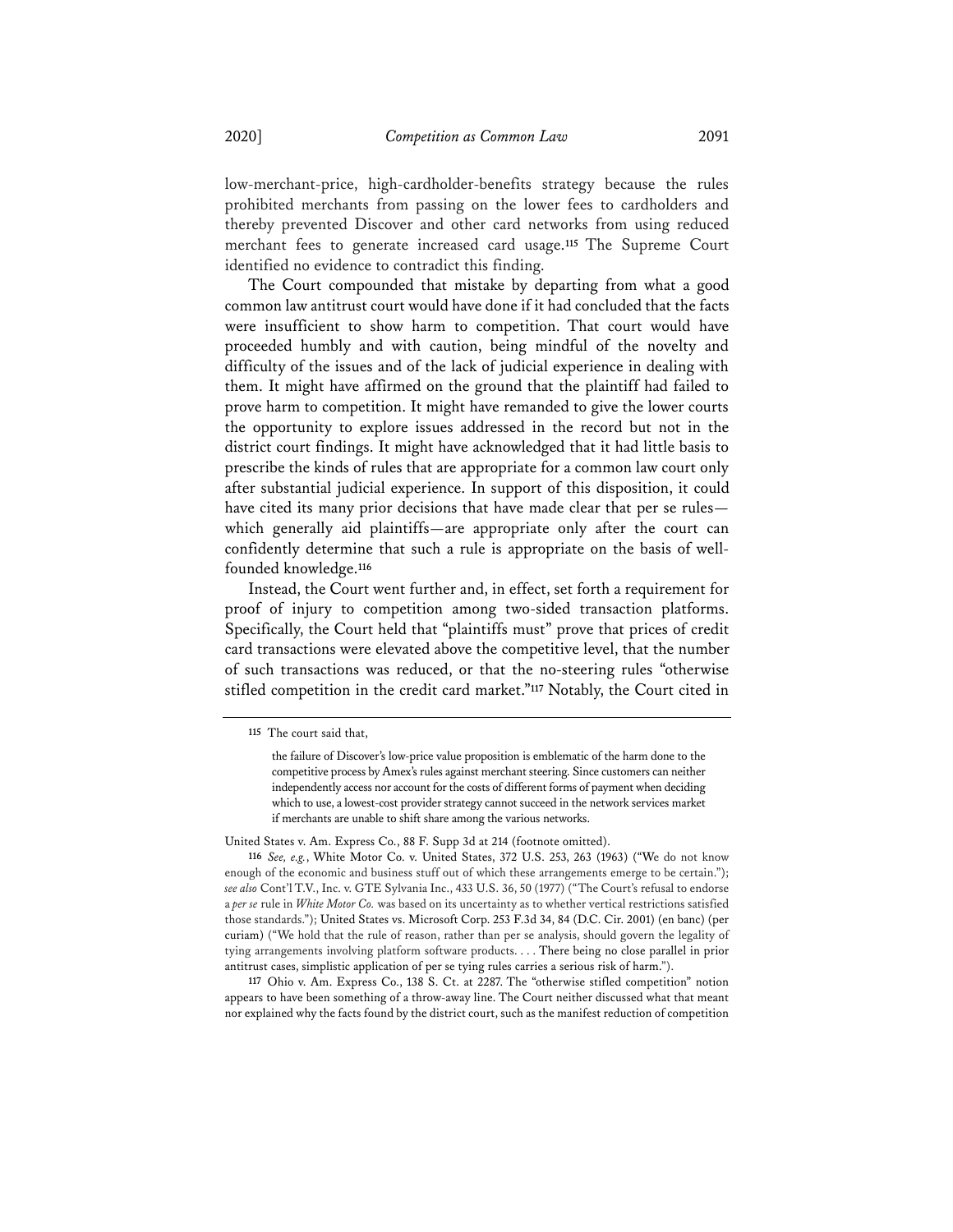support of this proposition a predatory pricing case that did *not* involve a twosided platform.**<sup>118</sup>** It is perhaps not surprising then that, as we will now explain, the Court's tests for injury to competition are substantively wrong, as well as poorly suited from an institutional perspective, when applied to transaction platforms such as America Express.

#### a. *The Court's Two-Sided Price Test*

The Court held that harm to competition could be inferred based on prices if and only if the plaintiffs proved that the defendant's conduct elevated the platform's *two-sided* price (i.e., the sum of the prices it charges to the two sides for a transaction) above the competitive level.**<sup>119</sup>** In the Court's view, if a transaction platform sells a single product—transaction facilitation—that is jointly purchased by consumers and merchants, then there is only a single price to consider. The Court appeared to believe that this implies that changes in consumer welfare can be assessed by the change in a single, two-sided price.**<sup>120</sup>**

This holding is incorrect as a *substantive* matter. Although it claimed to be applying modern platform economics, the Court in fact ignored one of the fundamental findings of that work: because users on different sides of a platform generally have divergent interests, the consumer welfare and efficiency effects of a platform's conduct cannot be understood solely by examining the effects of that conduct on the two-sided price—it is critical to

**119** The court said that,

Evidence of a price increase on one side of a two-sided transaction platform cannot by itself demonstrate an anticompetitive exercise of market power. To demonstrate anticompetitive effects on the two-sided credit-card market as a whole, the plaintiffs must prove that Amex's antisteering provisions increased the cost [i.e., two-sided price] of credit-card transactions above a competitive level, reduced the number of credit-card transactions, or otherwise stifled competition in the credit-card market.

Ohio v. Am. Express Co., 138 S. Ct. at 2287.

Because the relation between the actual price and the competitive price does not depend on the boundaries of the market, the Court's holding that proof of elevated prices would suffice to show harm to competition demonstrates that there is no need to define a market in all cases involving vertical restraints.

**120** As noted above, the Court did not spell out what a defendant must show in the second step of the rule of reason to meet its burden of establishing a procompetitive justification. *See* text accompanying note 71. Presumably, however, in order to be cognizable, a proffered procompetitive justification would have to provide a net benefit after taking into account both sides of the platform. It would be senseless to permit a defendant to justify harms on both sides by showing beneficial effects on one side that might be much less or even harmful overall when both sides are taken into account.

with respect to merchant fees and the impact of the no-steering rules on the low-fee business models, such as Discover's, failed to establish that the rules "stifled competition."

**<sup>118</sup>** *Id.* at 2288 (holding that harm to competition will not be inferred from price and output data absent evidence that "output was restricted or prices were above a competitive level.") (quoting Brooke Group Ltd. v. Brown & Williamson Tobacco Corp., 509 U.S. 209, 237 (1993)).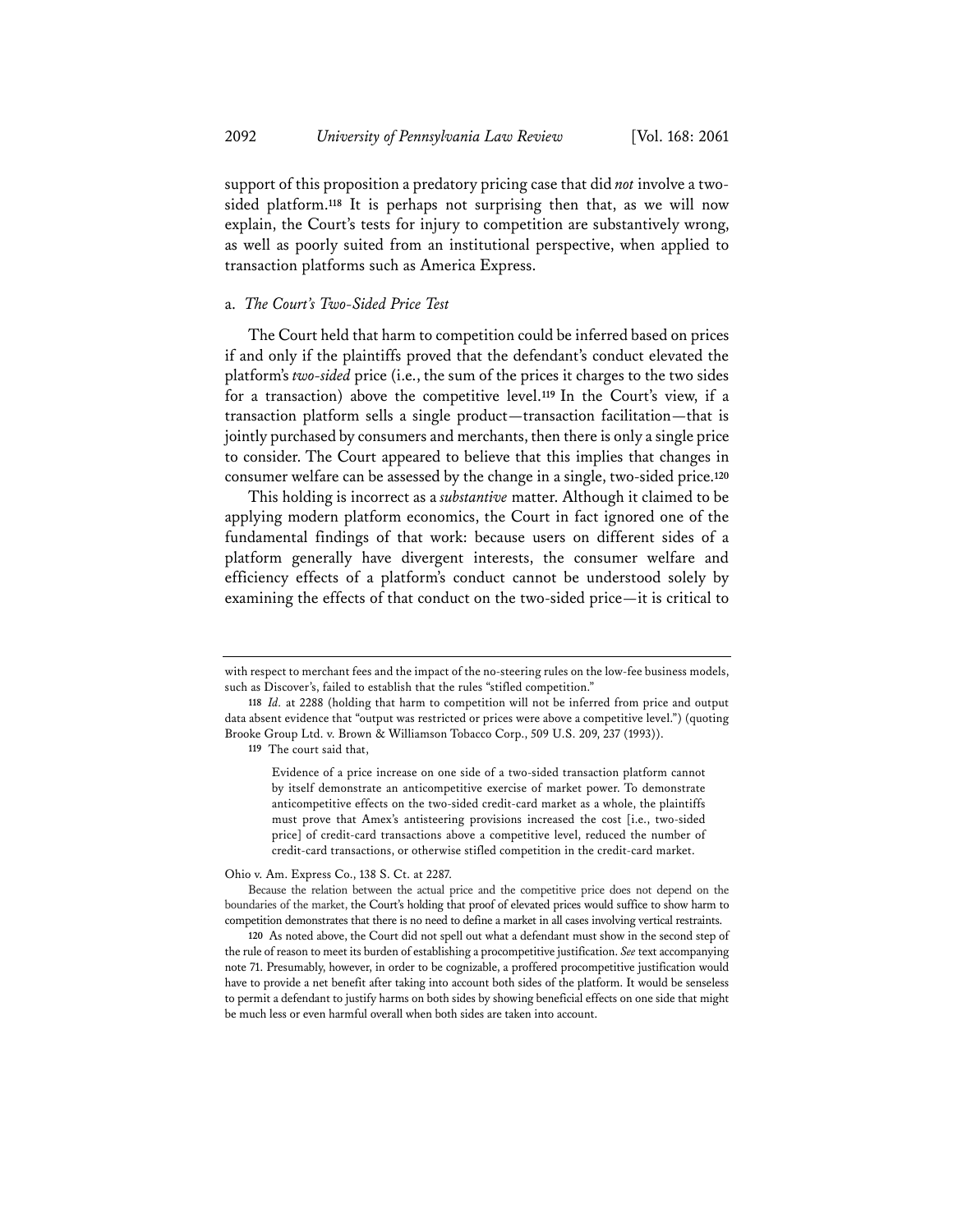examine the individual prices charged to the different sides.**<sup>121</sup>** Indeed, the need to examine the individual prices charged to users on the different sides of the platform rather than solely the two-sided price has been identified as the defining feature of a transaction platform by one of the seminal papers on the subject, authored by a Nobel laureate and cited (but in this regard, ignored) by the Court.**<sup>122</sup>**

Although some have likened treating consumer and merchant payment services as a single product to treating pairs of left shoes and right shoes as a single product, there is a critical difference.**<sup>123</sup>** A payment transaction is purchased by two distinct parties—a consumer and a merchant—who have distinct and non-congruent interests. By contrast, a left shoe and a right shoe are bought in a pair by the same person.

A shoe buyer cares only about the total price paid for the pair; it is a matter of indifference if the right shoe notionally costs more or less than the left shoe. In the terminology of the academic literature, a shoe buyer cares only about the price *level*, not the price *structure*. By contrast, credit card users and merchants care very much about the component prices, not just the two-sided price. With the no-steering rules in effect, consumers make card-use decisions in large part based on cardholder rewards without regard to the fees charged to merchants. And merchants' economic welfare depends primarily on the fees that they are charged, not the two-sided price.

For a shoe buyer, a \$1 increase in the price of left shoes coupled with a \$1 decrease in the price of right shoes would almost certainly have no effect on the buyer's choice of how many pairs of shoes to buy or on his or her welfare. But a \$1 increase in Amex's credit-card rewards (the equivalent of a \$1 price reduction to cardholders) coupled with a \$1 increase in merchant fees can matter in several ways. For example, card-holders might benefit from the increased rewards, and the transaction volume on American Express cards could rise as consumers choose to use those cards more frequently. The change in price structure could, however, reduce the economic welfare of users on one or both sides of the platform even though the price level remains constant.

If the set of merchants accepting credit cards stays the same, then consumers will be better off, but merchants may well be worse off due to the

**<sup>121</sup>** The Court's confusion may be a consequence of the majority's insistence that a transaction platform offers only a single product. *See* Ohio v. Am. Express Co., 138 S. Ct. at 2286 n.8 ("[C]redit card companies are best understood as supplying only one product—transactions—which is jointly consumed by a cardholder and a merchant."). If the Court had recognized two closely interrelated, but distinct markets, it would have been forced to consider the different prices to the two sides and, thus, might have taken a more complete view of competition.

**<sup>122</sup>** *See id.* at 2281 (citing Rochet & Tirole, *supra* note 13).

**<sup>123</sup>** *See, e.g.,* EVANS & SCHMALENSEE, *supra* note 105, at 33 (making this argument in the context of market definition and missing the critical distinction described in the text).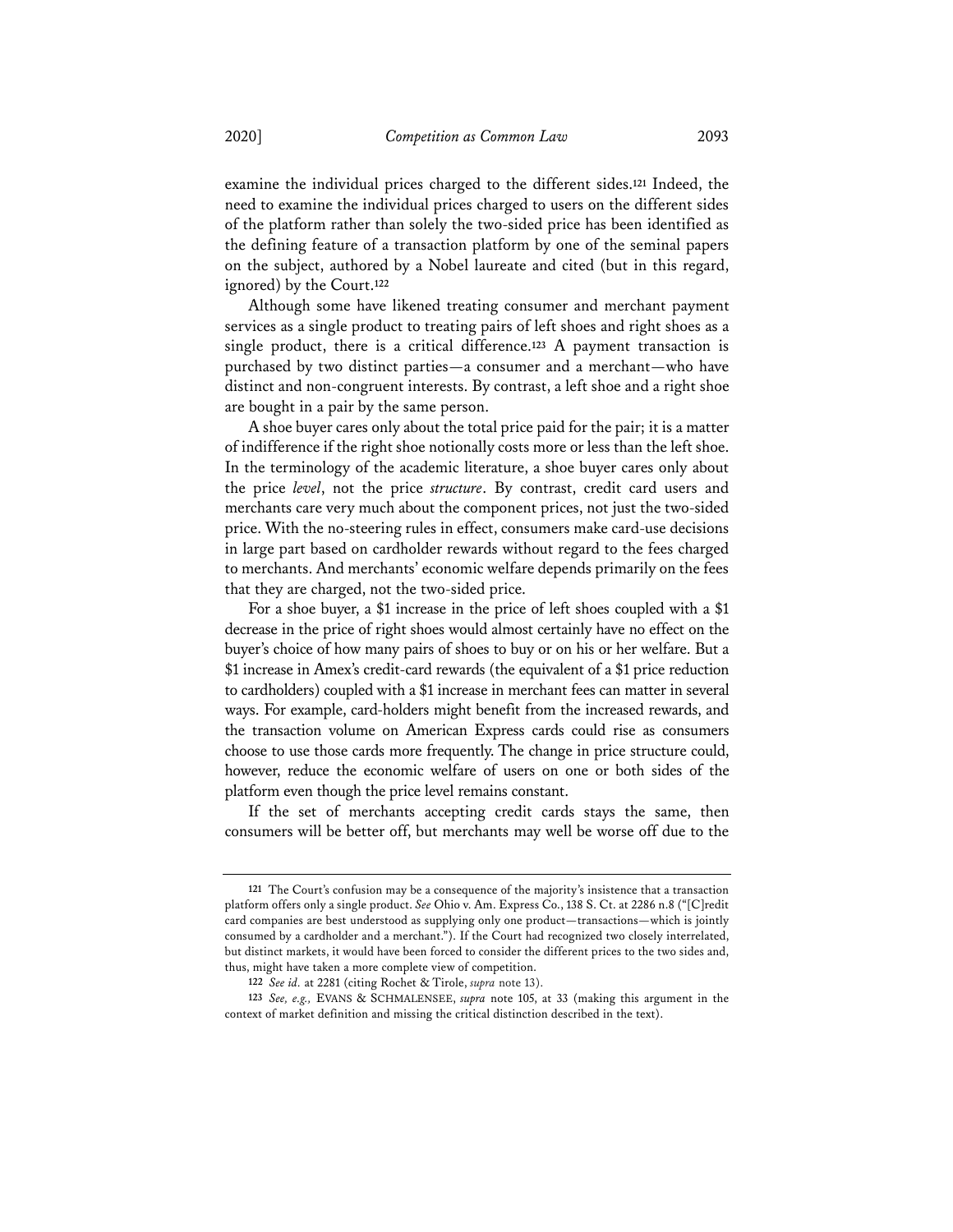increase in the fees they are required to pay. In principle, merchants might benefit from additional consumer purchases stimulated by the increase in consumer rewards. But any such gains must be weighed against the increase in fees paid by merchants for transactions that would have occurred using American Express even if the price structure had been left unchanged. Moreover, it is plausible that some of the *additional* American Express transactions induced by the increased rewards are for purchases that the consumer otherwise would have made using alternative payment methods equally or less costly to merchants. The change in the price structure could thus increase the merchant's fees while generating little increase in merchant sales and might, on balance, harm merchants. Notably, even though the two-sided price remains constant, the losses (which economists call reduced surplus) suffered by merchants might outweigh the gains (increased surplus) enjoyed by consumers from the increased rewards.**<sup>124</sup>** In fact, the overall effect on consumer and merchant welfare might be negative even when the two-sided price falls.**<sup>125</sup>**

Moreover, if some merchants stop accepting American Express cards and their acceptance was sufficiently valued by cardholders, then cardholders could be worse off from the reduced ability to use their cards even though the rewards rate has increased and the two-sided price has remained constant or even fallen. Because a lower two-sided price can correspond to lower welfare for both merchants and users, the Court's price test lacks a sound basis in economics.**<sup>126</sup>**

The Court's treatment of price effects also failed to take account of the *institutional* factors it should have considered. The Court insisted on evidence that the two-sided price was above the competitive level.**<sup>127</sup>** However, calculating the competitive two-sided price from first principles (i.e., based on cost and demand conditions) is unlikely to be feasible given the factual record of most cases and the current state of platform economics. In principle,

**<sup>124</sup>** This possibility arises when the increase in rewards leads consumers to choose American Express for transactions that would have generated higher *joint* benefits using different payment methods. In the absence of no-steering rules, the merchants would have been able to share those benefits with consumers (such as by charging lower retail prices when the alternatives are used) to induce consumers to make different payment choices. If the benefits a merchant offers a consumer for using a different payment method exceed the value of the additional American Express rewards to the consumer, then the consumer will choose the alternative method, and both the consumer and the merchant will be better off.

**<sup>125</sup>** For an algebraic example demonstrating that aggregate user surplus may be lower when a transaction platform lowers its two-sided price, see Katz, *Platform Economics*, *supra* note 81, at 145.

**<sup>126</sup>** We are not saying that the change in the two-sided price could *never* be informative regarding changes in user welfare. Instead, we are making the point that economists and courts *do not yet know* the set of conditions under which looking solely at the two-sided price is sufficient, and therefore the Court erred in promulgating a sweeping rule.

**<sup>127</sup>** Ohio v. Am. Express Co., 138 S. Ct. 2274, 2287 (2018) ("[P]laintiffs must prove that Amex's antisteering provisions increased the cost of credit-card transactions above a competitive level . . . .").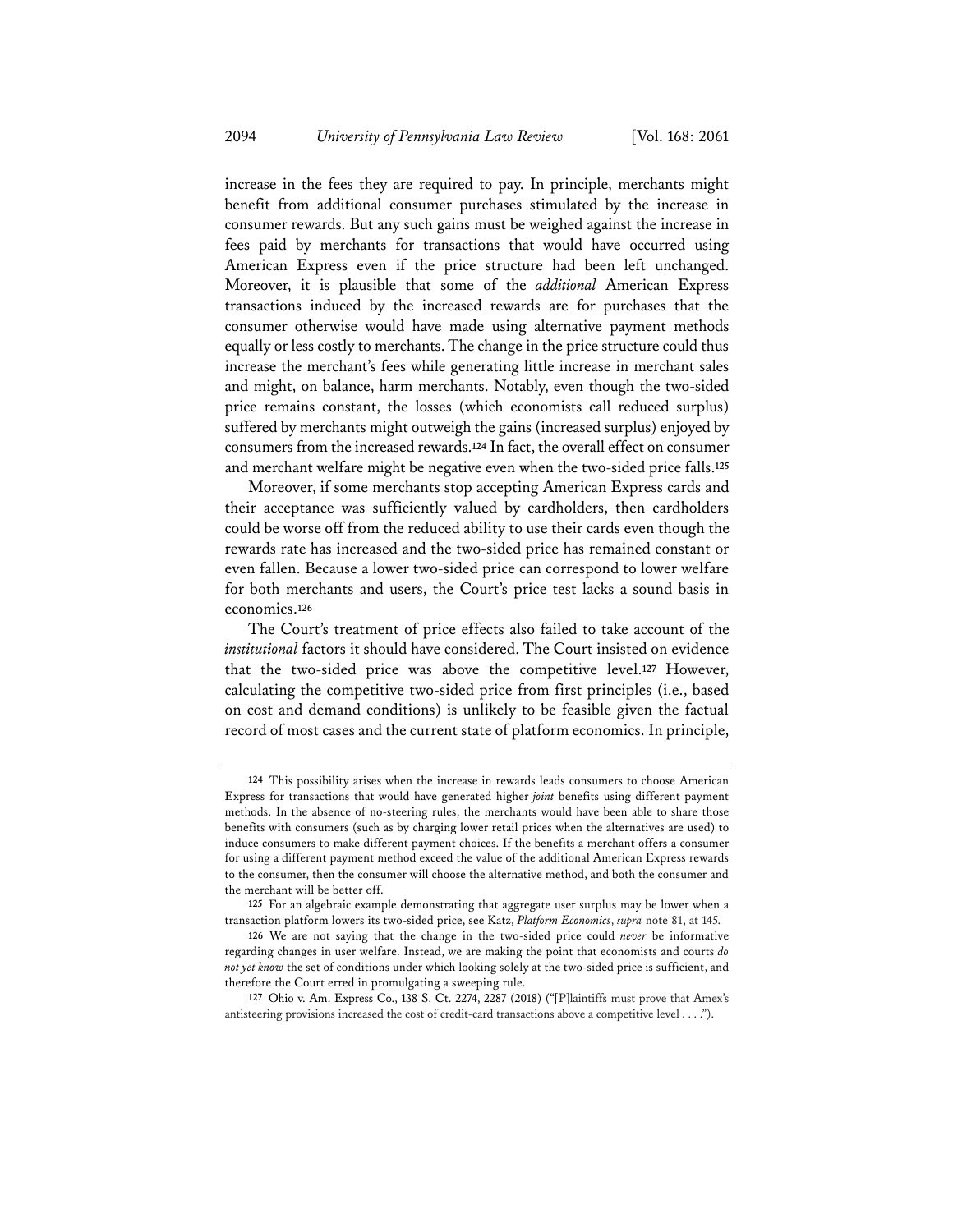one might rely on the price that prevailed prior to the challenged conduct as a benchmark, but the plaintiffs challenged no-steering provisions that American Express (and, previously, other credit card networks) had insisted upon for decades. Therefore, on the plaintiffs' theory, there was no competitive market to observe as a benchmark.

The district court found as a factual matter that the no-steering provisions directly harmed the competitive process and led to higher merchant fees that were not fully offset by increases in cardholder benefits, thus raising the twosided price.**<sup>128</sup>** The Supreme Court failed to recognize that these findings, in the absence of evidence that the initial prices were below competitive levels, also demonstrated that American Express was able to charge supracompetitive prices.**<sup>129</sup>** In ignoring this evidence, the Court seemed to require direct proof of the competitive price as a benchmark and thus to require proof of something that could not have been proven in the *American Express* case—not because it might not have been true, but for evidentiary and procedural reasons.

#### b. *The Court's Output Test*

The Court held that evidence showing merchant fee increases without fully offsetting cardholder reward increases did not demonstrate that prices were above competitive levels or even that plaintiffs had sufficient market power to increase prices profitably; as noted above, the Court reasoned that "rising prices are equally consistent with growing product demand" absent evidence that output is falling and that "[m]arket power is the ability to raise price profitably *by restricting output.*"**<sup>130</sup>** In effect, therefore, the Court held that, at least absent direct proof of the often unobservable competitive price, proof of harm to competition requires proof of reduced output. As Justice Breyer put it in his

**<sup>128</sup>** The court found that

Plaintiffs have established, for instance, that American Express's prohibitions on merchant steering aided the network's efforts to profitably raise its discount rates on merchants accounting for 65% of the network's annual U.S. charge volume as part of its Value Recapture initiatives in the late 2000s. . . . Plaintiffs have provided sufficient circumstantial evidence and expert testimony for the court to conclude that Amex's Value Recapture price increases were not wholly offset by additional rewards expenditures or otherwise passed through to cardholders, and resulted in a higher net price.

United States v. Am. Express Co., 88 F. Supp. 3d 143, 215 (E.D.N.Y. 2015) (citations omitted).

Notably, American Express's market power enabled it to increase prices to merchants while causing only a very few large and medium-sized merchants to cease accepting Amex cards. *Id.* at 197. **129** The Court did suggest that the price increase might have reflected increased demand for credit card services rather than market power, *Ohio v. Am. Express Co.*, 138 S. Ct. at 2288, but it

made no effort to connect that speculation to the facts in the case.

**<sup>130</sup>** *Id.* (citations omitted).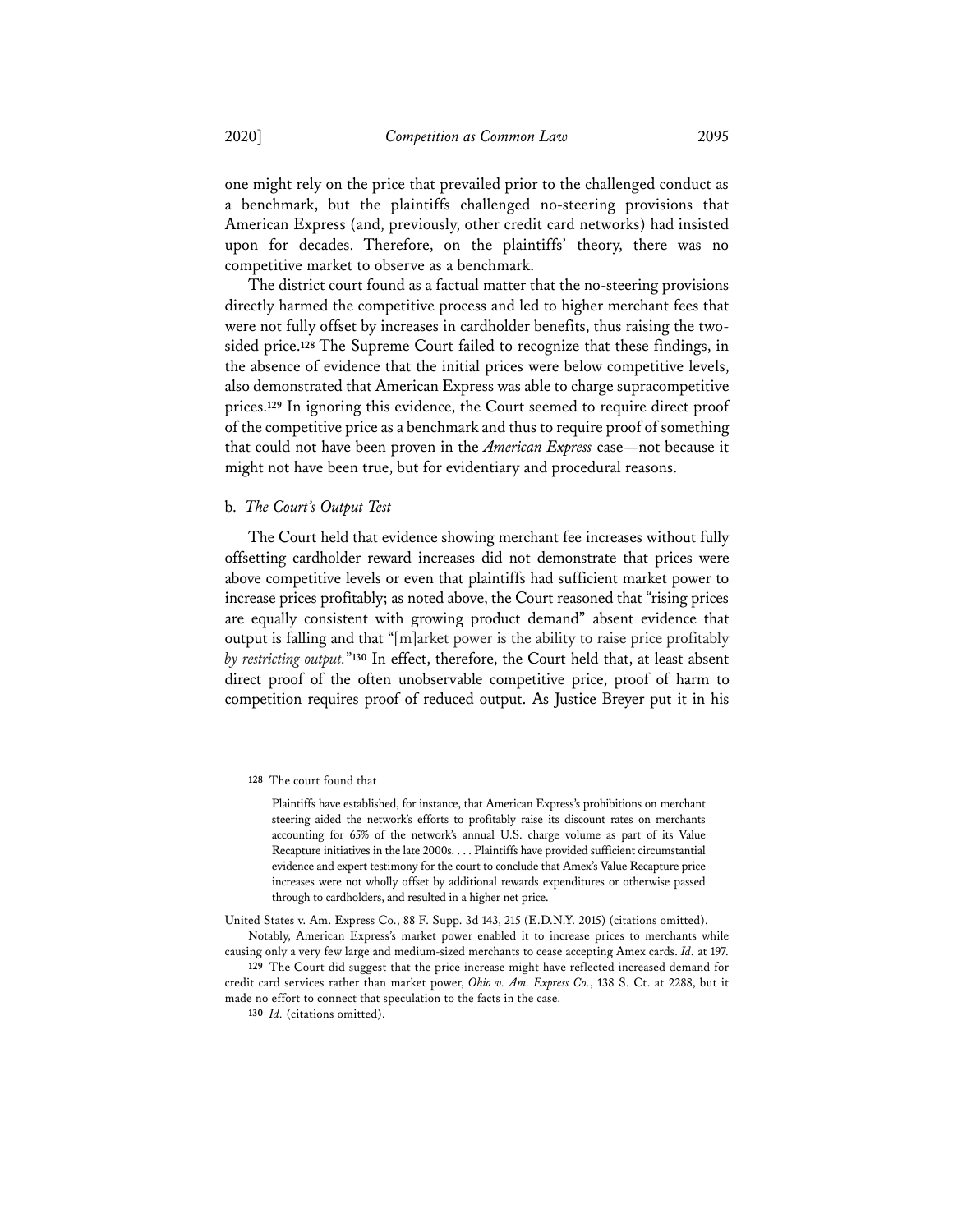dissent, "the majority retreats to saying that even [two-sided] price increases do not matter after all, absent a showing of lower output."**<sup>131</sup>**

The Court did not explain the rationale for focusing on output. The Court cited only authorities that concerned traditional, non-platform markets. The Court might have assumed that, if transaction platforms sell only a single product—transactions—then the welfare effects of output increases or decreases must be the same as the effects of changes in the output of other products, even if sold by firms that are not two-sided platforms. Whatever the explanation, the Court appeared not to recognize that the relationship between output and consumer welfare can be very different in transactionplatform markets from that in other markets.**<sup>132</sup>**

As a *substantive* matter, platform output is not a good test of economic welfare or of whether competition has been increased or decreased. Like the Court's two-sided price test, the Court's output test is flawed because it fails to account for the fact that consumers and merchants have distinct economic interests. In a one-sided market, an increase in output, holding quality constant, typically corresponds to an improvement in consumer welfare, at least absent price discrimination. Intuitively, a consumer will buy more only if the supplier makes additional purchases more attractive. But in a two-sided market, changes in transaction volumes and changes in user welfare can diverge because the interests of the users on the two sides are not aligned, and a platform may be able to exploit this fact to increase its profits in ways that increase output but harm competition and the platform's users.**<sup>133</sup>**

The no-steering rules—which prevent merchants from taking actions to align consumers' and merchants' interests—are one way for a platform to do that.**<sup>134</sup>** American Express's merchant contracts require a participating merchant to accept any request by a consumer to use an American Express card to pay even if the merchant would be better off not accepting an American Express card for that particular transaction. And the no-steering rules prevent the merchant from doing anything to influence the cardholder's decision. If the cost of an additional American Express transaction to the merchant exceeds the

**<sup>131</sup>** *Id.* at 2302 (Breyer, J., dissenting).

**<sup>132</sup>** Evans and Schmalensee also assert that a court applying the rule of reason should focus, "ultimately, on the overall output of the jointly consumed service". EVANS & SCHMALENSEE, *supra* note 105, at 40 & n.81 (arguing that increased output is "a central virtue of competition" and its loss is one of the "standard signals of competitive harm").

**<sup>133</sup>** For a technical demonstration, see Katz, *Platform Economics*, *supra* note 81, at 146-148.

**<sup>134</sup>** Both Edelman and Wright and Schwartz and Vincent have shown that this type of restraint can lead to excessive use of the platform. *See generally* Benjamin Edelman & Julian Wright, *Price Coherence and Excessive Intermediation*, 130 Q.J. ECON 1283 (2015); Marius Schwartz & Daniel R. Vincent, *The No Surcharge Rule and Card User Rebates: Vertical Control By a Payment Network*, 5 REV. NETWORK ECON. 72 (2006).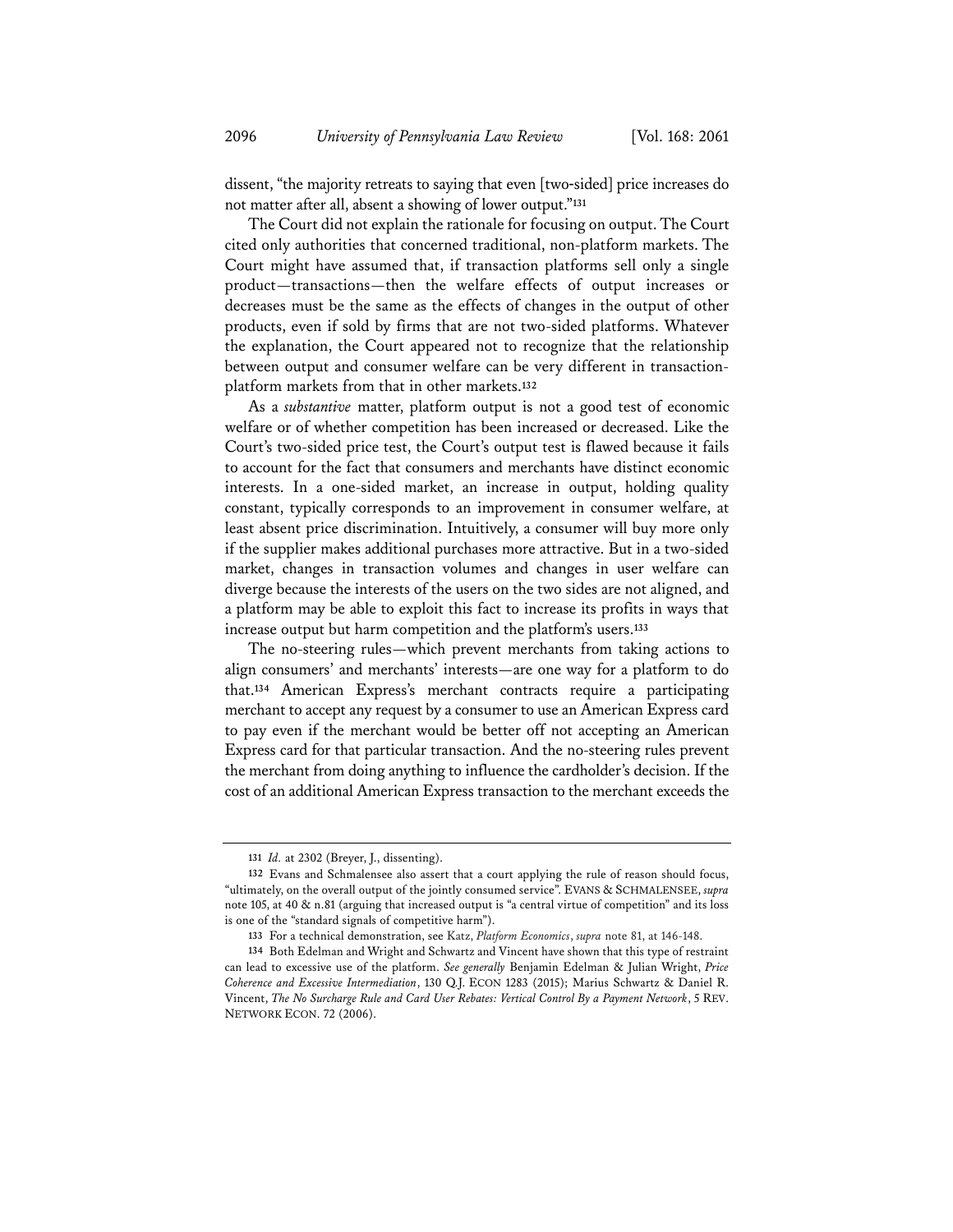gain to the cardholder, then overall user welfare is reduced even if the number of such transactions increases.

As Edelman and Wright have explained, there are three related mechanisms through which policies such as no-steering rules can harm competition and users while promoting overconsumption of the transaction service.**<sup>135</sup>** First, under the no-steering rules, every one of a merchant's customers pays higher retail prices as the merchant passes on some or all of the fees that American Express charges it, and the amount of the pass through to any given customer is the same whether or not that customer uses American Express to facilitate the purchase transaction.**136**This passing-on effect is tantamount to a "tax" on those customers who do not use American Express, which defrays some of the costs the merchant incurs serving customers who do use American Express.**<sup>137</sup>** Because an Amex cardholder does not incur an additional cost for using the platform, he or she will tend to use it even if the actual costs associated with the platform exceed the benefits that the customer and merchant derive from using it. Second, an increase in the fees that a platform charges merchants has no effect on consumers' incentives to use the platform as long as merchants continue to accept its cards.**<sup>138</sup>** By contrast, if steering were allowed, merchants could be expected to respond to the higher fees by increasing their steering efforts, which would place additional competitive pressure on the platform. Third, a platform can use some of the increased merchant fees to finance consumer rewards that promote increased overutilization of the platform.**<sup>139</sup>** The costs of the incremental transactions to merchants may exceed the benefits of the incremental transactions to consumers, so that, on net, user welfare falls. In the presence of the no-steering rules, a merchant has no way to induce a consumer to forgo platform transactions that destroy value from the joint perspective of the consumer and merchant. This situation stands in stark contrast to purchasing shoes, where an additional purchase will be made only if the combined benefits of the left and right shoe purchases exceed the combined costs.

The allegation in *American Express* was, and the district court found, that the no-steering provisions harm merchants by reducing price competition on the merchant side among credit card networks and by making it unprofitable for rival credit and charge card networks (notably Discover) to compete by charging low merchant (and cardholder) fees.**<sup>140</sup>** It is unclear whether on balance the no-steering provisions increase or decrease output. On the one

**<sup>135</sup>** Edelman & Wright, *supra* note 134, at 1285.

**<sup>136</sup>** *Id.*

**<sup>137</sup>** Schwartz & Vincent, *supra* note 134, provide an analysis of how no-steering provisions enable a card network to tax merchants' customers who do not use that payment card.

**<sup>138</sup>** Edelman & Wright, *supra* note 134, at 1285.

**<sup>139</sup>** *Id.*

**<sup>140</sup>** United States v. Am. Express Co., 88 F. Supp. 3d 143, 213-14 (E.D.N.Y. 2015).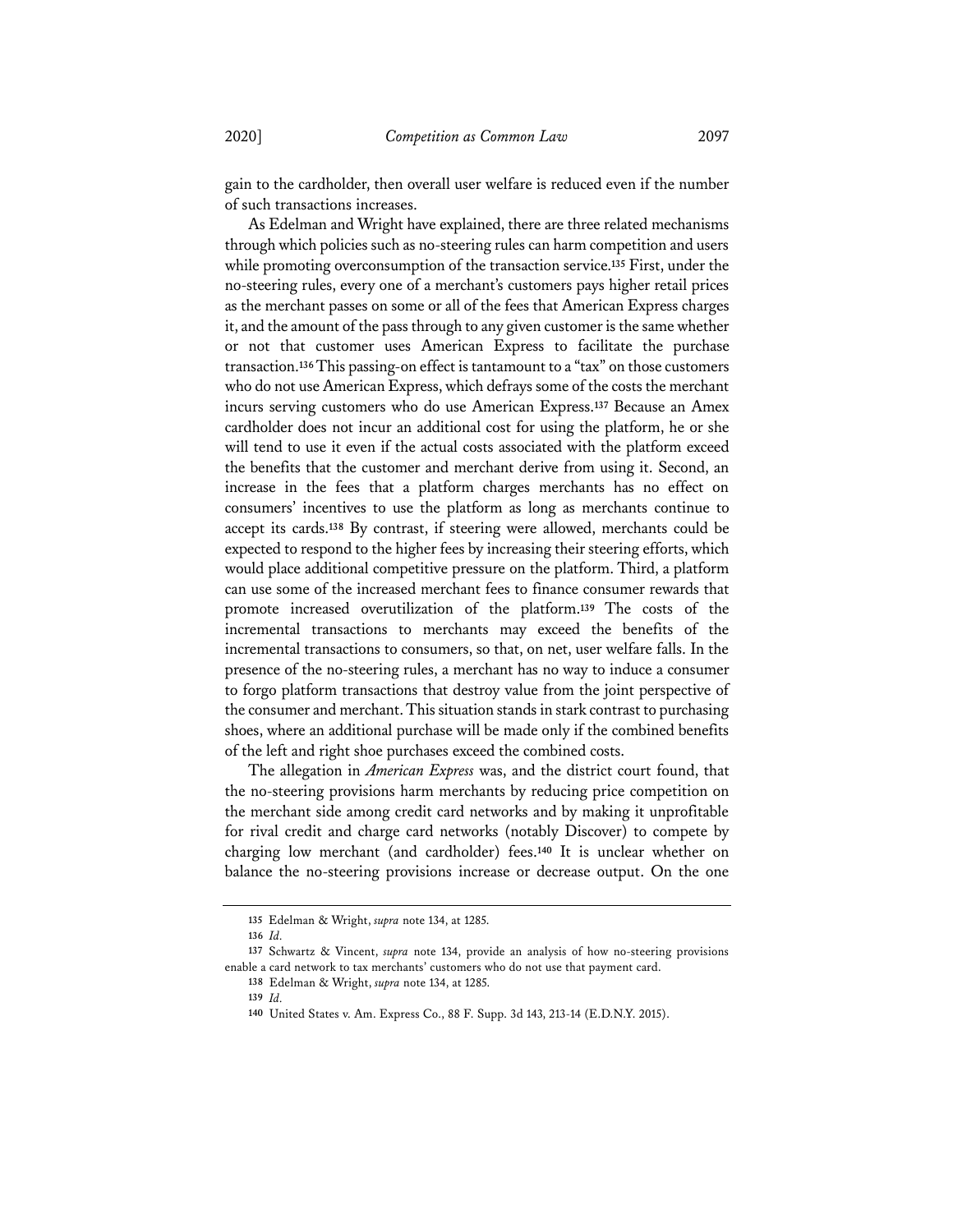hand, the provisions are likely to increase the use of Amex cards because the provisions prohibit merchants from discouraging the use of Amex cards. On the other hand, the provisions are likely to reduce use of competing cards; and, because the no-steering provisions reduce competition among card networks, they might prevent output increases driven by price and quality improvements that might otherwise result from increased competition among the networks. In any event, the change in output has not been shown to be an economically valid measure of the effects of the rules on consumer welfare.

Given the novelty of the issues before the Court, it was premature for the Court to hold that an output test based on one-sided logic should be applied to two-sided transaction platforms. Good common law practice would have been to limit the opinion to asserting that the plaintiffs had failed to demonstrate harm in this particular instance, perhaps noting that, among other things, plaintiffs had not demonstrated that American Express's conduct restricted output.

The Court also failed to consider *institutional* factors that should have informed its decision with respect to an output test. Because the no-steering provisions had been in effect for more than 60 years, there was no good before-and-after benchmark against which to assess output effects, so focusing on changes in output would not help the court determine whether the no-steering rules themselves increased or decreased output.**<sup>141</sup>** The Court should have looked to measures of competitive effects that were susceptible to proof as a practical matter.

\* \* \*

In summary, if as a matter of substance the competitive effects of the nosteering provisions could be assessed only by comparing the total two-sided price to the competitive price or by determining whether the provisions had reduced output compared to the but-for world, then the Court's focus on those matters would have created a powerful default rule favoring defendants; but it might have been defensible as a means of avoiding arbitrary decisions

**<sup>141</sup>** The Court seemed to think that the no-steering provisions had led to increased output because the number of credit card transactions had increased in recent years. But the provisions had been in effect since the 1950s. Ohio v. Am. Express Co., 138 S. Ct. 2274, 2283 (2018). Clearly, many factors unrelated to the no-steering provisions have caused an increase in output in recent years. The issue was not whether output had increased over time, perhaps because of increased population, consumer spending, and other factors unrelated to the no steering provisions. The issue was whether output had increased more or less than it would have absent those provisions. Moreover, it can be inferred—from the district court's finding that the no steering provisions excluded innovative, lowprice competition to American Express—that the provisions might have prevented an increase in output that would otherwise have occurred. The absence of that increase would not be reflected in a decrease in output over time, which is what the Court required the plaintiff to prove.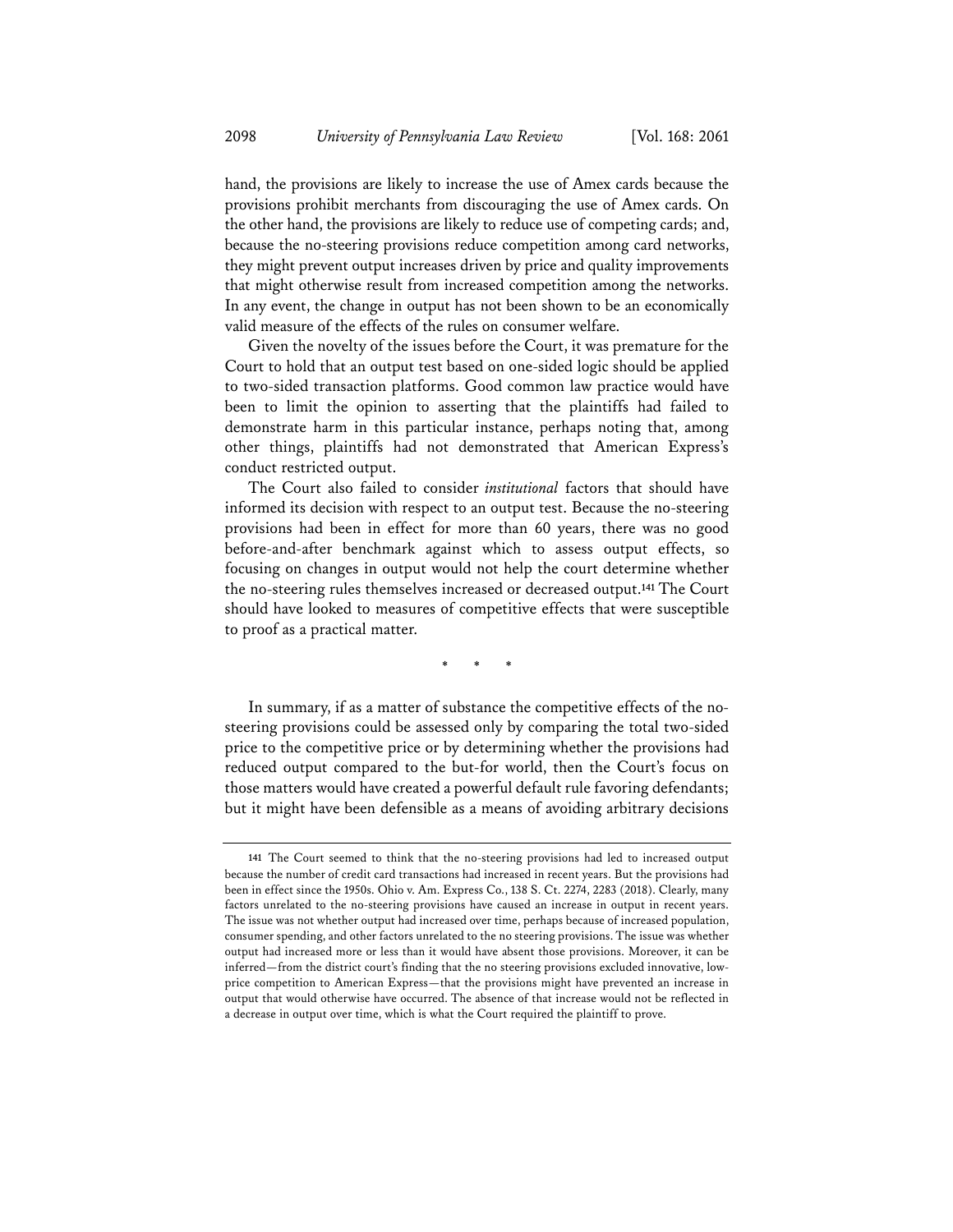and false positives. However, the price and output tests on which the Court focused are themselves flawed and are as a substantive matter not reliable ways of assessing competitive effects. Moreover, even if the price and output tests the Court had in mind were sound in theory, the Court's approach was flawed because it failed to consider important institutional factors. Theoretically sound tests are not useful if they cannot as a practical matter be applied using the kinds of evidence that are available in litigation. The Court should have asked whether, under the circumstances, plaintiffs' evidence and the district court's fact-finding were enough to meet the plaintiffs' burden to show injury to competition in the first step of the rule of reason.

# 4. The No-Steering Rules Protected Amex Good Will and Prevented Free Riding

Although the Court described the issue in the case as whether plaintiffs had met their burden under step one of the rule of reason,**<sup>142</sup>** the Court discussed American Express's purported justifications for the no-steering provisions, which ordinarily are a matter for step two. In what might therefore have been dicta, the Court asserted that steering by some merchants would make consumers reluctant to use Amex cards generally, giving rise to an "externality" that "endangers the viability of the entire Amex network" and "undermines the investments that Amex has made to encourage increased cardholder spending."**<sup>143</sup>**

In support of its assertion, the Court cited an earlier case that had noted the unexceptional proposition that, under certain circumstances, "vertical restraints can prevent retailers from free riding."**<sup>144</sup>** The Court cited neither evidence showing that the no-steering rules solved or ameliorated an actual free riding problem nor evidence in support of its assertion that the viability of the Amex network was threatened or that eliminating the rules would reduce cardholder rewards. In fact, evidence presented at trial indicated that the Amex network would remain viable if the no-steering rules were prohibited and that American Express might respond to merchant steering by *increasing* cardholder rewards because of the increased competitive pressure it would face.**<sup>145</sup>**

**<sup>142</sup>** *Id.* at 2284 ("[T]he parties ask us to decide whether the plaintiffs have carried their initial burden of proving that Amex's antisteering provisions have an anticompetitive effect.").

**<sup>143</sup>** *Id.* at 2289.

**<sup>144</sup>** *Id.* at 2289-90 (citing Leegin Creative Leather Prods., Inc. v. PSKS, Inc., 551 U.S. 877, 890- 91 (2007)).

**<sup>145</sup>** *See* United States v. Am. Express Co., 88 F. Supp. 3d at 238 ("[A]s one Amex executive testified, the network may choose to *increase* its investments in rewards in order to make its cardholders more resistant to merchants' efforts to steer them to other card brands."). The court also cited an American Express business document identifying increased rewards as a response to steering toward debit cards. *Id.*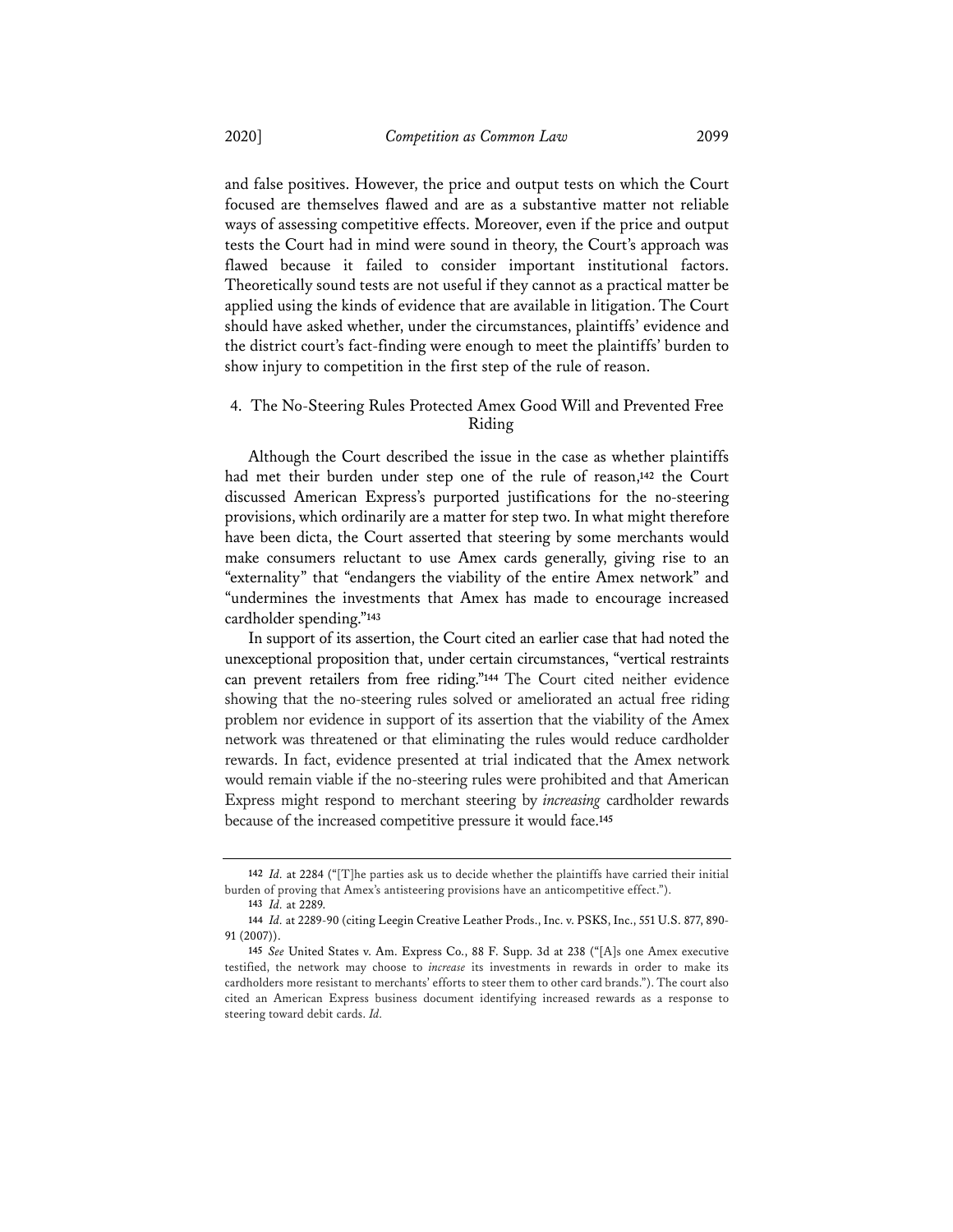With regard to the possibility of free riding, the district court correctly acknowledged that prevention of free-riding is a legitimate, pro-competitive justification for vertical restraints, but it found that American Express's free-riding arguments were not supported by the facts.**<sup>146</sup>** More generally, while the district court said that it is unclear whether, and if so under what circumstances, benefits on one side of a platform can as a matter of law offset or justify harm on the other side, it held that American Express had failed in any event to prove such benefits:

However, even if such cross-market balancing is appropriate under the rule of reason in a two-sided context, here Defendants have failed to establish that the [no-steering provisions] are reasonably necessary to robust competition on the cardholder side of the [general purpose credit and charge] platform, or that any such gains offset the harm done in the network services market.**<sup>147</sup>**

Moreover, not only did the Supreme Court's assertions about the benefits of the no-steering rules lack factual support, they also reflected a failure by the Court, once again, to address the *substantive* question of what kinds of purported justifications are relevant to determining whether the challenged no-steering provisions harm competition. Plaintiffs alleged that the provisions harmed *interbrand* competition by reducing the incentive of American Express and rival credit card networks to compete on price.**<sup>148</sup>** The justifications credited by the Court, however, focused solely on the effect of the provisions on American Express. The Court focused on the platform, rather than on the market. In effect, the Court made the fundamental antitrust error of confusing harm to a competitor (American Express if the rules were prohibited) with harm to competition.**<sup>149</sup>**

Given the district court's findings that the no-steering provisions reduced price competition and led to higher merchant fees, however, a cognizable justification would have to show that the provisions had offsetting benefits for competition among credit card providers as a whole. The Court did not

**<sup>146</sup>** *See id.* at 235. The district court stated,

The Supreme Court has recognized that prevention of free-riding is a legitimate, procompetitive justification for vertical restraints on trade. . . . Here, however, to the extent Defendants have identified potential avenues of free-riding foreclosed by its [no-steering rules], the court finds that the competitive benefits . . . do not offset the significantly more pervasive harms done to interbrand competition by the same restraints.

*Id.* (citations omitted).

**<sup>147</sup>** *Id.* at 229-30 (footnotes omitted).

**<sup>148</sup>** *Id.* at 208-12 (explaining how the no-steering rules reduce incentives of credit card networks to compete on price).

**<sup>149</sup>** As the Supreme Court famously put it, the antitrust laws "were enacted for 'the protection of competition, not competitors,'" Brunswick Corp. v. Pueblo Bowl-O-Mat, Inc,, 429 U.S. 477, 488 (1977) (Brown Shoe Co. v. United States, 370 U. S., 294, 320 (1962)).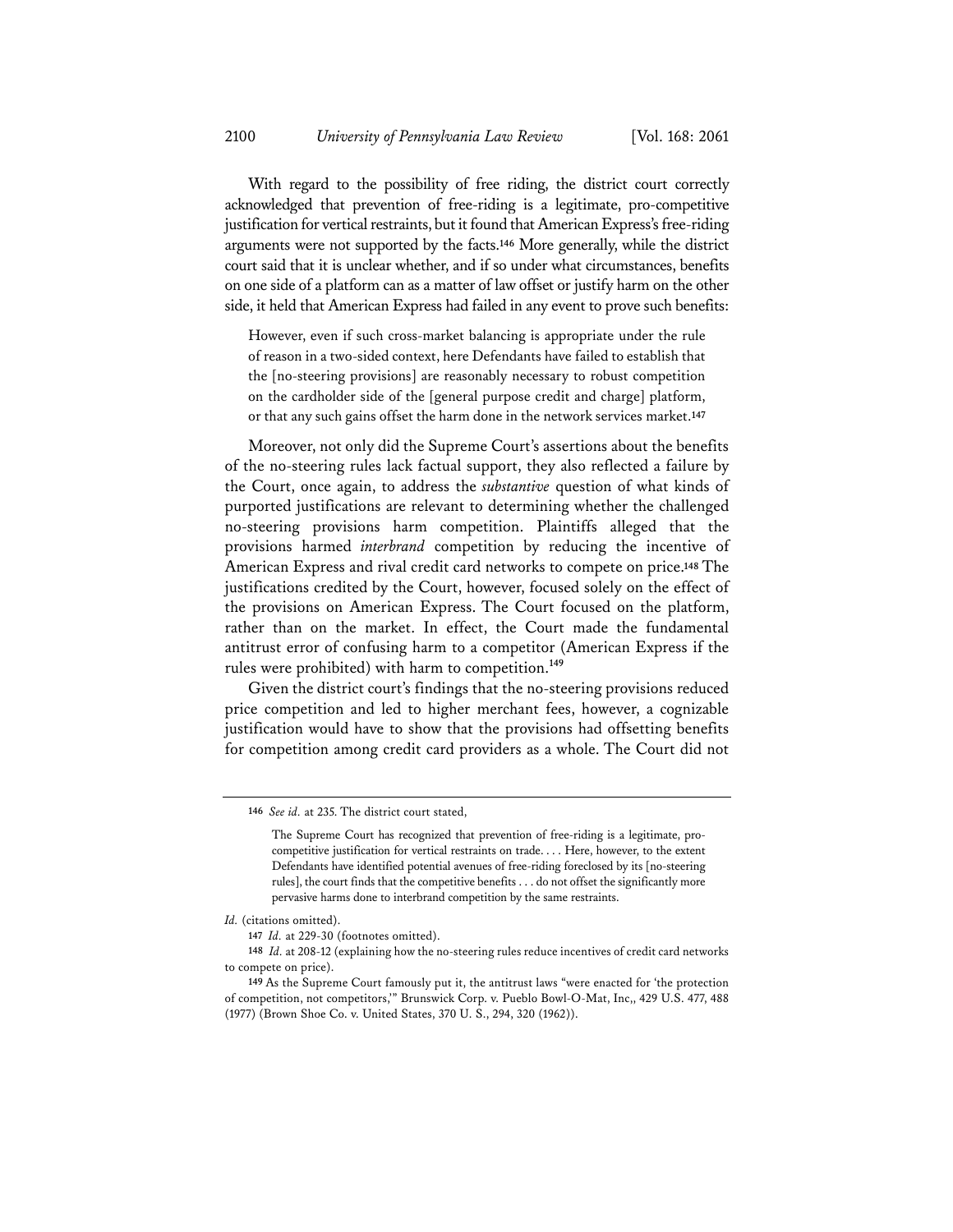focus on that issue**<sup>150</sup>** and also failed to address whether, if there were a potential free-riding problem, less-restrictive alternatives could have solved it.

The Court's treatment of justifications was not only *substantively* inappropriate but also inappropriate in the light of *institutional* considerations that should have informed its decision. By presuming efficiencies without evidentiary support, the Court in effect placed on plaintiffs the burden of proving the absence of such efficiencies. Doing so reduced the likelihood of a sound decision because it put on the party with inferior access to evidence a burden of proving a negative. The Court's own description of the rule of reason correctly and wisely stated that "the burden shifts to the defendant to show" efficiency justifications.**<sup>151</sup>**

## VI. *APPLE V. PEPPER* AND THE UNCERTAIN LEGACY OF THE *AMERICAN EXPRESS* CASE

In the light of the facts that *American Express* affords favorable treatment to defendants found to be transaction platforms and that the underlying definition of transaction platform is imprecise, it is not surprising that antitrust defendants argue that their cases involve transaction platforms that should be governed by the new rules set forth by the Court in *American Express*. In *Steward Health Care System LLC v. Blue Cross & Blue Shield of Rhode Island*, for example, the defendant argued in a motion for reconsideration that, "[t]his market clearly satisfies the Court's criteria for a transaction-platform market. Health plans intermediate transactions between subscribers and providers, and both sides of the market are characterized by network effects; subscriber demand is a function of provider breadth, and provider demand is in turn a function of subscriber volume."**<sup>152</sup>**

Defendants have made similar arguments in numerous other cases.**<sup>153</sup>** And in *U.S. Airways, Inc. v. Sabre Holdings Corp.*, the court overturned a jury verdict

**<sup>150</sup>** The Court did say that "Amex's business model has spurred robust interbrand competition and has increased the quality and quantity of credit-card transactions." Ohio v. Am. Express Co., 138 S. Ct. 2274, 2290 (2018). However, it cited in support of that proposition only evidence that the percentage of consumers holding credit cards increased between 1970 and 2001 and that industry sales increased between 2008 and 2013. *Id.* at 2288-89. Those facts prove little given that much of the challenged conduct had been in effect since the 1950s. *Id.* at 2283. The Court made no attempt to assess what growth rates for either cardholding or credit card transactions would have been in the absence of that conduct.

**<sup>151</sup>** *Id.* at 2284.

**<sup>152</sup>** Motion for Reconsideration of Blue Cross & Blue Shield of R.I. at 26, Steward Health Care Sys. LLC v. Blue Cross & Blue Shield of R.I., No. 13-cv-405 (D.R.I. July 2, 2018).

**<sup>153</sup>** *See* Victoria Graham, *Goldman, NCAA Test Limits of AmEx Two-Sided Antitrust Defense*, BLOOMBERG L. (Feb. 26, 2020, 3:15 AM), https://news.bloomberglaw.com/mergers-andantitrust/goldman-ncaa-test-limits-of-amex-two-sided-antitrust-defense [https://perma.cc/D46F-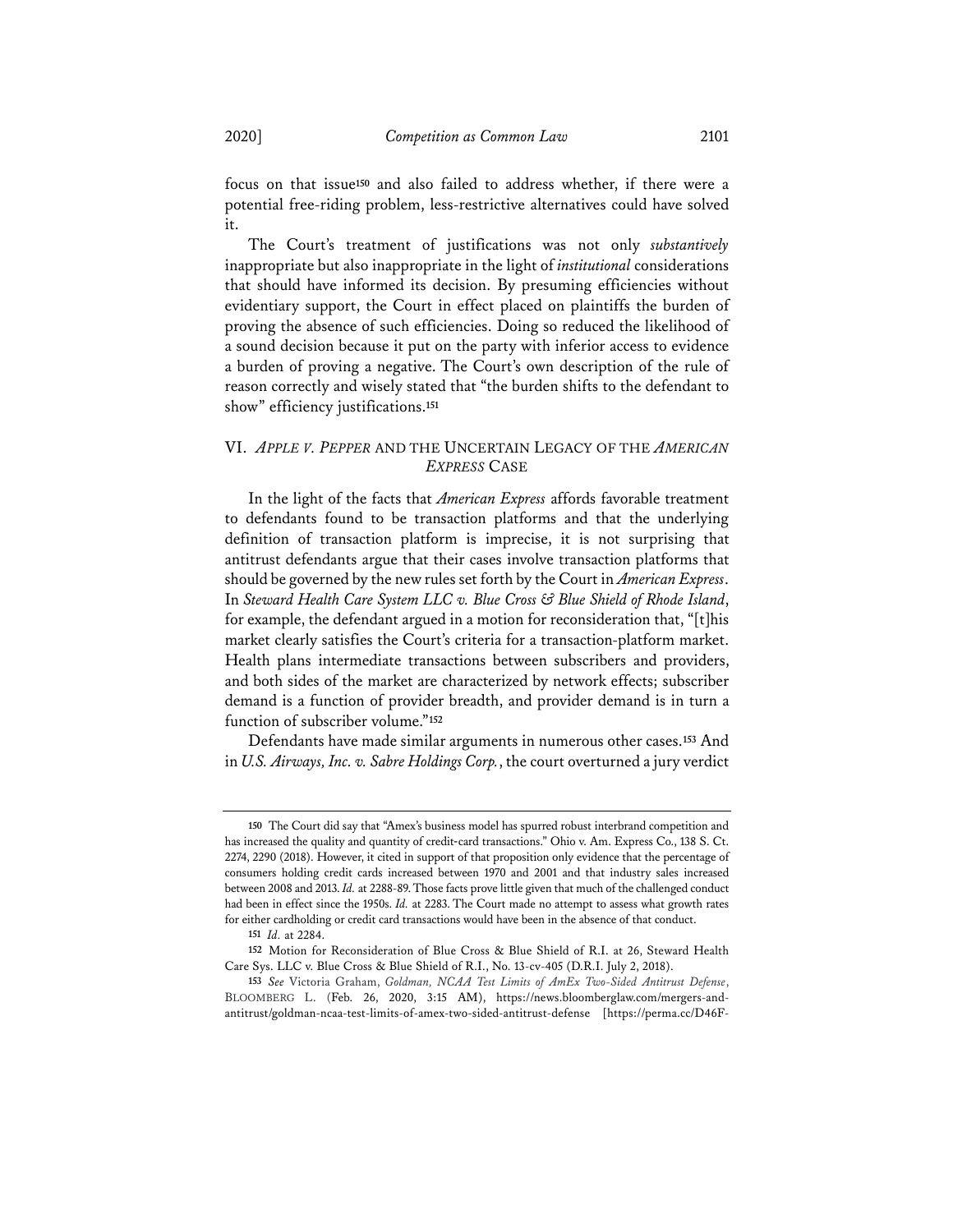in favor of the plaintiff and remanded the case for retrial in the light of the new rules set forth in *American Express*.**<sup>154</sup>**

In a different case involving Sabre, the district court applied its understanding of the *American Express* decision to a proposed merger.**<sup>155</sup>** Sabre operates a platform that, among other things, connects airlines with travel agencies for online reservations.**<sup>156</sup>** It proposed to acquire Farelogix, which sells to airlines products that facilitate direct communications and transactions between airlines and travel agents.**<sup>157</sup>** The court found that, as a matter of fact, Sabre and Farelogix were actual and potential competitors**<sup>158</sup>** and that each regarded the other as a competitor.**<sup>159</sup>** Nevertheless, the court held that, "as a matter of antitrust law, Sabre, which is a two-sided platform facilitating transactions between airlines and travel agencies, does not compete with Farelogix, which indisputably only interacts with airlines and is not a twosided platform," in a relevant market!**<sup>160</sup>** That holding runs directly counter to the purpose of defining a relevant market, which is to identify the sources of competition faced by the firm under consideration. The court based that holding on its interpretation of the assertion in the *American Express* decision that "[o]nly other two-sided platforms can compete with a two-sided platform for transactions."**<sup>161</sup>** As we observed above, it is not clear what the Supreme Court meant by that statement.**<sup>162</sup>** It does seem clear, however, that the conflict between the Sabre court's factual findings and its interpretation of the Supreme Court's statement in *American Express* reflects at least in part the abstract and incautious nature of the opinion in *American Express.* The Court made broad statements not rooted in the facts of the case and appears not to have considered how its broad statements might be understood or applied by courts in future and different cases and whether they might give rise to unintended consequences, such as defining markets too narrowly.

It is thus not hard to imagine that *American Express* could wind up being a very important turning point in the application of the antitrust laws to twosided markets because of the Court's broad, prescriptive language and relative inattention to the particular facts found by the district court. At the same time,

XEES] (describing litigation arguments by Goldman, Barclays and more than a dozen other investment banks; Delta Dental; and the NCAA).

**<sup>154</sup>** U.S. Airways, Inc. v. Sabre Holdings Corp., 938 F.3d 43 (2d Cir. 2019).

**<sup>155</sup>** United States v. Sabre Corp., C.A. No. 19-1548-LPS, 2020 WL 1855433, at \*32-35 (D. Del., April 7, 2020).

**<sup>156</sup>** *Id.* at \*6.

**<sup>157</sup>** *Id.* at \*3.

**<sup>158</sup>** *Id.* at \*16.

**<sup>159</sup>** *Id.* at \*15.

**<sup>160</sup>** *Id.* at \*32.

**<sup>161</sup>** *Id.* (quoting Ohio v. Am. Express Co., 138 S. Ct. 2274, 2287 (2018)).

**<sup>162</sup>** *See supra* note 101.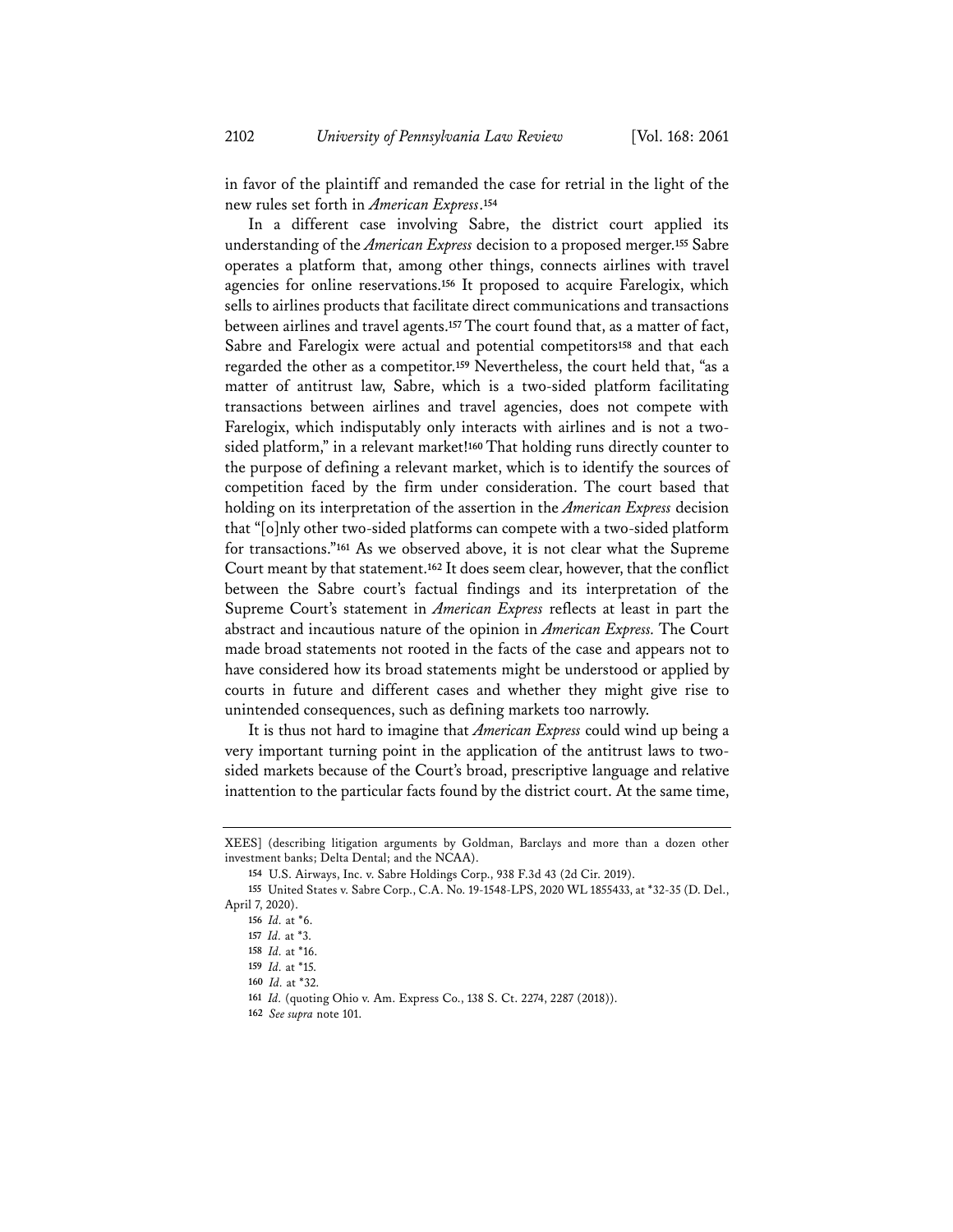the significance of *American Express* is in doubt in the light of the very next antitrust case decided by the Supreme Court, *Apple Inc. v. Pepper*.**<sup>163</sup>**

The plaintiffs in *Apple* were consumers who alleged that Apple had unlawfully monopolized the sale of apps for Apple devices through its App Store and had used that power to charge excessive prices for apps.**<sup>164</sup>** It is difficult to imagine how the App Store could fail to be a transaction platform if American Express's credit and charge card network is one. Each facilitates transactions between buyers (app purchasers and card-carrying consumers, respectively) and sellers (app producers and merchants, respectively) and keeps a percentage of the sales price of the transactions completed over the platform.**<sup>165</sup>**

Although *Apple* involved a transaction platform, neither the majority nor the dissent in that case mentioned *American Express*. Nor did either address the question whether *Apple* involved a two-sided transaction market.

The majority in *Apple* seemed to reject the holding of *American Express* that the relevant price is the "two-sided" price.**<sup>166</sup>** Although the majority noted that Apple charged app developers an annual membership fee,**<sup>167</sup>** it characterized the case as a "retailer commission case,"**<sup>168</sup>** described the alleged harm to competition as Apple exercising "monopoly power in the retail market for the sale of apps . . . to force iPhone owners to pay Apple higher-than-competitive prices for apps,"**<sup>169</sup>** and said that, if the plaintiffs "prevail, they will be entitled to the *full amount* of the unlawful overcharge that they paid to Apple."**<sup>170</sup>** The majority did not refer to the two-sided price or consider the possibility that the increased commission might have been offset by a reduced app developer fee.**<sup>171</sup>**

The Court was, to be sure, addressing a different issue. The issue in *Apple* was whether, in the light of the Court's earlier decision in *Illinois Brick*, <sup>172</sup> the plaintiffs could collect damages from the platform if the conduct was illegal;

**170** *Id.* at 1525 (emphasis in original).

**171** The majority might have understood Apple to be a distributor of apps that it purchased from app developers and resold to consumers. If so, the majority would not have perceived the case as one involving a transaction platform. The majority, however, neither said that nor described the transaction in way to suggest that Apple ever owned the apps in any meaningful sense. In any event, it is not clear that *American Express* can sensibly be distinguished on that basis because the merchants in that case could be characterized as purchasing payment and credit services from American Express and reselling them to customers. **<sup>172</sup>** Ill. Brick Co. v. Illinois, 431 U.S. 160 (1976).

**<sup>163</sup>** 139 S. Ct. 1514 (2019). Our discussion of *Apple* is intended only to identify tensions with *American Express*. We are offering no views of the merits of either the majority opinion or the dissent in *Apple*.

**<sup>164</sup>** *Id.* at 1518.

**<sup>165</sup>** *Id.* at 1519.

**<sup>166</sup>** Ohio v. Am. Express Co., 138 S. Ct. at 2287.

**<sup>167</sup>** *Apple*, 139 S. Ct. at 1519.

**<sup>168</sup>** *Id.* at 1524.

**<sup>169</sup>** *Id.* at 1520.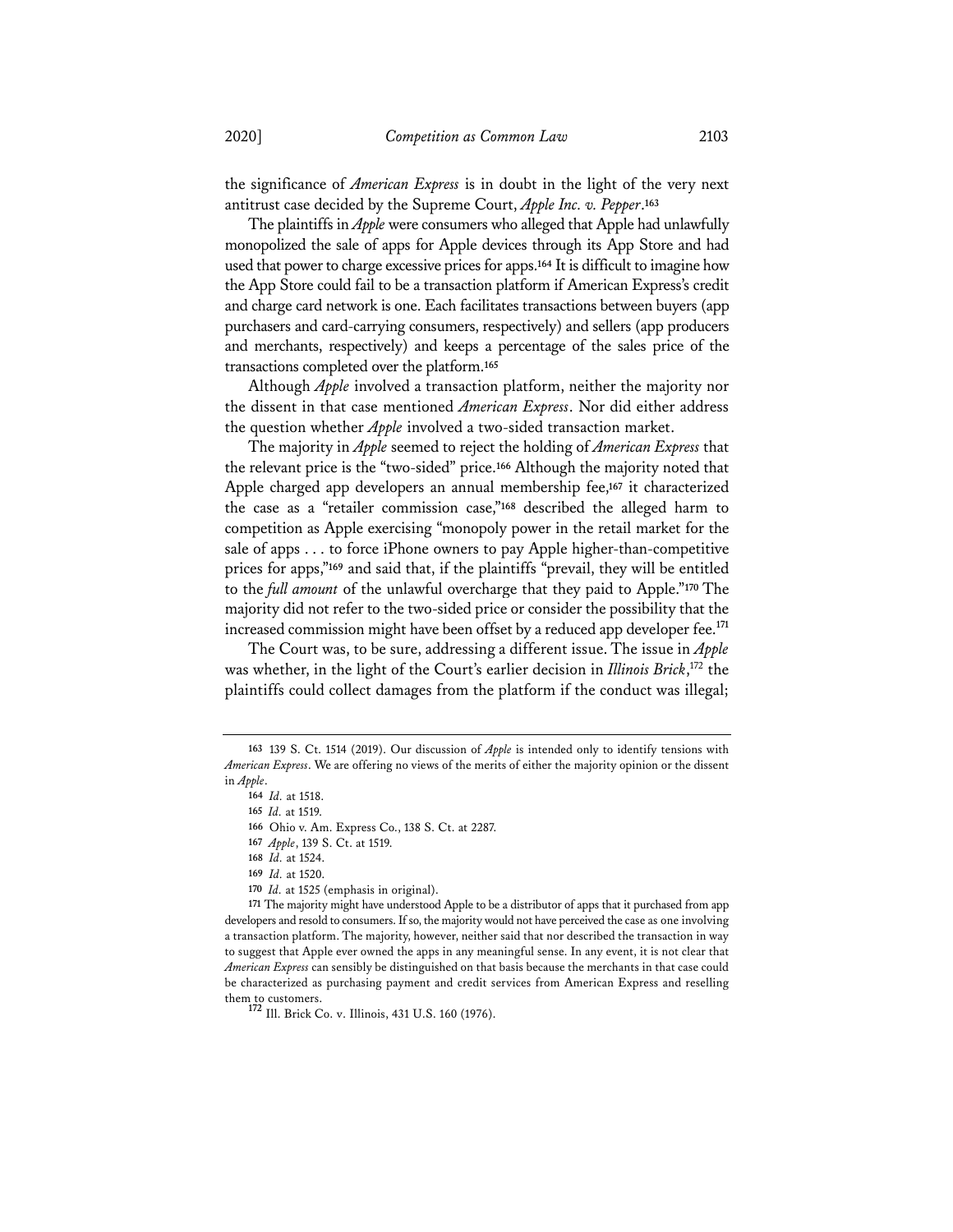the issue in *American Express* was whether the conduct of the platform was illegal. But in its discussion of the *Illinois Brick* issue the majority in *Apple* notably ignored *American Express*:

Here, some downstream iPhone consumers have sued Apple on a monopoly theory. And it could be that some upstream app developers will also sue Apple on a monopsony theory. In this instance, the two suits would rely on fundamentally different theories of harm and would not assert dueling claims to a "common fund," as that term was used in *Illinois Brick*.**<sup>173</sup>**

To the contrary, if the *American Express* Court were correct in its holding that a transaction platform sells a single product—transactions—and that the price of the product is an aggregate of the prices charged to users on both sides of the platform, then unlawfully high prices would by definition establish a common fund, the size of which would depend on the extent to which the unlawful conduct increased the two-sided price. Under the *American Express* standard, an overcharge on the consumer side would not, in isolation, be a proper measure of antitrust injury.**<sup>174</sup>**

Moreover, the majority opinion exhibits an even deeper conflict with the *American Express* approach. In examining American Express's conduct, the Court focused on the price and output of its transaction service, which facilitates interactions between consumers and merchants. The *American Express* court did not focus on the prices charged by the merchants for the products or services they were selling. By contrast, in *Apple,* the majority focused on the "retail price charged to consumers" for the products that were sold through transactions facilitated by the platform (i.e., apps sold through the App Store), rather than focusing on the price of the transaction service itself.**<sup>175</sup>**

There is also tension between the dissent in *Apple* and the decision in *American Express*. The dissent ignored the fact that, under *American Express,* users on both sides of a transaction platform are direct purchasers. Instead, the dissent focused on the formality of who initially pays the commission, asserting that:

The problem is that the 30% commission falls initially on the developers. So if the commission is in fact a monopolistic overcharge, the *developers* are the parties who are directly injured by it. Plaintiffs can be injured *only* if the

**<sup>173</sup>** *Id.* at 1525. According the majority, "[t]he plaintiffs' allegations boil down to one straightforward claim: that Apple exercises monopoly power in the retail market for the sale of apps and has unlawfully used its monopoly power to force iPhone owners to pay Apple higher-thancompetitive prices for apps." *Id.* at 1520.

**<sup>174</sup>** *See, e.g.*, Brunswick Corp. v. Pueblo Bowl-O-Mat, Inc., 429 U.S. 477, 489 (1977) (holding that to recover damages, plaintiffs "must prove *antitrust* injury, which is to say injury of the type the antitrust laws were intended to prevent and that flows from that which makes defendants' acts unlawful").

**<sup>175</sup>** *Apple*, 139 S. Ct. at 1521.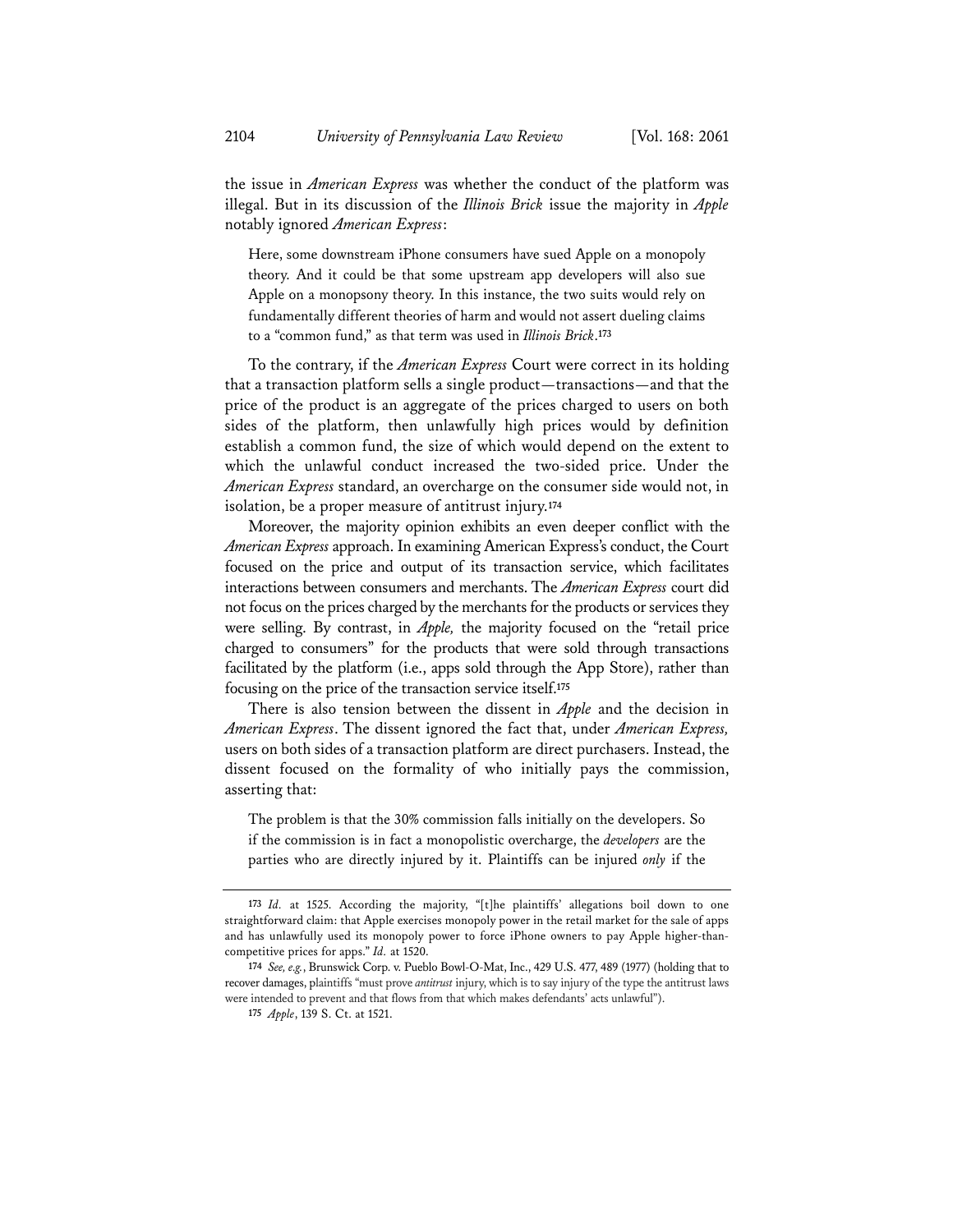developers are able and choose to pass on the overcharge to them in the form of higher app prices that the developers alone control.**<sup>176</sup>**

In addressing only the passing on of the nominal overcharge, the dissent ignored the issue of the two-sided price. The dissenting Justices (all of whom were in the majority in *American Express*) did not question whether an overcharge on one side (the 30% commission initially falling on developers) might itself constitute antitrust injury, nor did they inquire whether the allegedly inflated commission was accompanied by a change in the price charged to consumers.**<sup>177</sup>**

It is too early for any real conclusion, but the absence of any consideration of *American Express* by either the majority or the dissent in *Apple* certainly casts doubt on the significance of *American Express* to the common law evolution of antitrust law. If so, one reason might be the *American Express* Court's departure from sound antitrust adjudication—in particular, its prescribing broad rules that were not well grounded in either judicial experience or academic learning and its failure to take account of the institutional considerations that should figure importantly in antitrust decisions.**<sup>178</sup>**

#### **CONCLUSION**

*American Express* made new law that resolved matters as to which there were no precedents. We believe that the Court made several major substantive errors, but our primary point in this Article is that, regardless of whether the Court reached the right result, it did not do a good job of participating in the common law-like process for the evolution of antitrust law that Congress created and the courts have used for more than 100 years.

In a common law process, cases are decided on the facts, and legal principles are induced from such decisions. In such a process, the Supreme Court might prescribe broad rules when they reflect both accumulated judicial experience and, at least in antitrust law (which is unique in the extent to which legal doctrine itself embodies empirical and often contingent economic propositions), substantial consensus about the relevant economic learning and how best to reflect that learning in legal rules. Absent such experience and consensus, a wise common law court, including the Supreme

**<sup>176</sup>** *Id.* at 1528 (Gorsuch, J., dissenting).

**<sup>177</sup>** Apple might, for example, have chosen to charge a transaction fee directly to consumers if it had charged a lower fee to app developers.

**<sup>178</sup>** In 1967, the Supreme Court ruled that some types of vertical territorial restraints are unlawful *per se*. United States v. Arnold, Schwinn & Co., 388 U.S. 365, 373 (1967). That ruling was overruled by the Court just ten years later because, among other things, the ruling had been, like many of the rulings in *American Express*, "abrupt and largely unexplained." Cont'l T.V., Inc. v. GTE Sylvania Inc., 433 U.S. 36, 47 (1977).